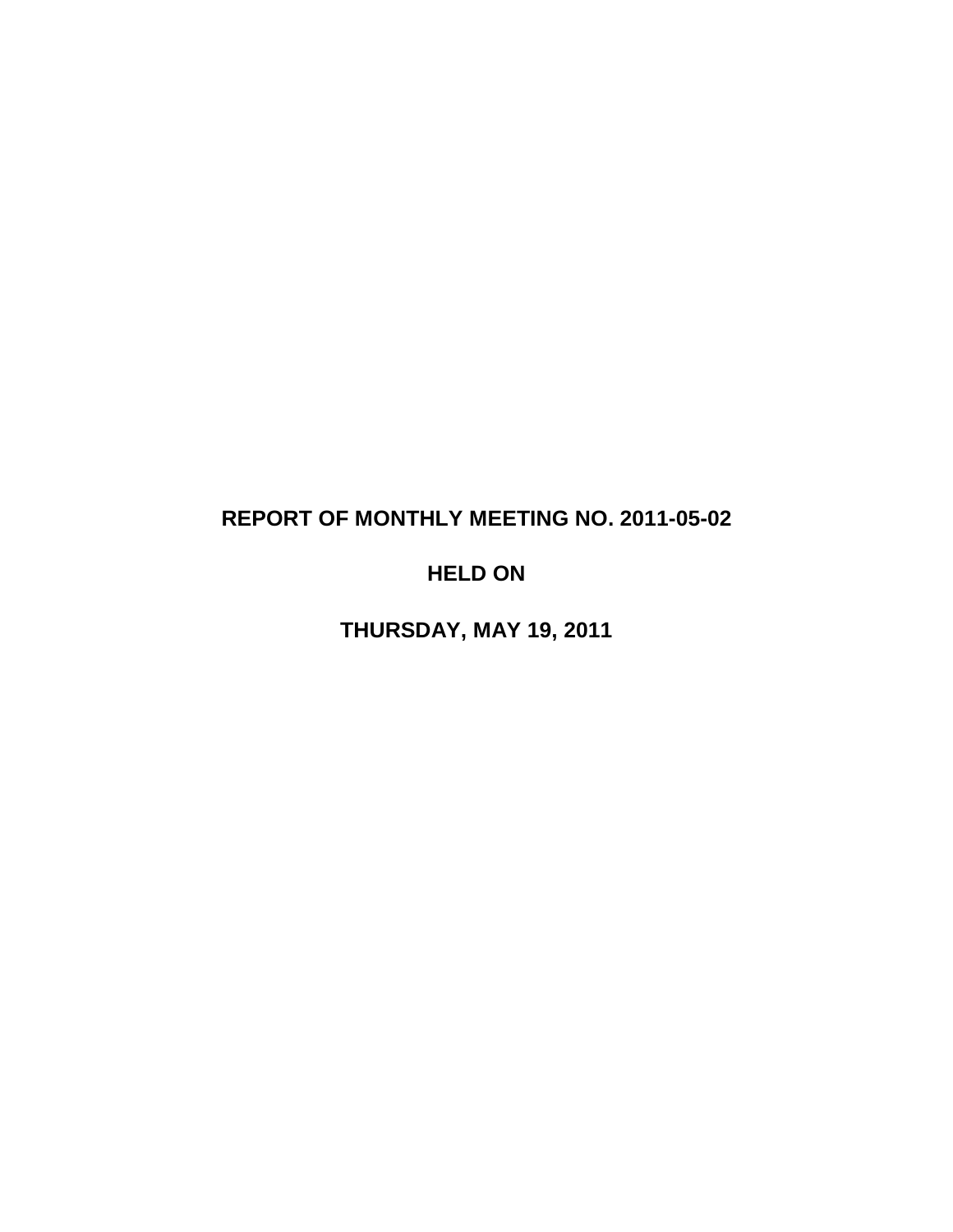Report of Monthly Meeting No. 2011-05-02 held on Thursday, May 19, 2011

| <b>ITEMS</b>                                                          | <b>CLASSIFICATION</b>                                                                                                                                                                                                                                                                                                                   | <b>PAGES</b> |
|-----------------------------------------------------------------------|-----------------------------------------------------------------------------------------------------------------------------------------------------------------------------------------------------------------------------------------------------------------------------------------------------------------------------------------|--------------|
| <b>Call to Order</b><br><b>Roll Call</b><br><b>Secretary's Report</b> | Recording Secretary presents minutes of previous meetings for approval.                                                                                                                                                                                                                                                                 |              |
| <b>Refunds</b>                                                        | Errors in deduction and non-members<br>Full refunds to employees due to separation from service<br>Refund in accordance with Section 8-170 of the law governing the Fund<br>Refund Reissued to New Payee<br>Refund elections in lieu of annuity<br>Refund of Spousal Contributions<br>1/2% refunds to new annuitants<br>Adjusted Refund | $3 - 8$      |
| <b>Invoices</b>                                                       | Administrative and Investment Fees                                                                                                                                                                                                                                                                                                      | $9 - 18$     |
| <b>Annuities</b>                                                      | <b>Annuities for Employees</b><br>Annuities for Widows, Widowers and Minor Children, Reversionary Annuities<br><b>Adjusted Annuities</b>                                                                                                                                                                                                | $19 - 23$    |
| <b>Disability</b>                                                     | Applications for Duty and Ordinary Disability benefits<br>Applications for Extensions of Duty and Ordinary Disability benefits<br>Adjusted Duty and Ordinary Disability benefits                                                                                                                                                        | $24 - 31$    |
| <b>Membership</b>                                                     | Applications<br>Change in Dates of Birth                                                                                                                                                                                                                                                                                                | 32           |
| <b>Treasurer's Report</b>                                             | City Treasurer's Statement of Account As of 04/30/2011                                                                                                                                                                                                                                                                                  | 33           |
| <b>MISCELLANEOUS</b>                                                  |                                                                                                                                                                                                                                                                                                                                         | $34 - 36$    |

**Hearings** 

- The Matter of George Wiemeler (Annuity Calculation) (continued from April 15, 2011)
- The Matter of Tommie Talley (Purchase of CTA Service Credits) (continued from February 17, 2011)
- The Matter of Tim Martin (Pension Credit Purchase)

#### Legislation

- Legislative Update

#### Legal

- Legal Update

#### Investments

- Marquette 1Q Report
- Watchlist
- Flash Report
- Liquidity Needs
- Real Estate Allocation
- Great Lakes Advisors Merger

| A<br>в<br>С<br>СX<br>D<br>DU<br><b>DIS</b> | Less than 60 years of age<br>Reversionary<br>Calculated upon death of Employee<br><b>Credit Expires</b><br>Death<br>Duty Disability<br>Discharged | MMI<br>OR | Female:<br>No Post 9/74 Spouse Contributions<br><b>MED</b> Updated Medical Records<br><b>Maximum Medical Update</b><br>See Notes in File<br>NTE Note for Mercy Works Update<br><b>Ordinary Disability</b> | <b>RW</b><br>S<br>W<br>WC.<br>X | RES Resigned<br><b>Returned to Work</b><br>Less than 10 years of Service<br><b>Term Annuity</b><br>Withdraw/Waiting to apply<br>Workmens' Compensation<br>Married @ Resignation, |
|--------------------------------------------|---------------------------------------------------------------------------------------------------------------------------------------------------|-----------|-----------------------------------------------------------------------------------------------------------------------------------------------------------------------------------------------------------|---------------------------------|----------------------------------------------------------------------------------------------------------------------------------------------------------------------------------|
| EID                                        | <b>Errors in Deduction</b>                                                                                                                        |           | <b>Reciprocal Annuity</b>                                                                                                                                                                                 |                                 | Not Married @ Effective Date                                                                                                                                                     |

**Other** 

- Gabriel Roeder Smith 2010 Actuarial Report Presentation
- Bansley & Kiener 2010 Annual Report Presentation
- Semi Annual Executive Session Review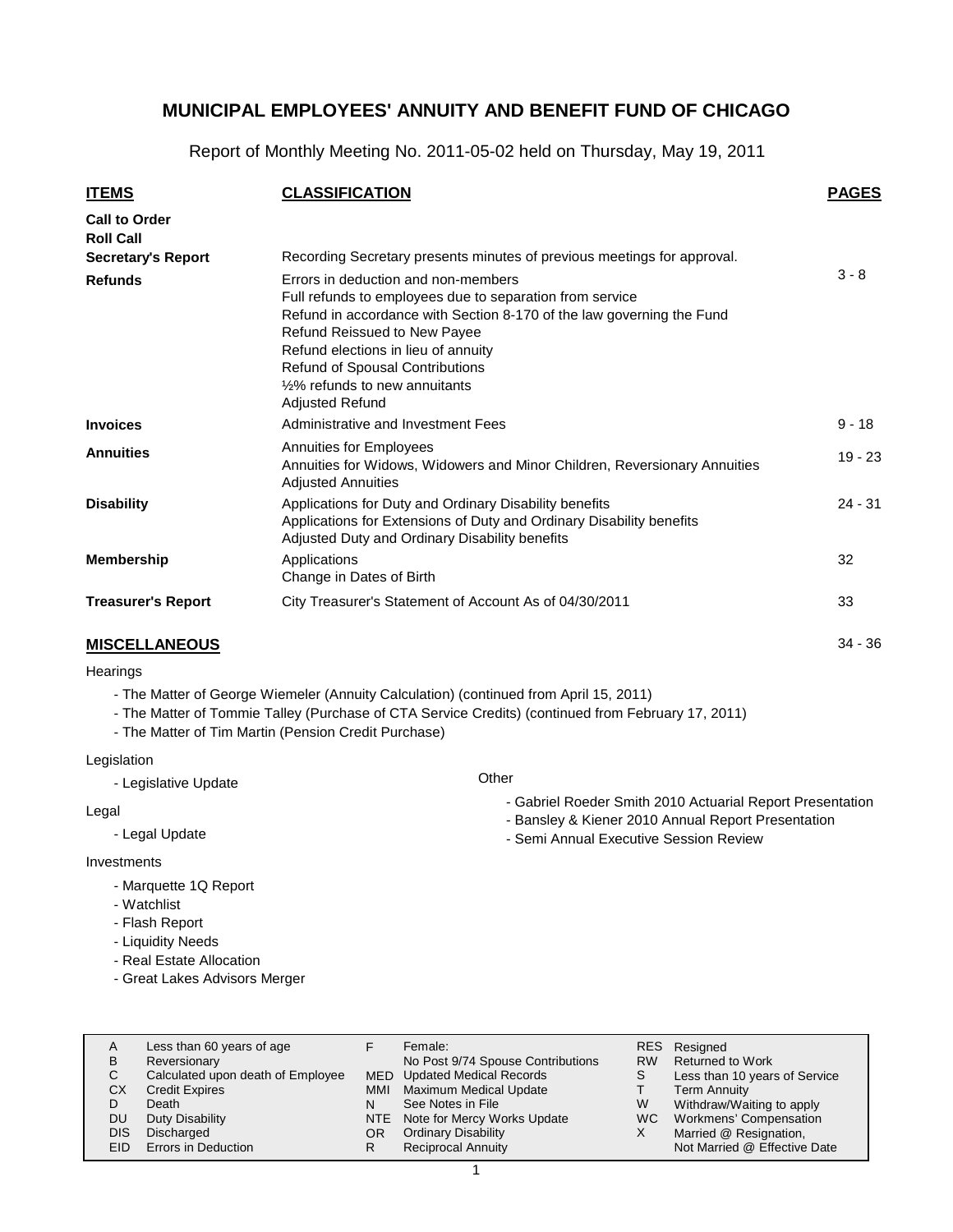Report of Monthly Meeting No. 2011-05-02 held on Thursday, May 19, 2011

The Monthly Meeting of the Retirement Board was called to order by the President, Timothy G. Guest, at 8:41 a.m. in the offices of the Fund, 321 N Clark Street, Suite 700, on Thursday, May 19, 2011.

#### The following were present:

| Timothy G. Guest   | President                  |
|--------------------|----------------------------|
| Amer Ahmad         | Vice President             |
| Stephanie D. Neely | Treasurer                  |
| John K. Gibson     | <b>Recording Secretary</b> |

#### Also Present:

| Terence P. Sullivan   | M.D.                                               |
|-----------------------|----------------------------------------------------|
| Frederick P. Heiss    | Attorney at Law                                    |
| William A. Marovitz   | Attorney at Law                                    |
| Terrance R. Stefanski | <b>Executive Director</b>                          |
| Jane Tessaro          | <b>Benefits Manager</b>                            |
| <b>Tess Toledo</b>    | Comptroller                                        |
| James E. Mohler       | <b>Chief Investment Officer</b>                    |
| Kathy Schanding       | <b>Staff Actuary</b>                               |
| Stacey Ruffolo        | <b>Executive Assistant</b>                         |
| Michael Walsh         | Deputy City Treasurer (Proxy for the Treasurer)    |
| Jeremy Fine           | Assistant Comptroller (Proxy for City Comptroller) |
| <b>Brian Wrubel</b>   | <b>Marquette Associates</b>                        |
| Jamie Wesner          | <b>Marquette Associates</b>                        |
| <b>Tim Martin</b>     | The Matter of Tim Martin (Pension Credit Purchase) |
| Jason Parks           | Loop Capital                                       |
| <b>Tracy Loverde</b>  | Loverde Court Reporting                            |
| Alex Rivera           | <b>Gabriel Roeder Smith</b>                        |
| Paul Wood             | <b>Gabriel Roeder Smith</b>                        |
| Amy Wiliams           | <b>Gabriel Roeder Smith</b>                        |
| Mike Huels            | Bansley & Kiener                                   |
| Jennifer Ramage       | Bansley & Kiener                                   |
| Liz McManmon          | <b>MEABF Benefits Counselor</b>                    |

#### Absent:

None

### **SECRETARY'S REPORT**

Mr. Gibson motioned that the Minutes of Meeting No. 2011-04 be approved as submitted. Seconded Ms. Neely. Carried: Ayes Messrs. Gibson, Guest, Ms. Neely. Noes-None.

Ms. Neely motioned that the Executive Session Minutes of Meeting(s) No. 2011-04-01 #1, 2011-04-01 #2 as ammended, be approved as submitted. Seconded Mr. Gibson. Carried: Ayes Messrs. Gibson, Guest, Ms. Neely. Noes-None.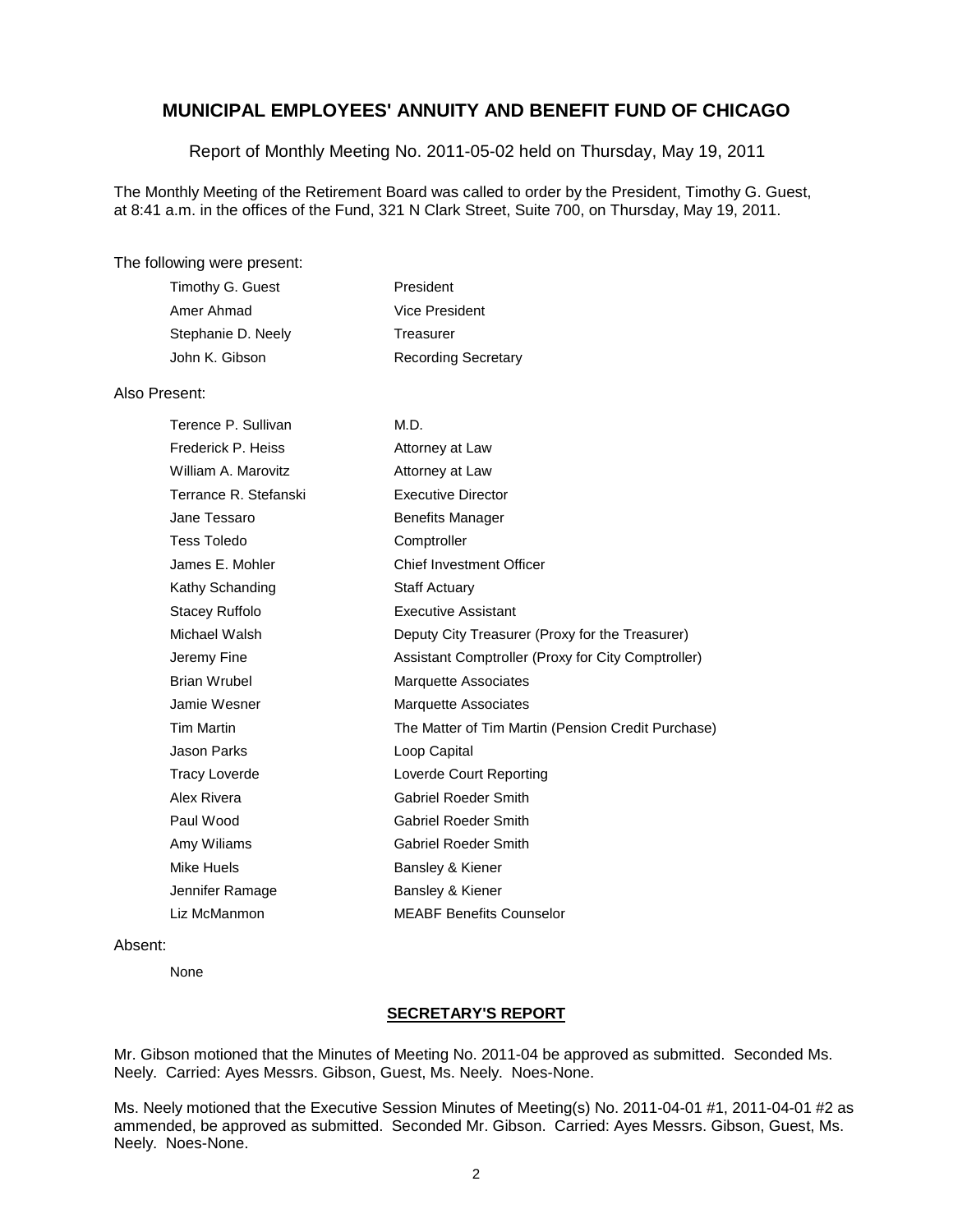Report of Monthly Meeting No. 2011-05-02 held on Thursday, May 19, 2011

### **REFUND DUE TO ERRORS IN DEDUCTION AND NON-MEMBERS**

### **Refund a/c errors in deduction**

| Name                                    | Reason               | <b>Amount</b> |
|-----------------------------------------|----------------------|---------------|
| <b>BRYANT, JAMES</b>                    | <b>NEW ANNUITANT</b> | \$857.37      |
| FERRIS, YONA                            | <b>NEW ANNUITANT</b> | \$59.16       |
| <b>GARRETT, WILLIAM</b>                 | <b>NEW ANNUITANT</b> | \$234.27      |
| HILL, DEBRA                             | PAYROLL ADJUSTM      | \$430.64      |
| LIPINSKI, CAREY                         | <b>NEW ANNUITANT</b> | \$125.89      |
| LITTLE, MICHAEL                         | <b>NEW ANNUITANT</b> | \$15.92       |
| MC GUIRE, JOHN                          | NEW WIDOW ANNU       | \$142.15      |
| PEDROZA, SALVADOR                       | <b>NEW ANNUITANT</b> | \$5.61        |
| PLATTNER, RONALD                        | <b>NEW ANNUITANT</b> | \$118.77      |
| SIMMONS, VALERIE                        | <b>NEW ANNUITANT</b> | \$20.26       |
| SPENCER, JENNIE                         | <b>NEW ANNUITANT</b> | \$17.30       |
| <b>STARKS, RONNIE</b>                   | <b>NEW ANNUITANT</b> | \$1,231.40    |
| <b>STEVENSON, MARCUS</b>                | PAYROLL ADJUSTM      | \$17.11       |
| SULLIVAN, PATRICIA                      | <b>NEW ANNUITANT</b> | \$173.99      |
| <b>WILLIAMS, KARMIE</b>                 | PAYROLL ADJUSTM      | \$37.95       |
| Total Refund a/c errors in deduction    | 15 Case(s)           | \$3,487.79    |
| <b>Refund to Police a/c non-members</b> |                      |               |
| <b>Name</b>                             | <b>Period</b>        | Amount        |
| KUMIGA, MICHAEL                         | 12/01/2005 TO 02/28  | \$28,595.26   |
| TOMA, JACK                              | 11/01/2005 TO 02/28  | \$28,684.25   |
| Total Refund to Police a/c non-members  | 2 Case(s)            | \$57,279.51   |
|                                         |                      |               |

**TOTAL REFUND DUE TO ERRORS IN DEDUCTION AND NON-MEMBERS**

**17 Case(s) \$60,767.30**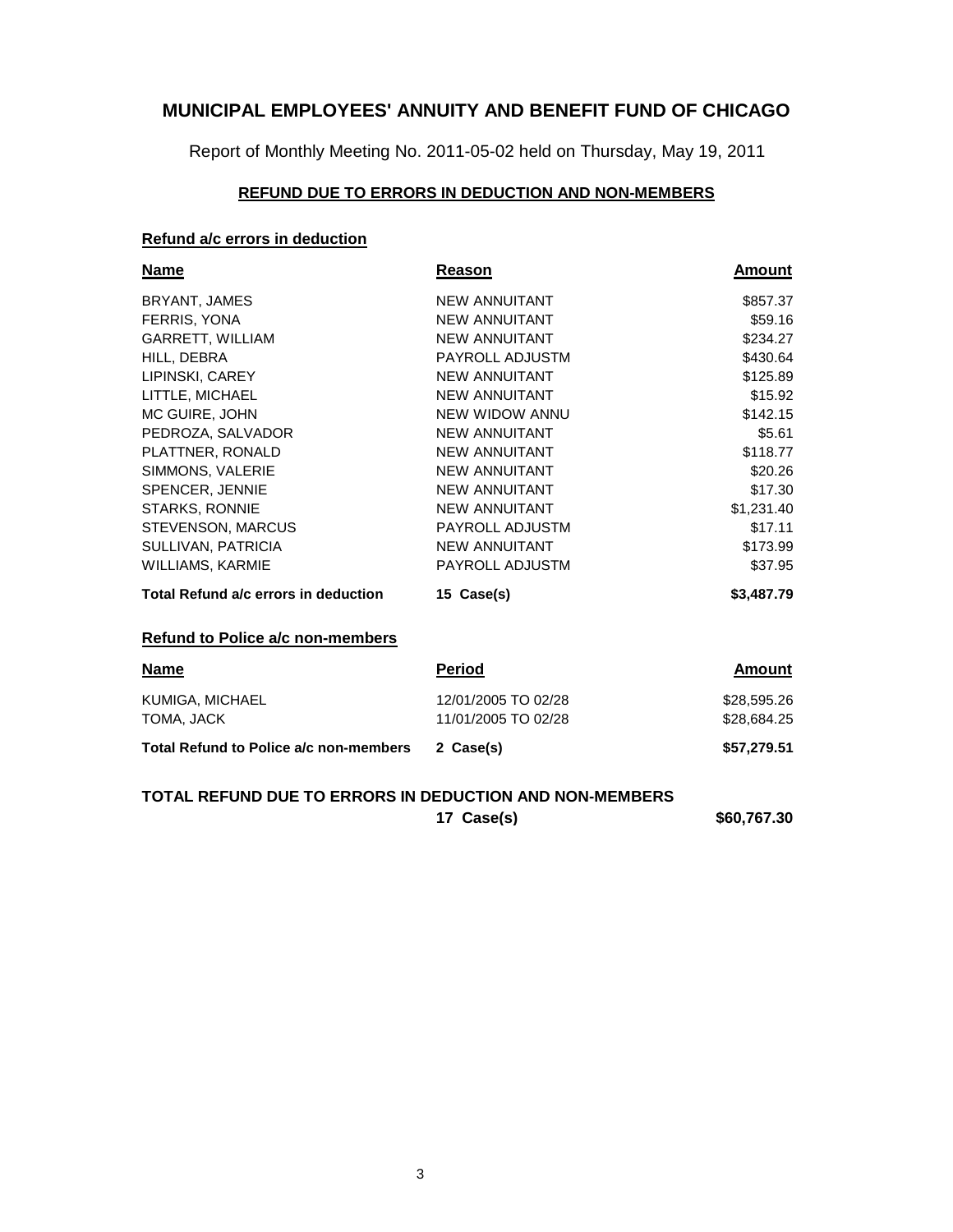Report of Monthly Meeting No. 2011-05-02 held on Thursday, May 19, 2011

### **REFUND TO EMPLOYEES DUE TO SEPARATION FROM SERVICE**

| <b>Name</b>               | <b>Resignation Date</b> | <b>Amount</b> |      |
|---------------------------|-------------------------|---------------|------|
| AGNEW, BARNEY             | 08/19/2010              | \$16,709.51   | Hold |
| ALBRECHT, GARRY           | 12/27/2010              | \$470.40      |      |
| ANDREWS, ANGELIQUE        | 10/06/2010              | \$53,349.78   | Hold |
| ANTHONY, DAWN             | 03/24/2008              | \$37,474.25   |      |
| ANTHONY-JACKSON, LINDA    | 08/18/2010              | \$18,027.11   |      |
| BARBA, JUAN               | 07/18/2009              | \$36,549.42   | Hold |
| <b>BENSON, KARI</b>       | 05/01/2010              | \$17,363.54   |      |
| <b>BLACK, VIVIA</b>       | 09/10/2010              | \$934.59      |      |
| <b>BROWN, CHERYL</b>      | 08/31/2010              | \$23,402.12   | Hold |
| <b>BUNYON, LAWRENCE</b>   | 02/16/2011              | \$6,418.30    |      |
| <b>BURKES, ALBERT</b>     | 08/17/2009              | \$68,988.23   | Hold |
| <b>BUSSIE, NINA</b>       | 03/04/2011              | \$8,790.97    | Hold |
| BUTLER, HANNIBAL          | 03/08/2011              | \$8,562.63    |      |
| CEPEDA, MONICA            | 08/03/2010              | \$4,735.17    |      |
| COLON, PABLO              | 10/05/2001              | \$2,582.09    | Hold |
| CONNOLLY, KEVIN           | 10/13/2003              | \$6,709.84    |      |
| COOPER, ZELLA             | 08/07/2007              | \$22,130.09   |      |
| DAVIS, AUDREY             | 12/31/2010              | \$19,510.90   | Hold |
| DERDEN-JACKSON, VERONICA  | 09/30/2010              | \$48,247.31   | Hold |
| DIAKHATE, MAMADOU         | 02/28/2011              | \$34,292.23   | Hold |
| DOWLING, MARIAN           | 10/20/2003              | \$2,837.31    |      |
| DUDLEY, SHEENA            | 02/14/2011              | \$12,004.87   |      |
| ELKUSS, LISA              | 12/31/2008              | \$81,210.00   |      |
| ESQUIVEL, JESUS           | 02/25/2011              | \$60,188.51   | Hold |
| <b>GARCIA, ALBERTO</b>    | 01/15/2011              | \$28,750.93   |      |
| GARCIA, DAVID             | 03/01/2011              | \$36,343.15   | Hold |
| GILL, JEMAL               | 03/02/2011              | \$8,402.37    | Hold |
| GJONZENELI, KERUBIN       | 09/13/2005              | \$1,991.91    |      |
| GONZALEZ, ANGELICA        | 10/21/2010              | \$9,892.97    | Hold |
| GONZALEZ, OTTO            | 12/31/2010              | \$70,772.02   | Hold |
| <b>GRANT, CHRISTOPHER</b> | 11/18/2006              | \$119,453.42  | Hold |
| <b>GREEN, BRENDA</b>      | 08/18/2010              | \$6,161.10    | Hold |
| HADI, MAHMOOD             | 04/13/1984              | \$443.34      |      |
| HERNANDEZ, GREGORY        | 03/03/2011              | \$10,997.57   |      |
| HILL, DEBRA               | 08/31/2009              | \$35,069.58   |      |
| IKEGAMI-SHERROD, TINA     | 05/21/2010              | \$113,689.09  |      |
| JACKSON, ISAAC            | 02/24/2011              | \$28,994.19   | Hold |
| JONES, KENNETH            | 11/22/2010              | \$797.95      |      |
| KALINER, JEFFREY          | 09/10/2004              | \$21,520.96   |      |
| LAMOURT-DELGADO, INES     | 11/15/2005              | \$22,859.97   |      |
| LANIER, NOEL              | 12/31/2010              | \$25,480.92   | Hold |
| LENNERT, BERNADETTE       | 07/06/1998              | \$3,297.91    |      |
| LOPEZ, MANUEL             | 07/15/2000              | \$18,541.06   |      |
| MALLETT, LOREAL           | 12/17/2010              | \$13,575.66   | Hold |
| MANNING, KAREN            | 08/18/2010              | \$6,193.67    | Hold |
| MARROS, ROBERT            | 07/14/2010              | \$28,697.75   |      |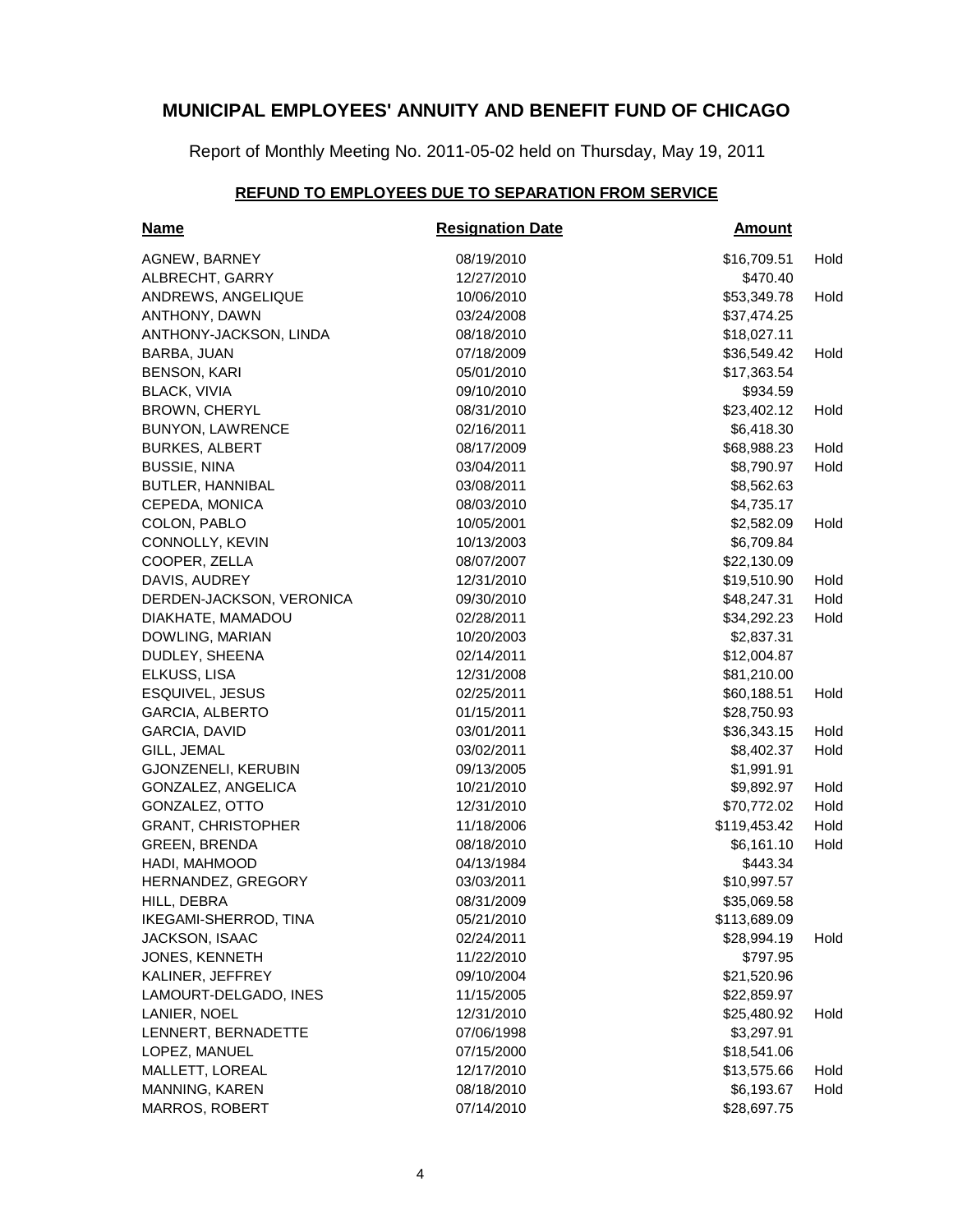Report of Monthly Meeting No. 2011-05-02 held on Thursday, May 19, 2011

### **REFUND TO EMPLOYEES DUE TO SEPARATION FROM SERVICE**

| <b>Name</b>                | <b>Resignation Date</b> | <b>Amount</b> |      |
|----------------------------|-------------------------|---------------|------|
| <b>MARTIN, JON</b>         | 03/15/1999              | \$4,501.38    | Hold |
| MC KINNIS, JOHN            | 10/02/2008              | \$117,623.16  |      |
| MCINTOSH, TYRONE           | 08/30/2010              | \$2,174.00    |      |
| MCLENNAN, JONATHAN         | 02/11/2011              | \$16,180.92   | Hold |
| MEZA UTRERAS, CELIA        | 11/16/2009              | \$22,903.66   |      |
| NUTLEY, DANIEL             | 07/22/2010              | \$20,919.00   | Hold |
| PRATIHAST, SUSMITA         | 10/30/2010              | \$8,264.37    | Hold |
| QUINN, JENNY               | 08/31/2007              | \$17,231.40   | Hold |
| ROBERTSON, DYLAN           | 12/31/2010              | \$8,710.26    |      |
| ROBINSON, LAVENDA          | 06/22/2007              | \$240.90      |      |
| SAMANO-PORTILLO, HORTENCIA | 08/23/2008              | \$3,858.77    |      |
| SCHERENZEL-CURRY, ADRIENNE | 10/08/2010              | \$30,224.40   |      |
| SCOTT, BILLY               | 07/27/2008              | \$7,268.69    | Hold |
| SHAHWAN, MAHA              | 03/10/2011              | \$42,524.66   |      |
| SHAMON, AMIRA              | 02/18/2011              | \$1,684.70    |      |
| <b>STEVENSON, MARCUS</b>   | 02/24/2011              | \$67,052.63   | Hold |
| STEWART, DARNELL           | 01/17/2011              | \$2,406.95    |      |
| TALL, ABASSE               | 09/12/2003              | \$7,261.51    |      |
| TAYLOR, LILLIAN            | 12/23/2003              | \$60,409.79   |      |
| <b>TORRES, SANDRA</b>      | 08/24/2008              | \$7,861.03    |      |
| <b>WALKER, ANTOINETTE</b>  | 03/27/2010              | \$61,100.93   | Hold |
| WARE, MICHAEL              | 02/23/2011              | \$1,797.93    | Hold |
| <b>WASHINGTON, DIANE</b>   | 03/28/1997              | \$8,307.38    | Hold |
| WEIS, JODY                 | 03/01/2011              | \$81,022.47   |      |
| WEISS, ADEENA              | 10/20/2010              | \$32,651.07   |      |
| WELLS, RHONDA              | 03/14/2010              | \$5,858.67    |      |
| WHITE, ROBERT              | 06/30/2006              | \$18,854.37   | Hold |
| <b>WILKINS, MILTON</b>     | 11/17/2009              | \$23,706.81   |      |
| WILLIAMS, KARMIE           | 02/28/2011              | \$58,916.36   | Hold |
| YEARBY, QUINTIN            | 12/02/2010              | \$736.41      |      |

### **TOTAL REFUND TO EMPLOYEES DUE TO SEPARATION FROM SERVICE**

**76 Case(s) \$1,945,671.24**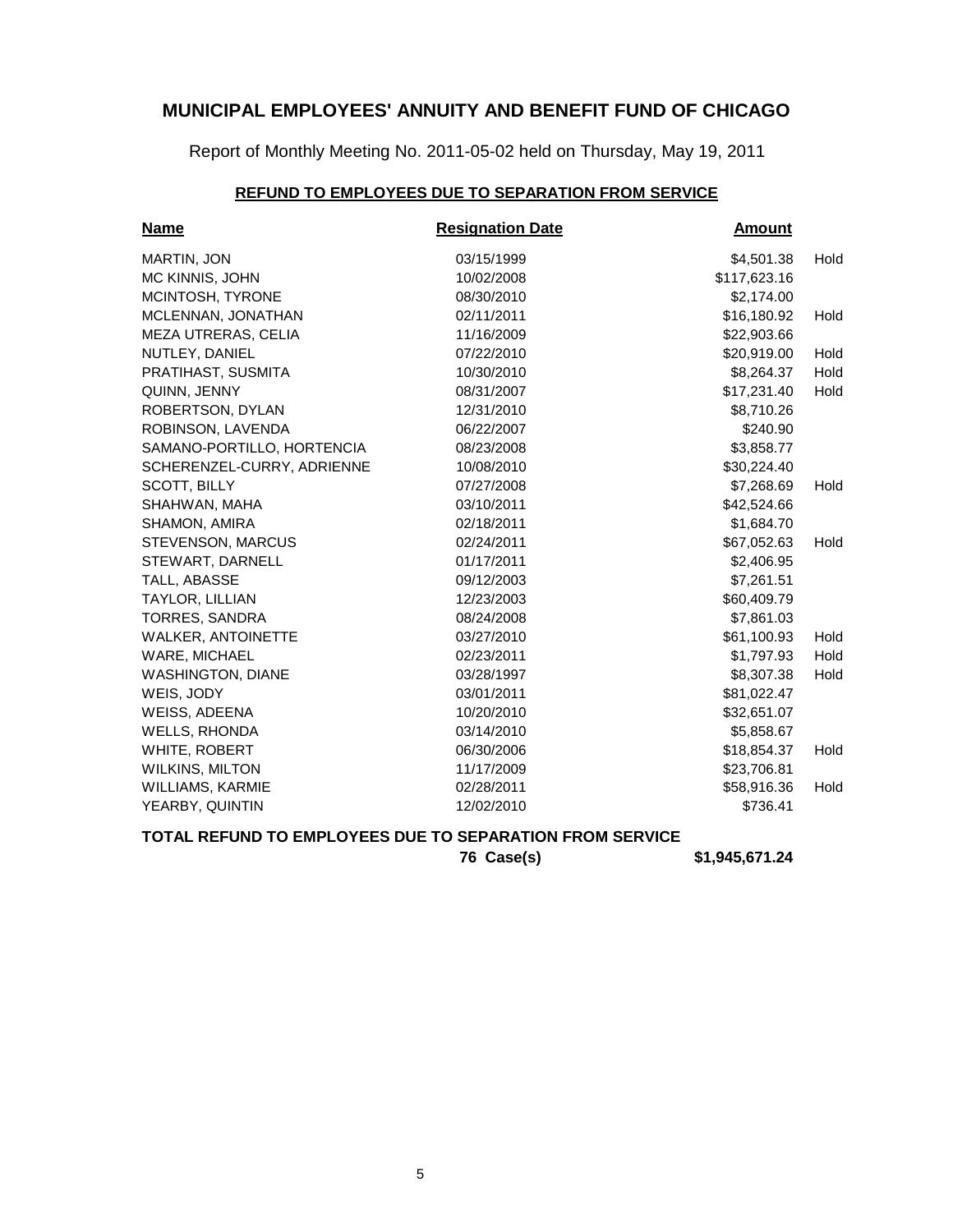Report of Monthly Meeting No. 2011-05-02 held on Thursday, May 19, 2011

#### **REFUND IN ACCORDANCE WITH SECTION 8-170 OF THE LAW GOVERNING THIS FUND**

| <b>Name</b>                                                                            | Date of Death            | Pay to                  | <b>Amount</b>               |
|----------------------------------------------------------------------------------------|--------------------------|-------------------------|-----------------------------|
| DAVIS, JACKIE<br>WALTER, STEVEN                                                        | 08/24/2006<br>10/10/2010 | Heirs $(4/5)$<br>Estate | \$19,215.76<br>\$106,510.14 |
| <b>Total REFUND IN ACCORDANCE WITH SECTION 8-170 OF</b><br>THE LAW GOVERNING THIS FUND |                          | 2 Case(s)               | \$125,725.90                |

#### **REFUND OF DIFFERENCE IN ACCORDANCE WITH SECTION 8-170 OF THE LAW GOVERNING THIS FUND**

| <b>Name</b>                                                                                   | Date of Death | Pay to       | Amount      |
|-----------------------------------------------------------------------------------------------|---------------|--------------|-------------|
| EVANS, BISHOP ALFRED                                                                          | 07/04/2009    | DesBen (3/3) | \$47,824.83 |
| FAIRMAN, JON                                                                                  | 05/01/2010    | Child (1/2)  | \$4,260.78  |
| LEIGH, SABESTINE                                                                              | 02/19/2009    | DesBen (1/7) | \$554.10    |
| MCDONOUGH, JAMES                                                                              | 06/18/2010    | DesBen (1/3) | \$22,202.83 |
| Total REFUND OF DIFFERENCE IN ACCORDANCE WITH<br>SECTION 8-170 OF THE LAW GOVERNING THIS FUND |               | 4 Case(s)    | \$74,842.54 |

# **REFUND ELECTIONS IN LIEU OF EMPLOYEE ANNUITY**

| <b>Name</b>          | <b>Resignation Date</b> | Amount      |      |
|----------------------|-------------------------|-------------|------|
| COLEMAN, WILLIE      | 04/17/2010              | \$2,979.33  | Hold |
| GONZALEZ, ANA        | 08/29/2009              | \$23,155,36 | Hold |
| <b>GREENE, DAVID</b> | 09/30/2010              | \$1,850.84  |      |
| LANE, GLORIA         | 11/23/2010              | \$5,161.80  |      |
| MIKEL, KATHRYN       | 12/01/2010              | \$12,413.78 |      |
| ROBERTSON, WILLIE    | 12/22/2010              | \$3.850.14  |      |

## **Total REFUND ELECTIONS IN LIEU OF EMPLOYEE ANNUITY 6 Case(s) \$49,411.25**

#### **REFUND ELECTIONS IN LIEU OF SPOUSE ANNUITY**

| <b>Name</b>                                             | Date of Death | <b>Spouse Name</b> | Amount     |
|---------------------------------------------------------|---------------|--------------------|------------|
| BROWN, ROLAND                                           | 01/30/2011    | BROWN, DANNIE      | \$8.412.35 |
| <b>Total REFUND ELECTIONS IN LIEU OF SPOUSE ANNUITY</b> |               | 1 Case(s)          | \$8,412.35 |

#### **REFUND OF SPOUSAL CONTRIBUTIONS (To New Annuitants with No Spouse at the Time of Retirement)**

| <b>Name</b>             | <b>Effective Date</b> | Amount      |
|-------------------------|-----------------------|-------------|
| ALVA, VIRGINIA          | 08/31/2010            | \$7,337.59  |
| ARMSTRONG, BARBARA      | 03/01/2011            | \$20,636.11 |
| <b>BICKHAM, BEULAH</b>  | 02/17/2011            | \$9,510.23  |
| <b>BRAMSON, ELEANOR</b> | 03/16/2011            | \$431.90    |
| DAVERN, ALBERT          | 03/01/2011            | \$17,742.28 |
| DUNLAP, DAVID           | 11/21/2010            | \$817.50    |
| FERRIS, YONA            | 03/09/2011            | \$20,736.36 |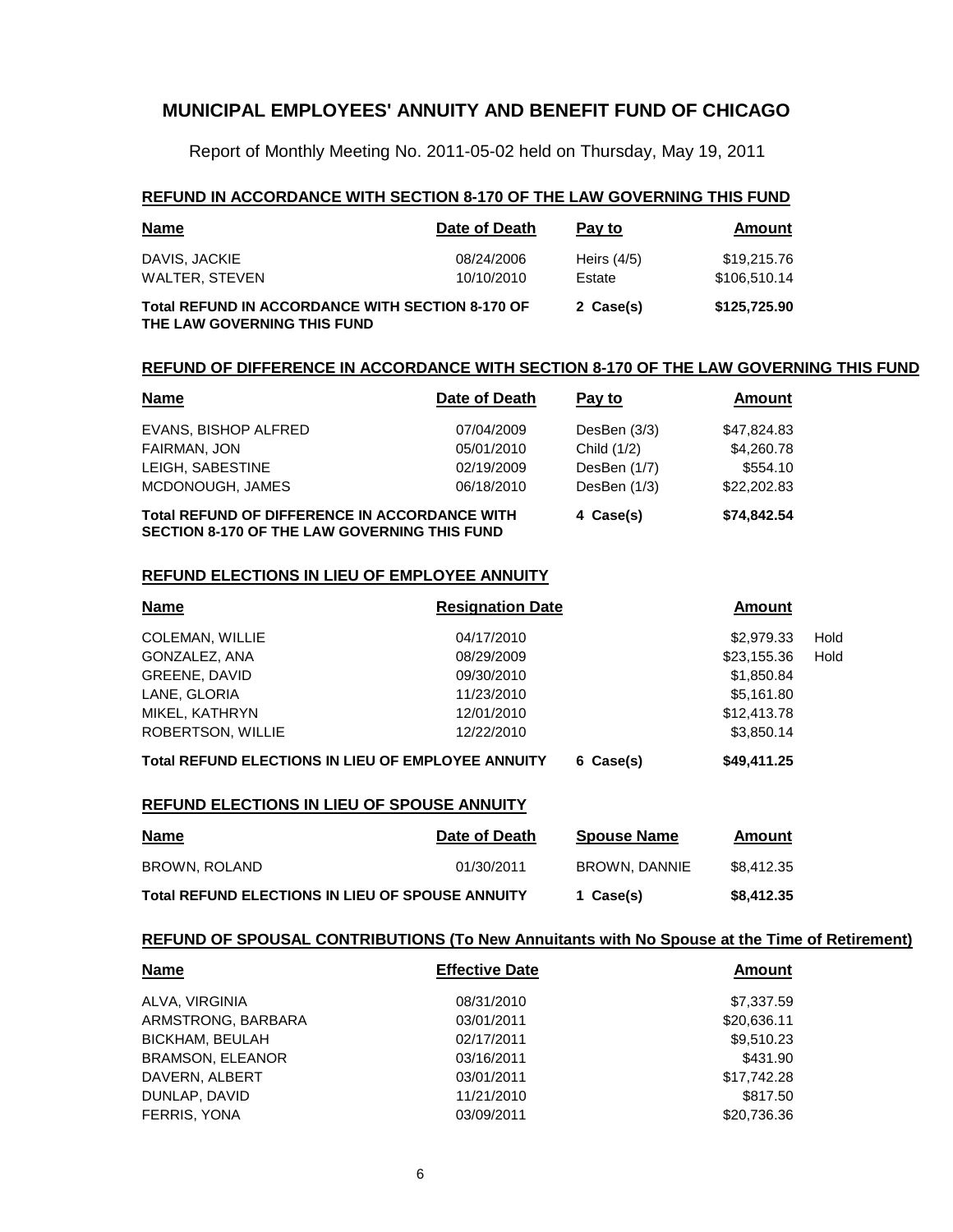Report of Monthly Meeting No. 2011-05-02 held on Thursday, May 19, 2011

### **Name Effective Date Amount** GARRETT, WILLIAM 03/01/2011 03/01/2011 \$29,589.79 GETER, SHIRLEY 03/01/2011 \$24,640.66 GILARDI, CAROL 10/17/2009 \$7,488.54 HAMPTON, GLORIA 03/01/2011 \$13,625.58 HARRIS, CRYSTAL 02/02/2011 \$17,850.44

### **REFUND OF SPOUSAL CONTRIBUTIONS (To New Annuitants with No Spouse at the Time of Retirement)**

| <b>Total REFUND OF SPOUSAL CONTRIBUTIONS (To New</b><br>Annuitants with No Spouse at the Time of Retirement) |            | 26 Case(s) | \$395,507.40 |
|--------------------------------------------------------------------------------------------------------------|------------|------------|--------------|
| <b>WELZIEN, JANICE</b>                                                                                       | 01/01/2011 |            | \$3,439.60   |
| VATCH, RAYMOND                                                                                               | 02/23/2011 |            | \$3,445.74   |
| TERRY, CAROLYN                                                                                               | 09/03/2009 |            | \$7,948.23   |
| SULLIVAN, PATRICIA                                                                                           | 01/01/2011 |            | \$11,075.17  |
| <b>STARKS, RONNIE</b>                                                                                        | 03/01/2011 |            | \$31,600.35  |
| SPENCER, JENNIE                                                                                              | 03/01/2011 |            | \$12,854.01  |
| SIMMONS, VALERIE                                                                                             | 03/01/2011 |            | \$21,358.82  |
| SAMSON, THOMAS                                                                                               | 03/01/2011 |            | \$47,777.23  |
| RICHARDSON, DELPHINE                                                                                         | 01/30/2011 |            | \$7,997.52   |
| MC DONALD, JYNETTE                                                                                           | 03/01/2011 |            | \$1,669.49   |
| MANGANO, MARGARET                                                                                            | 03/01/2011 |            | \$26,105.75  |
| KONTINAKIS, SOFIA                                                                                            | 03/01/2011 |            | \$2,009.93   |
| KANE, ADRIENNE                                                                                               | 03/09/2011 |            | \$29,058.41  |
| HUDGINS, JANNETTA                                                                                            | 03/01/2011 |            | \$18,760.17  |
| <b>HARRIS, CRYSTAL</b>                                                                                       | 02/02/2011 |            | \$17,850.44  |
| <b>HAMPTON, GLORIA</b>                                                                                       | 03/01/2011 |            | \$13,625.58  |
| GILARDI, CAROL                                                                                               | 10/17/2009 |            | \$7,488.54   |
| GETER, SHIRLEY                                                                                               | 03/01/2011 |            | \$24,640.66  |

#### **1/2 % REFUNDS TO NEW ANNUITANTS**

| <b>Name</b>                           | <b>Effective Date</b> |           | Amount   |
|---------------------------------------|-----------------------|-----------|----------|
| BRAMSON, ELEANOR                      | 03/16/2011            |           | \$115.28 |
| Total 1/2 % REFUNDS TO NEW ANNUITANTS |                       | 1 Case(s) | \$115.28 |

**TOTAL REFUNDS \$2,660,453.26**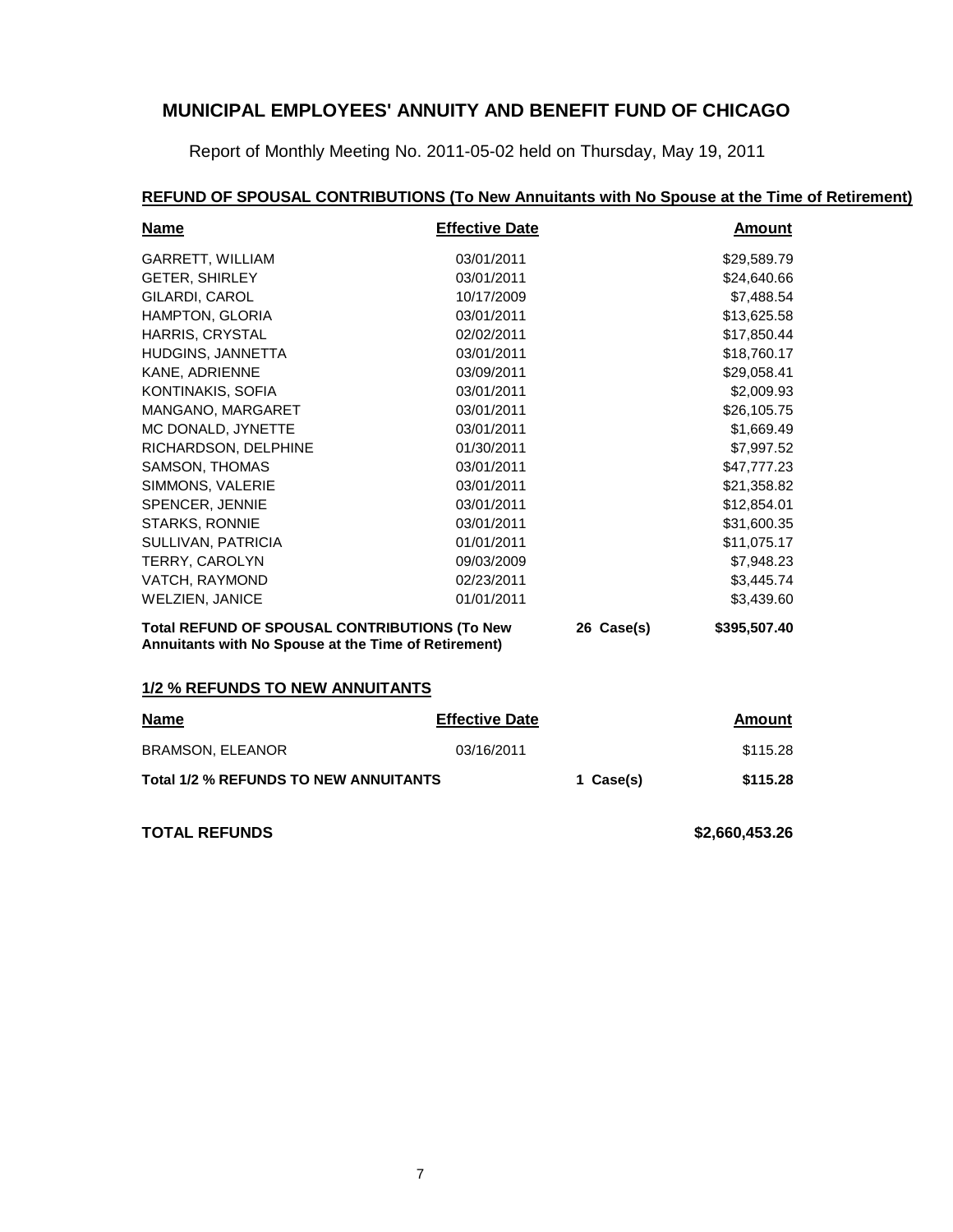Report of Monthly Meeting No. 2011-05-02 held on Thursday, May 19, 2011

### **ADJUSTED REFUND**

| <b>Name</b> | Refund Type Reason | <b>Resignation Date</b> | Amount |            |
|-------------|--------------------|-------------------------|--------|------------|
| <b>NONE</b> |                    |                         |        | ORG<br>ADJ |

Ms. Neely moved that the various amounts shown for refunds be approved for payment in the amount shown opposite their respective names. Seconded Mr. Gibson. Carried: Ayes Messrs. Gibson, Guest, Ms. Neely. Noes-None.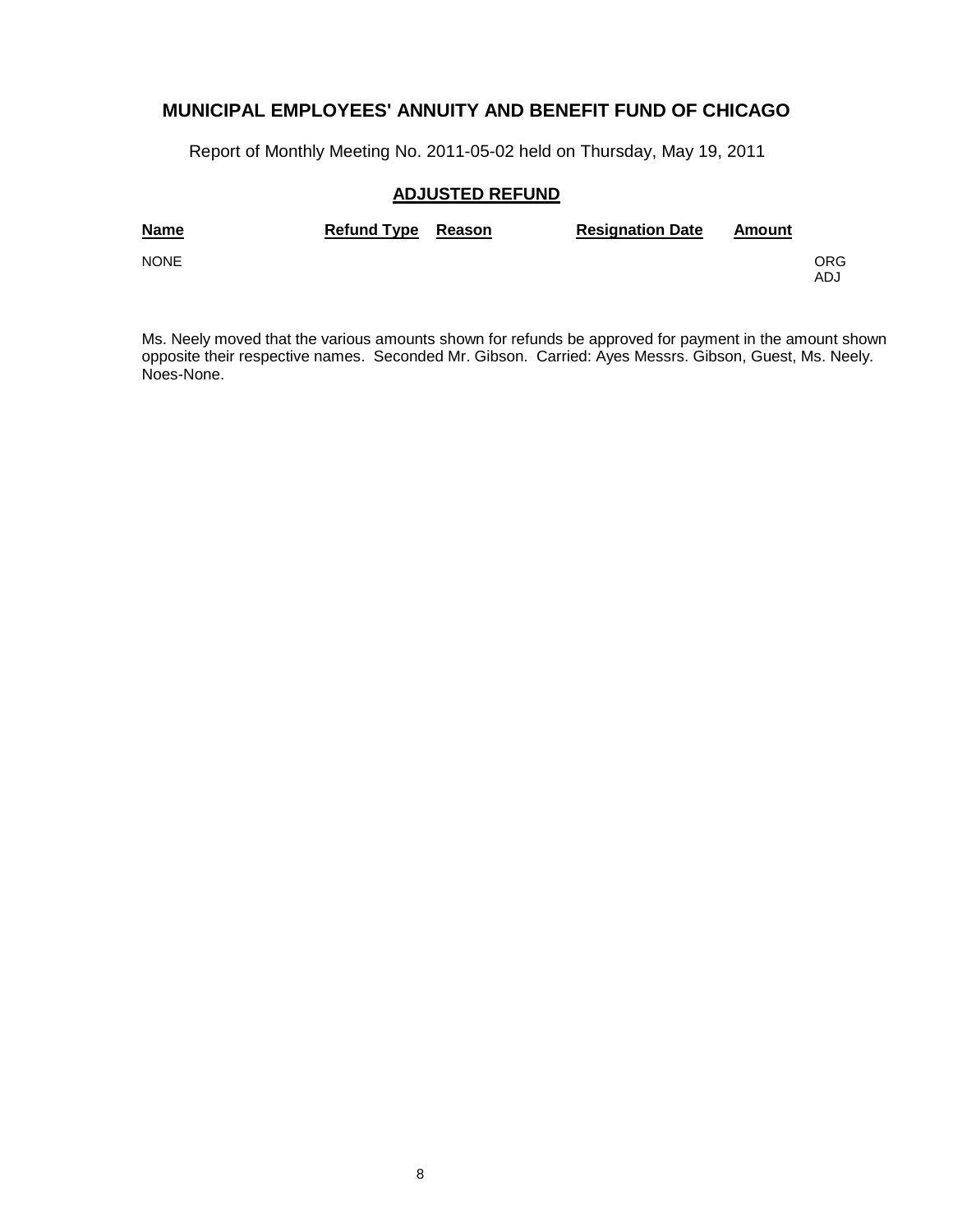[Report for Monthly Meeting No. 2011-05 held on Thursday, May 19, 2011](mailto:info@bfcoffee.com)

### **[ADMINISTRATIVE & OPERATING DISBURSEMENTS, APRIL 2011](mailto:info@bfcoffee.com)**

#### **PERSONNEL:**

|                            | 52000 Salaries and Wages - Regular                            |             |              | \$<br>218,551.82 |
|----------------------------|---------------------------------------------------------------|-------------|--------------|------------------|
|                            | <b>Employee Insurance &amp; Benefits:</b>                     |             |              |                  |
|                            | 52110 Health Insurance/Prescription                           | \$83,395.44 |              |                  |
|                            | 52112 Dental Insurance                                        | 4,978.72    |              |                  |
|                            | 52114 Vision Insurance                                        | 844.51      |              |                  |
|                            | 52116 Life Insurance                                          | 978.75      |              |                  |
|                            | 52118 Transit Benefit Charges - (SS/Med savings \$49.62)      | 18.43       |              |                  |
|                            | 52100 FICA - Medicare Tax                                     | 2,732.68    |              |                  |
|                            | 52120 Employee Cost                                           | (4,687.89)  | \$ 88,260.64 |                  |
| 52170                      | Retiree Health Insurance Premium                              | 15,641.13   |              |                  |
|                            | <b>MEAB Retiree Cost</b>                                      | (5, 113.25) | 10,527.88    | 98,788.52        |
| <b>TOTAL PERSONNEL</b>     |                                                               |             |              | 317,340.34       |
| <b>Actuarial Services:</b> | <b>PROFESSIONAL SERVICES:</b>                                 |             |              |                  |
|                            | Gabriel, Roeder, Smith & Company:                             |             |              |                  |
|                            | 52212 04/13/11, Inv#114871, FY 12/31/10 - Actuarial valuation |             |              |                  |
|                            | services provided in March 2011                               |             | 62,866.00    |                  |
|                            | <b>Legal Advisory Services:</b>                               |             |              |                  |
|                            | Attorney's Salaries:                                          |             |              |                  |
|                            | 52200 Fred Heiss                                              | 2,562.10    |              |                  |
|                            | 52202 William Marovitz                                        | 2,486.38    | 5,048.48     |                  |
|                            | Administrative Hearings/Court Cases:                          |             |              |                  |
|                            | 52201 Fred Heiss: Other legal services:                       |             |              |                  |
|                            | 02/28/11, Services from 12/01/10 - 02/28/11                   |             |              |                  |
|                            | Re: Office Lease                                              | 457.50      |              |                  |
|                            | 03/31/11, Services from 03/01/11 - 03/31/11                   |             |              |                  |
|                            | Re: Employment Litigation                                     | 4,939.00    | 5,396.50     |                  |
|                            | <b>Other Consulting Services:</b>                             |             |              |                  |
|                            | <b>Medical Advisory Services:</b>                             |             |              |                  |
|                            | Terence P Sullivan, M.D.:                                     |             |              |                  |
|                            | 52220 Professional services, 04/11                            |             | 3,874.30     |                  |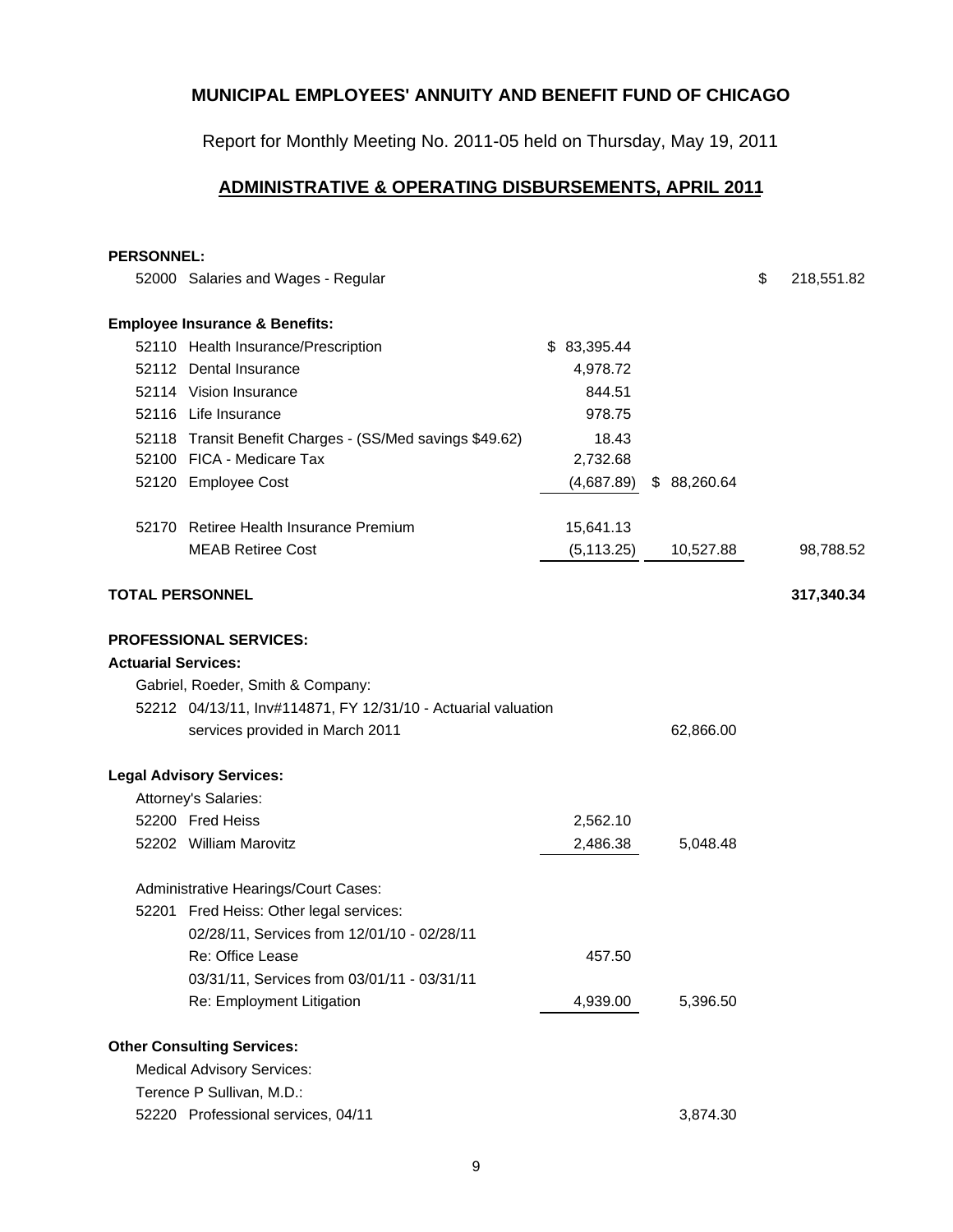| Lobbyist: |                                                        |                |                  |
|-----------|--------------------------------------------------------|----------------|------------------|
|           | Robert S Molaro & Associates:                          |                |                  |
|           | 52221 Consulting Services, 03/11                       | \$<br>1,391.66 |                  |
|           | Consulting - City Healthcare:                          |                |                  |
|           | Ostrow Reisin Berk & Abrams, Ltd.:                     |                |                  |
|           | 52222 02/28/11, Inv#82542, Audit services:             |                |                  |
|           | (re: City Retiree Healthcare Reconciliation)           |                |                  |
|           | Plan Year 01/01/09 - 12/31/09                          | 5,000.00       |                  |
|           | <b>IRS</b> Determination:                              |                |                  |
|           | Vedder Price P.C.:                                     |                |                  |
|           | 52225 Prepare IRS forms for Determination Letter for   |                |                  |
|           | Employee Benefit Plan                                  | 1,057.70       |                  |
|           | Network Support:                                       |                |                  |
|           | Xerillion Corporation:                                 |                |                  |
|           | 52230 03/31/11, Inv#7280, Consulting - Server          | 520.00         |                  |
|           | Consulting - Website:                                  |                |                  |
|           | Chicago Web Management:                                |                |                  |
|           | 52233 04/13/11, Inv#0001874, MEA&B Website development | 656.25         |                  |
|           | <b>Benefit Payment Services</b>                        |                |                  |
|           | The Northern Trust Company:                            |                |                  |
|           | 53600 Processing Benefit Payments                      |                |                  |
|           | Quarter ending 12/31/10 (Note: 2010 accrual)           | 84,403.58      | \$<br>170,214.47 |
|           | <b>TOTAL PROFESSIONAL SERVICES</b>                     |                | 170,214.47       |
|           | <b>COMMUNICATIONS EXPENSES:</b>                        |                |                  |
| Postage:  |                                                        |                |                  |
|           | Regular Mail & Permits:                                |                |                  |
|           | <b>United States Postal Service:</b>                   |                |                  |
|           | 52520 Regular postage - meter account                  | 1,300.00       |                  |
|           | Messenger Services, FedEx:                             |                |                  |
|           | US Messenger & Logistics, Inc.:                        |                |                  |
|           | 52520 03/31/11, Inv#3234-10883, Messenger service from |                |                  |
|           | 03/02/11 - 03/31/11, TNT deposits & check pickup       | 50.00          | 1,350.00         |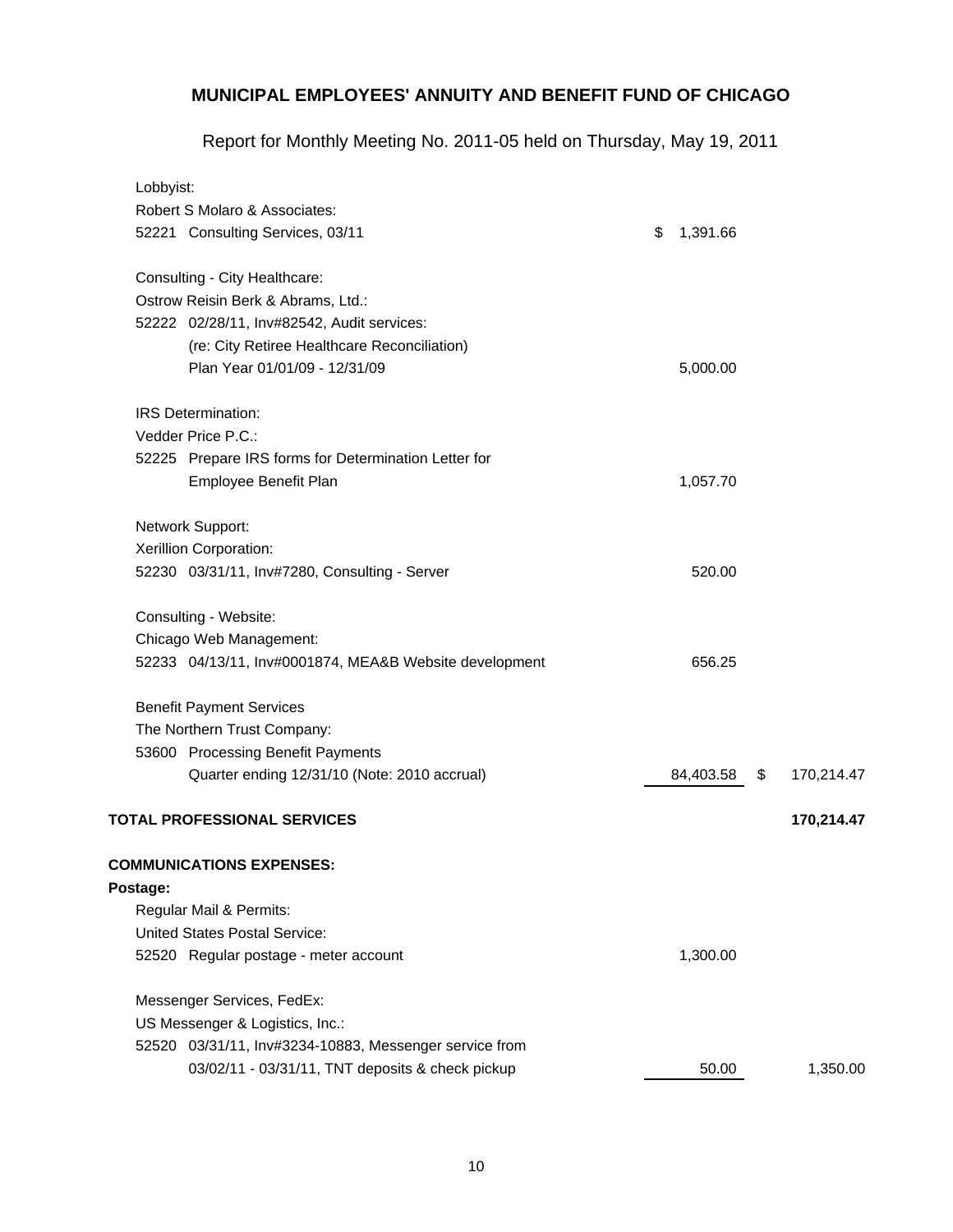Report for Monthly Meeting No. 2011-05 held on Thursday, May 19, 2011

# **Telephone & Communications:** Telecom Services - Phone System Lease: BTI Communications: 52530 02/15/11, Inv#10595065, Early termination charges of old phone system for period  $03/01/11$  thru  $04/01/11$   $\qquad$   $\qquad$  2,202.48 M5 Networks, Inc.: 52530 04/04/11, Inv#328159, Phone system & voice mail charges for the following: One-time/Setup charges  $$575.00$ 03/11/11 - 03/31/11 [300.10](mailto:info@bfcoffee.com) 04/01/11 - 04/30/11 [150.00](mailto:info@bfcoffee.com) 05/01/11 - 05/31/11 [2,320.00](mailto:info@bfcoffee.com) 3,345.10 RS: Shared Level 3 Phone Over Internet: County Employees' Annuity & Benefit Fund: 52531 02/28/11, Inv#IVC200, Telephone service charges 01/05/11 - 02/04/11 - DR site 27.19 03/31/11, Inv#IVC205, Telephone service charges 02/05/11 - 03/04/11 - DR site 27.19 54.38 RS: Data Connection: County Employees' Annuity & Benefit Fund: 52532 02/28/11, Inv#IVC200, Shared Data connection for 02/11 - DR site 174.48 03/31/11, Inv#IVC205, Shared Data connection 03/11 - DR site 348.96 Verizon Financial Services LLC: 52532 04/10/11, Inv#69301728, Data Connection - DR site [398.65](mailto:info@bfcoffee.com) One-time charge re: Line relocation 250.00 648.65 Onsite Internet Connectivity: County Employees' Annuity & Benefit Fund: 52533 02/28/11, Inv#IVC200, Shared Internet services 01/29/11 - 02/27/11 - DR site 83.59 03/31/11, Inv#IVC205, Shared Internet services 02/28/11 - 03/28/11 - DR site 91.71 175.30 XO Communications: 52533 04/01/11, Inv#42518512, Internet service for 04/11 [738.18](mailto:info@bfcoffee.com)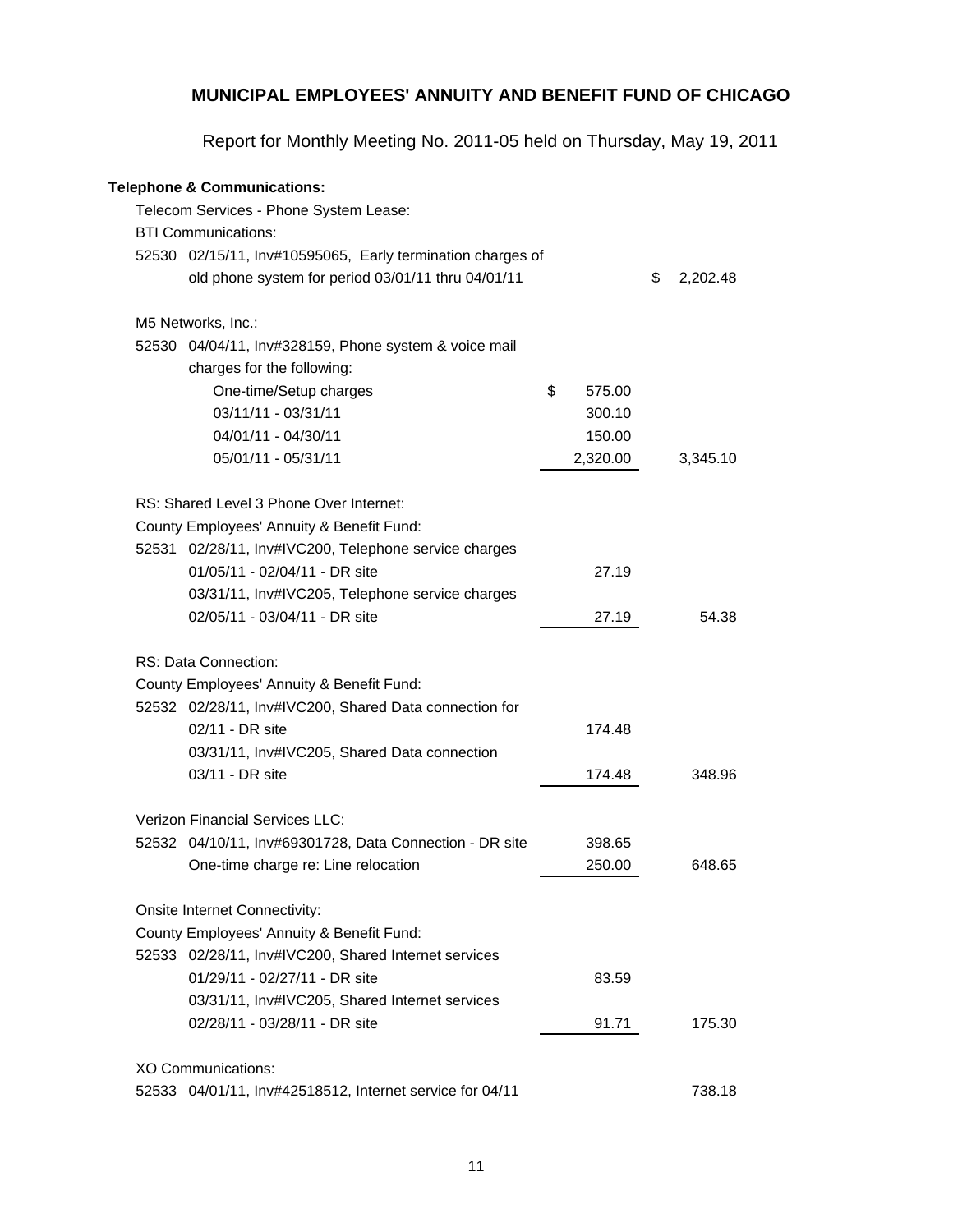|                                | Business Continuity - Cell Phone Allowance for Managers: |              |              |                |
|--------------------------------|----------------------------------------------------------|--------------|--------------|----------------|
|                                | 52535 March 2011                                         |              | \$<br>350.00 | \$<br>7,863.05 |
|                                | <b>TOTAL COMMUNICATIONS EXPENSES</b>                     |              |              | 9,213.05       |
|                                | <b>INFORMATION SYSTEMS:</b>                              |              |              |                |
| <b>Imaging Project:</b>        |                                                          |              |              |                |
|                                | 52050 Salaries & Wages - Part-Time                       |              | 8,186.66     |                |
|                                | 52100 Medicare ER                                        |              | 118.72       |                |
|                                | <b>Copier Paper Supplies:</b>                            |              |              |                |
|                                | Illinois Paper & Copier Co.:                             |              |              |                |
|                                | 53100 03/24/11, Inv#584135-000, Copy paper for Imaging   | \$<br>147.40 |              |                |
|                                | 04/20/11, Inv#586520-000, Copy paper for Imaging         | 294.80       | 442.20       | 8,747.58       |
|                                | <b>TOTAL INFORMATION SYSTEMS</b>                         |              |              | 8,747.58       |
|                                | <b>OTHER OPERATING EXPENSES:</b>                         |              |              |                |
| <b>Rental &amp; Utilities:</b> |                                                          |              |              |                |
|                                | <b>Office Rental:</b>                                    |              |              |                |
|                                | County Employees' Annuity & Benefit Fund:                |              |              |                |
|                                | 52710 02/28/11, Inv#IVC200, Rent 03/11 - DR site         | 957.07       |              |                |
|                                | 03/31/11, Inv#IVC205, Rent 04/11 - DR site               | 957.07       | 1,914.14     |                |
|                                | <b>Office Move:</b>                                      |              |              |                |
|                                | 221 N. LaSalle Partners, LLC:                            |              |              |                |
|                                | 52707 Tenant charges:                                    |              |              |                |
|                                | 02/14/11, WO#11764                                       | 87.00        |              |                |
|                                | 02/24/11, WO#11767                                       | 406.00       | 493.00       |                |
| <b>Utilities:</b>              |                                                          |              |              |                |
|                                | Electricity & Taxes:                                     |              |              |                |
|                                | 221 N. LaSalle Partners, LLC:                            |              |              |                |
|                                | 52720 Electricity, 02/10/11 - 02/28/11                   |              | 1,061.71     |                |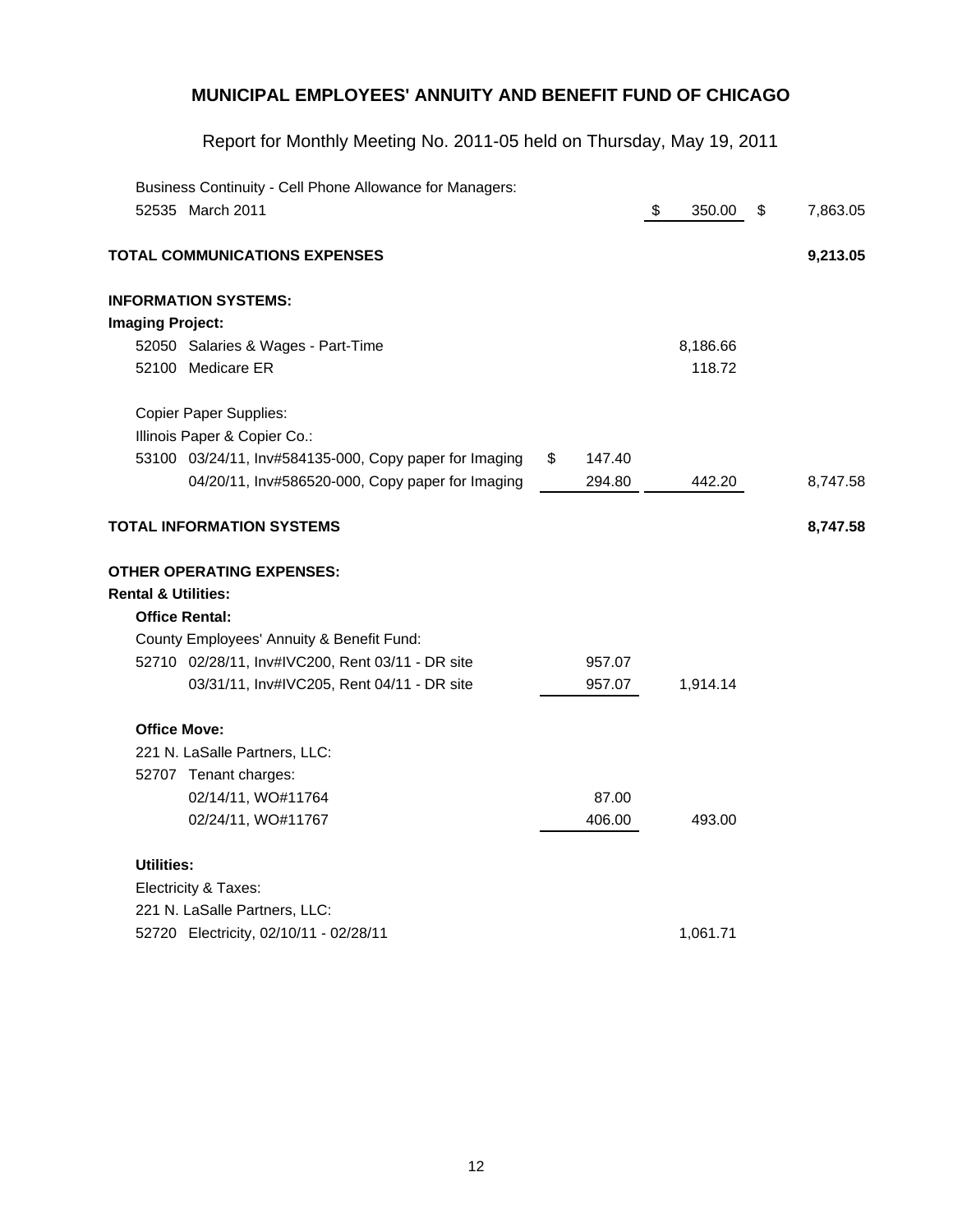|               | County Employees' Annuity & Benefit Fund:                                      |              |              |                |
|---------------|--------------------------------------------------------------------------------|--------------|--------------|----------------|
|               | 52720 02/28/11, Inv#IVC200, Electric service charges                           |              |              |                |
|               | 01/10/11 - 02/09/11 - DR site                                                  | \$<br>104.31 |              |                |
|               | 02/28/11, Inv#IVC200, Alarm service charges                                    |              |              |                |
|               | 03/01/11 - 05/31/11 - DR site                                                  | 39.60        |              |                |
|               | 02/28/11, Inv#IVC200, Inspection of the Fire Supp                              |              |              |                |
|               | System for 02/08/11 - DR site                                                  | 119.00       |              |                |
|               | 03/31/11, Inv#IVC205, Electric service charges                                 |              |              |                |
|               | 02/09/11 - 03/10/11 - DR site                                                  | 115.11       |              |                |
|               | 03/31/11, Inv#IVC205, Cooling service charges                                  |              |              |                |
|               | 12/01/10 - 02/28/11 - DR site                                                  | 75.00        | \$<br>453.02 | \$<br>3,921.87 |
|               | <b>Other Operating Expense:</b>                                                |              |              |                |
|               | <b>Contractual Services:</b>                                                   |              |              |                |
|               | Offsite Storage/Data Destruction:                                              |              |              |                |
|               | <b>Federal Companies:</b>                                                      |              |              |                |
|               | 52320 04/01/11, Inv#12083, 04/11 Storage charges                               |              | 741.49       |                |
|               | Iron Mountain:                                                                 |              |              |                |
|               | 52320 03/31/11, Inv#DFY6561, Cust #ID GD327                                    |              |              |                |
|               | Storage charges for 04/11                                                      |              | 563.28       | 1,304.77       |
|               | <b>Staff Payroll Services:</b>                                                 |              |              |                |
| Paychex:      |                                                                                |              |              |                |
|               | 53620 Payroll processing charges for PPE 04/15/11                              |              |              | 277.87         |
|               | <b>Repairs &amp; Maintenance - Equipment:</b>                                  |              |              |                |
| Ricoh Aficio: |                                                                                |              |              |                |
|               | Chicago Office Technology Group:                                               |              |              |                |
|               | 52612 03/21/11, Inv#018766, Color copier                                       |              |              |                |
|               | $\left(\text{color} = 11 \text{ pages: black} = 1,269 \text{ pages}\right)$    |              | 48.02        |                |
|               | 03/21/11, Inv#018787, Color copier                                             |              |              |                |
|               | $\left(\text{color} = 2,273 \text{ pages: black} = 5,338 \text{ pages}\right)$ |              | 260.46       |                |
|               | 04/15/11, Inv#025214, Color copier                                             |              |              |                |
|               | $\left(\text{color} = 223 \text{ pages: black} = 477 \text{ pages}\right)$     |              | 78.79        |                |
|               | 04/18/11, Inv#025415, Color copier                                             |              |              |                |
|               | $\left(\text{color} = 1,248 \text{ pages: black} = 6,657 \text{ pages}\right)$ |              | 180.04       | 567.31         |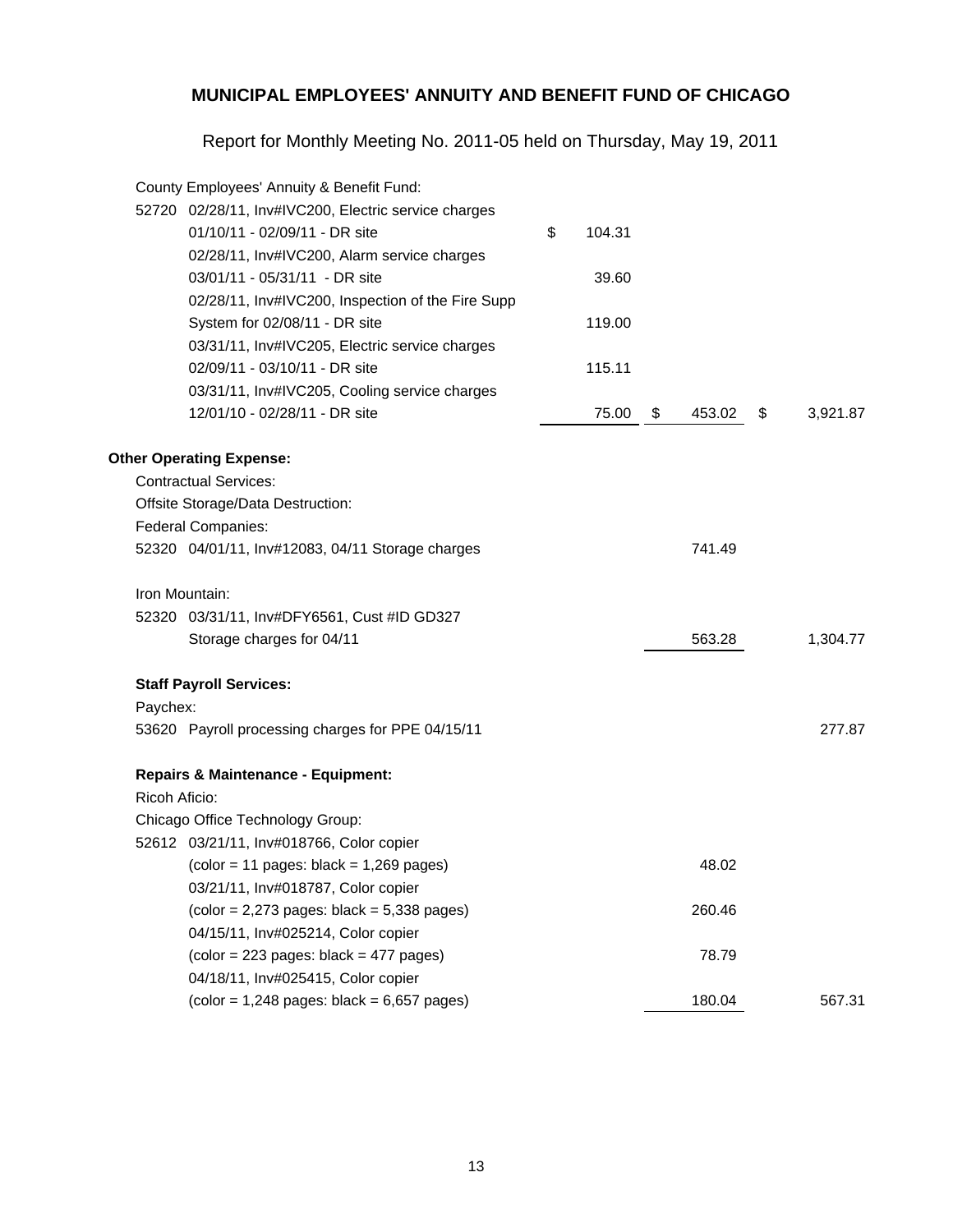|       | <b>Repairs &amp; Maintenance - Office:</b>                |             |             |                |
|-------|-----------------------------------------------------------|-------------|-------------|----------------|
|       | Office Maintenance Supplies:                              |             |             |                |
|       | 221 N. LaSalle Partners, LLC:                             |             |             |                |
|       | 52625 Tenant charges WO#11693                             |             | \$<br>95.85 |                |
|       | Hines @ 321 North Clark:                                  |             |             |                |
|       | 52625 Tenant charges for the following:                   |             |             |                |
|       | 03/02/11, WO#063215                                       | \$<br>71.14 |             |                |
|       | 03/14/11, WO#063439                                       | 30.00       |             |                |
|       | 03/15/11, WO#063491                                       | 30.00       |             |                |
|       | 03/16/11, WO#063245                                       | 173.25      |             |                |
|       | 03/16/11, WO#063518                                       | 30.00       |             |                |
|       | 03/21/11, WO#063607                                       | 40.00       |             |                |
|       | 03/21/11, WO#063608                                       | 40.00       |             |                |
|       | 03/24/11, WO#063627                                       | 6.00        | 420.39      |                |
|       | Inter-City Supply Co., Inc.:                              |             |             |                |
|       | 52625 03/07/11, Inv#01536, Office Maintenance Supplies    | 402.24      |             |                |
|       | 03/23/11, Inv#01581, Office Maintenance Supplies          | 22.84       | 425.08      |                |
|       | <b>Towel Service:</b>                                     |             |             |                |
|       | <b>AUCA Chicago:</b>                                      |             |             |                |
|       | 52654 Towel Services, Inv#701-7185470, 03/10/11           | 25.27       |             |                |
|       | Towel Services, Inv#701-7207321, 03/31/11                 | 25.27       |             |                |
|       | Towel Services, Inv#701-7214691, 04/07/11                 | 25.27       |             |                |
|       | Towel Services, Inv#701-7223889, 04/14/11                 | 25.27       |             |                |
|       | Towel Services, Inv#701-7229720, 04/21/11                 | 25.27       | 126.35      | \$<br>1,067.67 |
|       | Travel Expenses - Conferences & Others:                   |             |             |                |
|       | American Express:                                         |             |             |                |
|       | 11810 03/03/11, Lodging for the NCPERS Conf to be held in |             |             |                |
|       | Miami Beach, FL on 05/21/11 - 05/24/11                    |             |             |                |
|       | <b>Stephanie Neely</b>                                    |             | 326.57      |                |
| 11810 | 03/17/11, Airfare to attend the GFOA Conf to be held in   |             |             |                |
|       | San Antonio, TX on 05/22/11 - 05/25/11                    |             |             |                |
|       | Teresita Toledo                                           |             | 338.60      | 665.17         |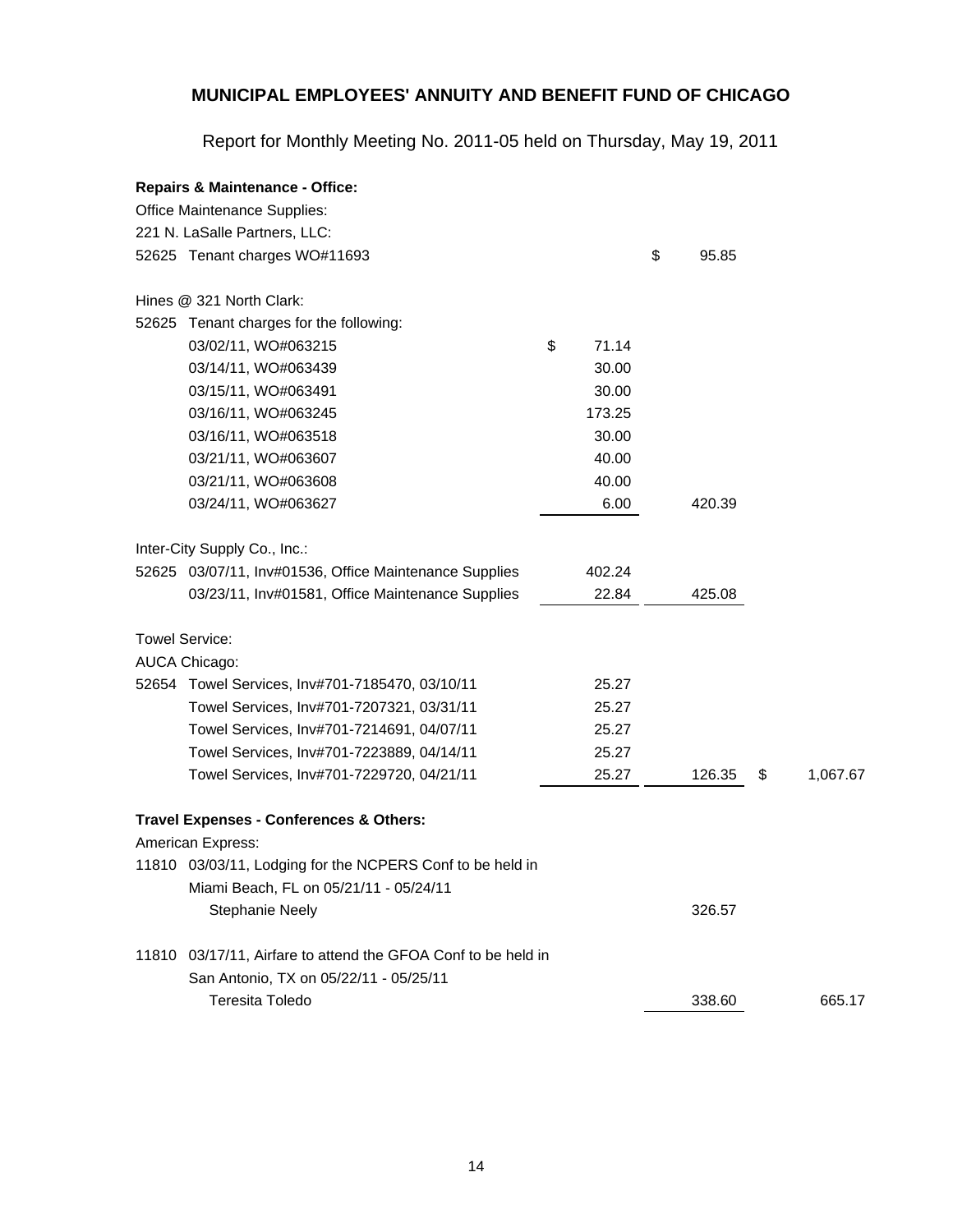|             | <b>Office Supplies:</b>                               |              |              |                |
|-------------|-------------------------------------------------------|--------------|--------------|----------------|
|             | Office Supplies - Regular:                            |              |              |                |
|             | Inter-City Supply Co., Inc.:                          |              |              |                |
|             | 53000 03/17/11, Inv#01562, Office Supplies            | \$<br>542.76 |              |                |
|             | 04/25/11. Inv#01696, Office Supplies                  | 130.79       | \$<br>673.55 |                |
|             | Office Supplies - Other                               |              |              |                |
|             | American Express:                                     |              |              |                |
|             | 53020 NameTagCountry.com:                             |              |              |                |
|             | 03/15/11, Inv#NTC111031546, 15 Name Plates            |              |              |                |
|             | for Board Meetings                                    |              | 217.35       |                |
|             | Inter-City Supply Co., Inc.:                          |              |              |                |
|             | 53020 03/07/11. Inv#01536, Other Office Supplies      | 145.05       |              |                |
|             | 03/23/11, Inv#01581, Other Office Supplies            | 36.92        |              |                |
|             | 04/25/11. Inv#01696, Other Office Supplies            | 3.66         | 185.63       |                |
|             | <b>Staples Business Advantage:</b>                    |              |              |                |
|             | 53020 03/26/11, Inv#8018146478, Other Office Supplies | 56.49        |              |                |
|             | 04/02/11, Inv#3152355746, Name Plate                  | 10.50        |              |                |
|             | 04/02/11, Inv#3152355747, Name Plate                  | 10.50        |              |                |
|             | 04/02/11, Inv#3152355748, Name Plate                  | 10.50        |              |                |
|             | 04/02/11, Inv#3152355749, Name Plate                  | 10.50        |              |                |
|             | 04/02/11, Inv#3152355750, Name Plate                  | 10.50        |              |                |
|             | 04/02/11, Inv#3152355751, Name Plate                  | 10.50        |              |                |
|             | 04/02/11, Inv#3152355752, Name Plate                  | 10.50        |              |                |
|             | 04/02/11, Inv#3152355753, Name Plate                  | 10.50        | 140.49       | \$<br>1,217.02 |
|             | <b>Materials &amp; Supplies - Equipment:</b>          |              |              |                |
|             | <b>Copier Paper Supplies:</b>                         |              |              |                |
|             | Illinois Paper & Copier Co.:                          |              |              |                |
|             | 53100 03/24/11, Inv#584135-000, Copy paper            | 147.40       |              |                |
|             | 04/20/11, Inv#586520-000, Copy paper                  | 294.80       | 442.20       |                |
| Fax Toners: |                                                       |              |              |                |
|             | Illinois Paper & Copier Co.:                          |              |              |                |
|             | 53110 04/20/11, Inv#586520-000, 2 Fax toners          |              | 150.00       |                |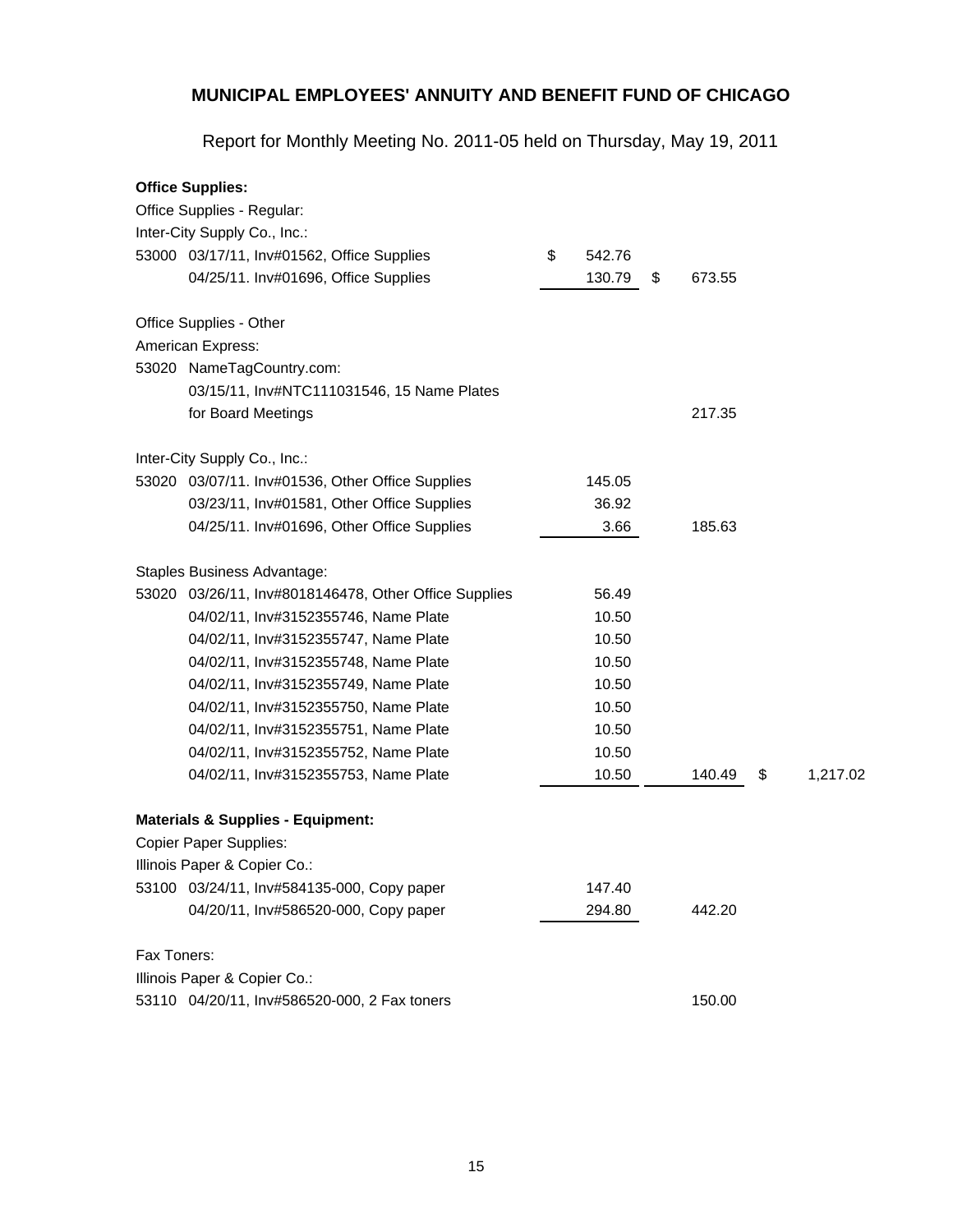|        | Microfilmer Supplies:                                         |                |              |                |
|--------|---------------------------------------------------------------|----------------|--------------|----------------|
|        | Microfilm Equipment and Supplies, Inc.:                       |                |              |                |
|        | 53120 04/07/11, Inv#20110411, Toner for the microfilm machine |                | \$<br>532.35 |                |
|        | Coffee Service:                                               |                |              |                |
|        | <b>First Choice Coffee Services:</b>                          |                |              |                |
|        | 53130 04/19/11, Inv#183642, Coffee service                    |                | 310.70       | \$<br>1,435.25 |
|        | <b>Computer/Technical Supplies:</b>                           |                |              |                |
|        | Printers & Printer Supplies:                                  |                |              |                |
| Zones: |                                                               |                |              |                |
|        | 53304 03/23/11, Inv#S22261100102, 45 Toners                   | \$<br>3,033.63 |              |                |
|        | 03/25/11, Inv#S22261100103, 5 Toners                          | 337.07         | 3,370.70     |                |
|        | Miscellaneous Computer Supplies:                              |                |              |                |
|        | Inter-City Supply Co., Inc.:                                  |                |              |                |
|        | 53306 03/17/11. Inv#01562, Computer Supplies                  | 54.58          |              |                |
|        | 04/25/11, Inv#01696, Computer Supplies                        | 38.28          | 92.86        |                |
| Zones: |                                                               |                |              |                |
|        | 53306 03/25/11, Inv#S22261100101, Miscellaneous computer      |                |              |                |
|        | supplies & shipping charges                                   |                | 159.56       | 3,623.12       |
|        | <b>Capital Expenditures:</b>                                  |                |              |                |
|        | <b>ADT Security Services Inc.:</b>                            |                |              |                |
|        | 11803 03/22/11, Inv#44449407, Installation charges            |                |              |                |
|        | to be reimbursed by Tenant Improvement Allowance              |                | 1,465.00     |                |
|        | Henricksen & Company, Inc.:                                   |                |              |                |
|        | 11803 03/22/11, Inv#468460, Labor Charges                     | 1,275.00       |              |                |
|        | re: reconstruction of private offices & workstations          |                |              |                |
|        | 03/31/11, Inv#468988, Total Invoice to be                     | 38,335.54      |              |                |
|        | reimbursed by Tenant Improvement Allowance                    |                |              |                |
|        | Less - Deposit paid on 01/10/11                               | (12, 582.55)   |              |                |
|        | 04/08/11, Inv#CR80111707, Credit re: Incorrect size           |                |              |                |
|        | table delivered                                               | (500.00)       | 26,527.99    | 27,992.99      |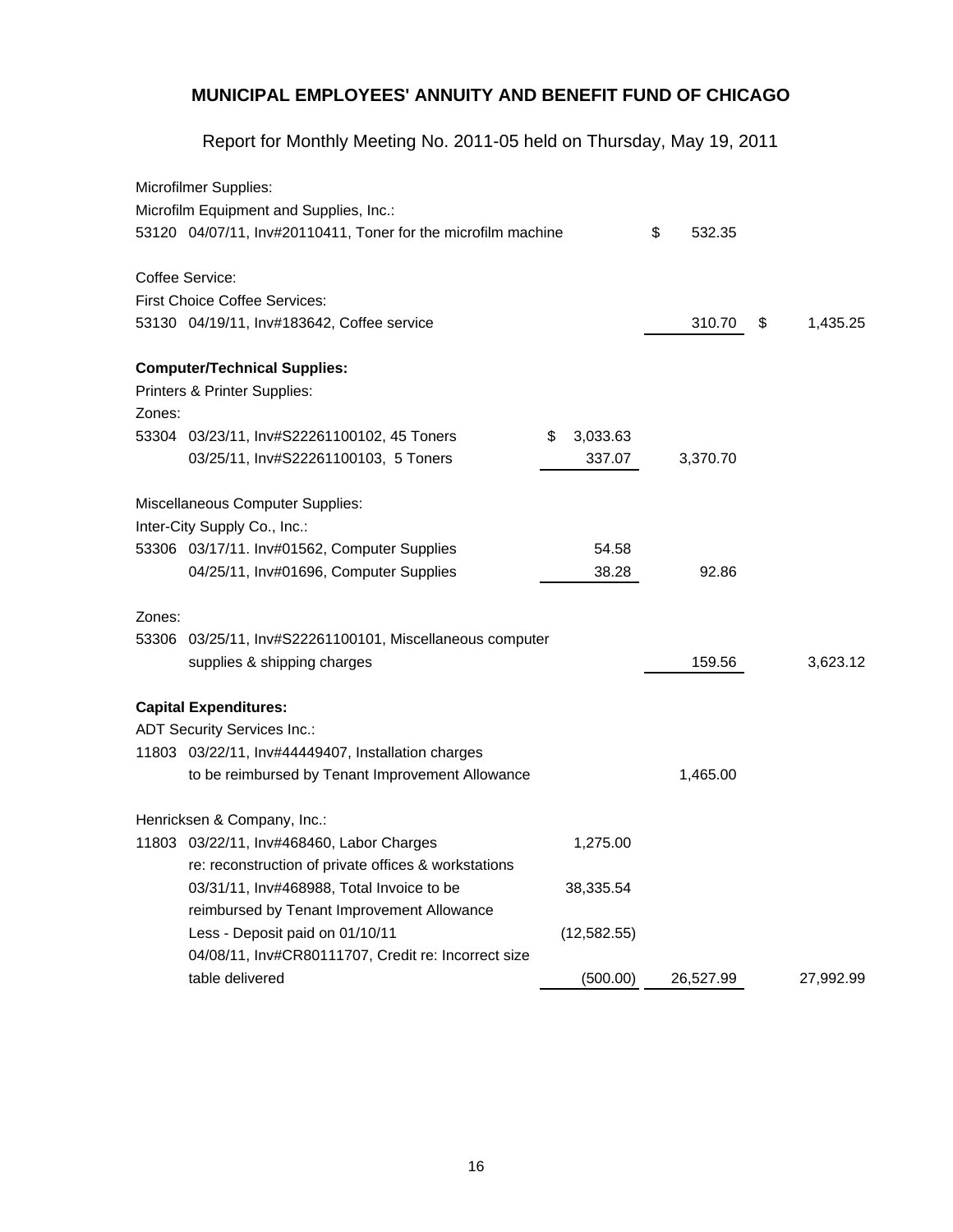|            | <b>Miscellaneous Expense:</b>                           |              |                |              |
|------------|---------------------------------------------------------|--------------|----------------|--------------|
|            | Receipts: Subpoena & Qildro Fees                        |              |                |              |
|            | Qildro & Subpoena Fees:                                 |              |                |              |
|            | 55010 04/11, Qildro & Subpoena fees                     |              | \$<br>(330.00) |              |
|            | <b>Court Reporting/Filing Services:</b>                 |              |                |              |
|            | LoVerde Reporting Service:                              |              |                |              |
|            | 52340 03/22/11, Inv#201112, Court Reporting on 03/17/11 |              |                |              |
|            | Transcripts Re: Alfred Sanchez & Louis J. Kienlen,      |              |                |              |
|            | Deceased                                                | \$<br>450.25 |                |              |
|            | Record Copy Services:                                   |              |                |              |
|            | 52340 03/30/11, Inv#38780, Court Reporting on 03/30/11  |              |                |              |
|            | Re: Employment Litigation                               | 349.50       | 799.75         |              |
|            | Board & Investment Meetings:                            |              |                |              |
|            | American Express:                                       |              |                |              |
|            | 55000 03/08/11, Board Room Supplies                     | 95.39        |                |              |
|            | 03/09/11, Board Room Supplies                           | 96.57        |                |              |
|            | 03/17/11, Board Room Supplies                           | 137.00       | 328.96         |              |
| Donations: |                                                         |              |                |              |
|            | <b>Quasthoff's Flowers:</b>                             |              |                |              |
|            | 55000 Flowers for Richard Degnan, Dec'd                 |              |                |              |
|            | father-in-law of Trustee Timothy Guest                  | 62.50        |                |              |
|            | Flowers for Anita Kutnick,                              |              |                |              |
|            | Retired Employee, Deceased                              | 102.50       | 165.00         | \$<br>963.71 |
|            | TOTAL OTHER OPERATING EXPENSES                          |              |                | 43,036.75    |
|            | TOTAL ADMINISTRATIVE BEFORE INVESTMENT FEES             |              |                | 548,552.19   |
|            | <b>Investment Expense:</b>                              |              |                |              |
|            | Ariel Investments, LLC:                                 |              |                |              |
|            | 59000 04/06/11, Inv#MUNEMP1Q11                          |              |                |              |
|            | 004673 Services for the quarter ending 03/31/11         |              | 136,661.66     |              |
|            | Great Lakes Advisors, Inc.:                             |              |                |              |
|            | 59000 03/09/11                                          |              |                |              |
|            | 004678 Services for the quarter ending 03/31/11         |              | 91,107.42      |              |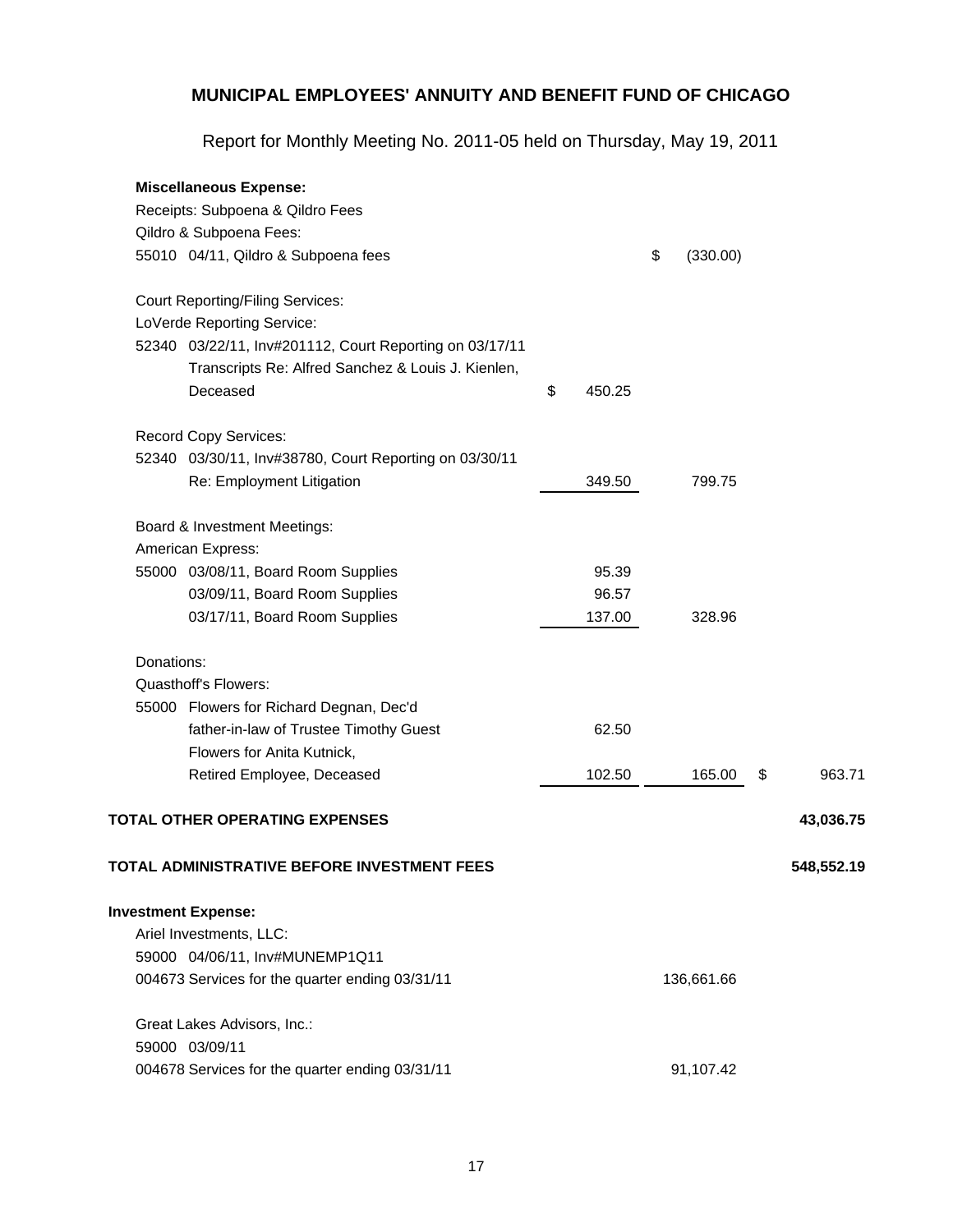### Report for Monthly Meeting No. 2011-05 held on Thursday, May 19, 2011

| LM Capital Group, LLC:                                                    |             |              |    |              |
|---------------------------------------------------------------------------|-------------|--------------|----|--------------|
| 59000 04/19/11                                                            |             |              |    |              |
| 000711 Services for the quarter ending 03/31/11                           |             | \$120,682.28 |    |              |
| <b>RhumbLine Advisers:</b>                                                |             |              |    |              |
| 59000 04/15/11, Inv#gchimun12011Q1                                        |             |              |    |              |
| 004683 Services for the quarter ending 03/31/11 (LCG)                     | \$15,651.00 |              |    |              |
| 007033 Services for the quarter ending 03/31/11 (MCG)                     | 3,774.00    | 19,425.00    |    |              |
| William Blair & Company, LLC:                                             |             |              |    |              |
| 59000 Account #145-08937 (Emerging Market)                                |             |              |    |              |
| 000008 Services for the quarter ending 03/31/11                           | 301,761.00  |              |    |              |
| Account #145-86208 (MID Cap)                                              |             |              |    |              |
| 002704 Services for the quarter ending 03/31/11                           | 163,725.00  | 465,486.00   | \$ | 833,362.36   |
| <b>Custodial Management:</b>                                              |             |              |    |              |
| Global Custody:                                                           |             |              |    |              |
| The Northern Trust Company:                                               |             |              |    |              |
| 03/31/11, Fee for quarter ending 03/31/11                                 |             |              |    |              |
| 59010 Custody                                                             |             | 31,250.00    |    |              |
| <b>Benchmarking Contingency Fee:</b>                                      |             |              |    |              |
| Kohlberg & Associates, LLC:                                               |             |              |    |              |
| 59013 04/01/11, Contingency fee re: Northern Trust Custody                |             |              |    |              |
| Fee Benchmarking Analysis (Qtr 13 of 20) for period                       |             |              |    |              |
| ending 03/31/11                                                           |             | 37,053.00    |    | 68,303.00    |
| <b>Investment Advisory Services:</b>                                      |             |              |    |              |
| Marquette Associates:                                                     |             |              |    |              |
| 59020 04/01/11, Inv#110475, Investment advisory services 1st quarter 2011 |             | 72,500.00    |    | 72,500.00    |
| TOTAL INVESTMENT EXPENSES                                                 |             |              | \$ | 974,165.36   |
| TOTAL ADMINISTRATIVE AND OPERATING DISBURSEMENTS, APRIL 2011              |             |              | S  | 1,522,717.55 |
|                                                                           |             |              |    |              |

Mr. Gibson moved to approve disbursements as reflected above, [to](mailto:info@bfcoffee.com) persons or fir[ms](mailto:info@bfcoffee.com) in the amou[nts](mailto:info@bfcoffee.com) shown opposite the respective names. Seconded by Ms. Neely.

Carried: Ayes - Messrs. Guest, Gibson, Ms. Neely. Noes - None.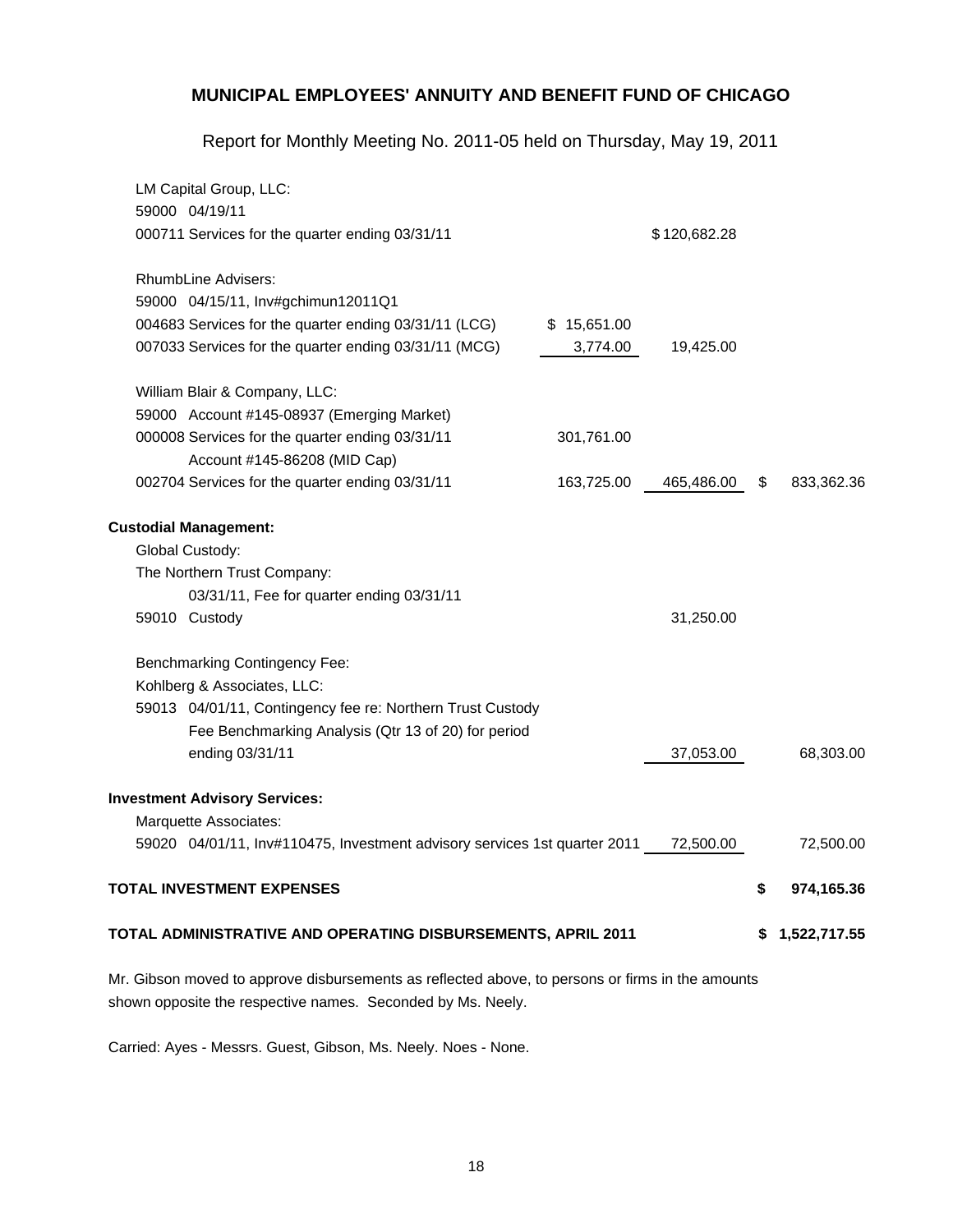Report of Monthly Meeting No. 2011-05-02 held on Thursday, May 19, 2011

The Fund presents the following Resolutions pertaining to Annuities

Resolved, that each of the following named members of the Fund be granted an annuity of the amount stated, and to continue for life, unless otherwise stated in the notes, provided that separation from the service of the City of Chicago shall have become effective as of such date:

 **Annuity Amount**

| <b>Name</b>                  | $E$ R       | <b>Title</b>               | <b>Eff Date</b> | <b>Employee</b> | <b>Spouse</b> | <b>Notes</b> |
|------------------------------|-------------|----------------------------|-----------------|-----------------|---------------|--------------|
| AL MASRI, BILAL T            | C           | PROJECT ADMIN              | 03/01/2011      | \$5,886.87      | \$2,884.57    |              |
| ALVA, VIRGINIA C             | В           | <b>CWA</b>                 | 08/31/2010      | \$1,130.88      | N/A           |              |
| ARMSTRONG, BARBARA R         | $\mathsf C$ | BEHAVIOR HEALTH ASST       | 03/01/2011      | \$3,850.30      | N/A           |              |
| <b>BARTON, TIMOTHY V</b>     | С           | <b>COORD PLANNER I</b>     | 03/01/2011      | \$6,318.90      | \$2,890.90    |              |
| <b>BASILE, BARBARA L</b>     | $\mathbf C$ | <b>LIBRARIAN III</b>       | 03/01/2011      | \$5,075.06      | \$2,537.53    |              |
| <b>BECTON, STANLEY G</b>     | $\mathsf C$ | <b>BUILD/CONSTR INSPEC</b> | 02/13/2011      | \$2,122.32      | \$1,061.16    |              |
| <b>BICKHAM, BEULAH M</b>     | В           | <b>GUID CNSLR AIDE</b>     | 02/17/2011      | \$1,262.56      | N/A           |              |
| BRAMSON, ELEANOR D           | $\mathsf C$ | <b>LIBRARY PAGE</b>        | 03/16/2011      | \$100.00        | N/A           | <b>ST</b>    |
| <b>BRYANT, JAMES E</b>       | $\mathsf C$ | ASST CHIEF OPER ENG        | 03/01/2011      | \$6,237.91      | \$3,313.92    |              |
| CAPISTA, JANE M              | $\mathsf C$ | <b>INVEST SPECIALIST</b>   | 01/01/2011      | \$1,886.17      | \$943.08      | R            |
| CHARAK, SAUL Z               | $\mathsf C$ | <b>HOISTING ENG</b>        | 10/07/2009      | \$2,869.28      | \$1,434.64    |              |
| COTI, TOM J                  | B           | <b>SCH MAINT FIREMAN</b>   | 02/05/2011      | \$1,983.30      | \$991.65      | R            |
| DAVERN, ALBERT J             | $\mathsf C$ | <b>STOREKEEPER</b>         | 03/01/2011      | \$2,929.04      | N/A           |              |
| DITUSA, NICHOLAS J           | $\mathsf C$ | <b>CRIMINALISTIC AIDE</b>  | 02/01/2011      | \$674.58        | \$274.89      | <b>RAS</b>   |
| DUNLAP, DAVID C              | $\mathsf C$ | <b>LIBRARY PAGE</b>        | 11/21/2010      | \$1,492.89      | N/A           | $\mathsf{R}$ |
| ELMORE, ARNETHA              | С           | SANITARIAN II              | 04/01/2011      | \$1,872.95      | \$855.91      | B            |
| FERRIS, YONA E               | C           | <b>LEGAL PERS ADMIN</b>    | 03/09/2011      | \$2,641.89      | N/A           |              |
| <b>GARRETT, WILLIAM</b>      | C           | <b>PLUMBER</b>             | 03/01/2011      | \$4,400.39      | N/A           |              |
| <b>GETER, SHIRLEY M</b>      | C           | <b>COORD PYMT SERV</b>     | 03/01/2011      | \$4,105.50      | N/A           |              |
| GILARDI, CAROL J             | B           | PROFESSIONAL II            | 10/17/2009      | \$2,009.38      | N/A           |              |
| GILLMORE, PAMELA J           | $\mathsf C$ | <b>LIBRARY PAGE</b>        | 03/01/2011      | \$850.00        | \$800.00      |              |
| <b>GLEMKOWSKI, CHARLES A</b> | C           | <b>MACHINIST</b>           | 02/19/2011      | \$3,210.81      | \$1,605.40    |              |
| GLOWAKI, OLGA P              | B           | MGR FINANCE ADMIN          | 03/25/2011      | \$3,775.28      | \$1,887.64    | R            |
| HAMPTON, GLORIA J            | C           | PYMT SERV REP              | 03/01/2011      | \$2,303.05      | N/A           |              |
| HARRIS, CRYSTAL M            | C           | <b>ADMIN ASST III</b>      | 02/02/2011      | \$3,265.58      | N/A           |              |
| HUDGINS, JANNETTA L          | C           | <b>CLERK III</b>           | 03/01/2011      | \$3,199.60      | N/A           | B            |
| JAVIER, REMEDIOS L           | C           | <b>PHYSICIAN</b>           | 02/01/2011      | \$7,338.65      | \$4,693.34    |              |
| KAMYS, MICHAEL               | C           | ASST EC INSPECTOR          | 03/01/2011      | \$741.21        | \$370.60      | <b>RAS</b>   |
| KANE, ADRIENNE M             | C           | LABOR REL SUPV             | 03/09/2011      | \$4,713.98      | N/A           |              |
| KONTINAKIS, SOFIA            | B           | <b>LRA</b>                 | 03/01/2011      | \$850.00        | N/A           |              |
| LEFTWICH, ROSIE N            | B           | <b>TEACHER ASST</b>        | 02/13/2011      | \$252.18        | \$126.09      | <b>RAS</b>   |
| LIPINSKI, CAREY R            | C           | <b>HOISTING ENG</b>        | 03/01/2011      | \$5,711.16      | \$2,605.72    |              |
| LITTLE, MICHAEL W            | C           | <b>CONSTR LABORER</b>      | 02/01/2011      | \$3,521.46      | \$1,760.73    |              |
| MANGANO, MARGARET T          | $\mathsf C$ | <b>ADMIN ASST III</b>      | 03/01/2011      | \$4,637.34      | N/A           |              |
| MARQUEZ, JANIE               | C           | <b>AGING SPECIALIST</b>    | 03/01/2011      | \$3,993.53      | \$2,211.33    |              |
| MCDONALD, JYNETTE            | С           | <b>CROSSING GUARD</b>      | 03/01/2011      | \$850.00        | N/A           |              |
| MURRAY, DENISE B             | С           | <b>WARD CLERK</b>          | 03/29/2011      | \$1,119.78      | \$800.00      |              |
| OCONNELL, THOMAS J           | С           | <b>ELEC MECH</b>           | 02/10/2011      | \$3,787.97      | \$2,089.08    |              |
| PAYNE, SHIRLEY A             | B           | <b>TEACHERS ASST</b>       | 01/30/2011      | \$422.66        | N/A           | <b>RSF</b>   |
| PEDROZA, SALVADOR            | C           | POLICE COMM OPER I         | 03/01/2011      | \$4,418.76      | \$1,988.44    |              |
| PLATTNER, RONALD T           | С           | DIR FIELD OPER             | 03/01/2011      | \$1,777.32      | \$1,086.00    | $\mathsf{R}$ |
| POWERS, ANTHONY H            | С           | <b>CUST WKR</b>            | 12/28/2010      | \$1,685.91      | \$1,033.80    |              |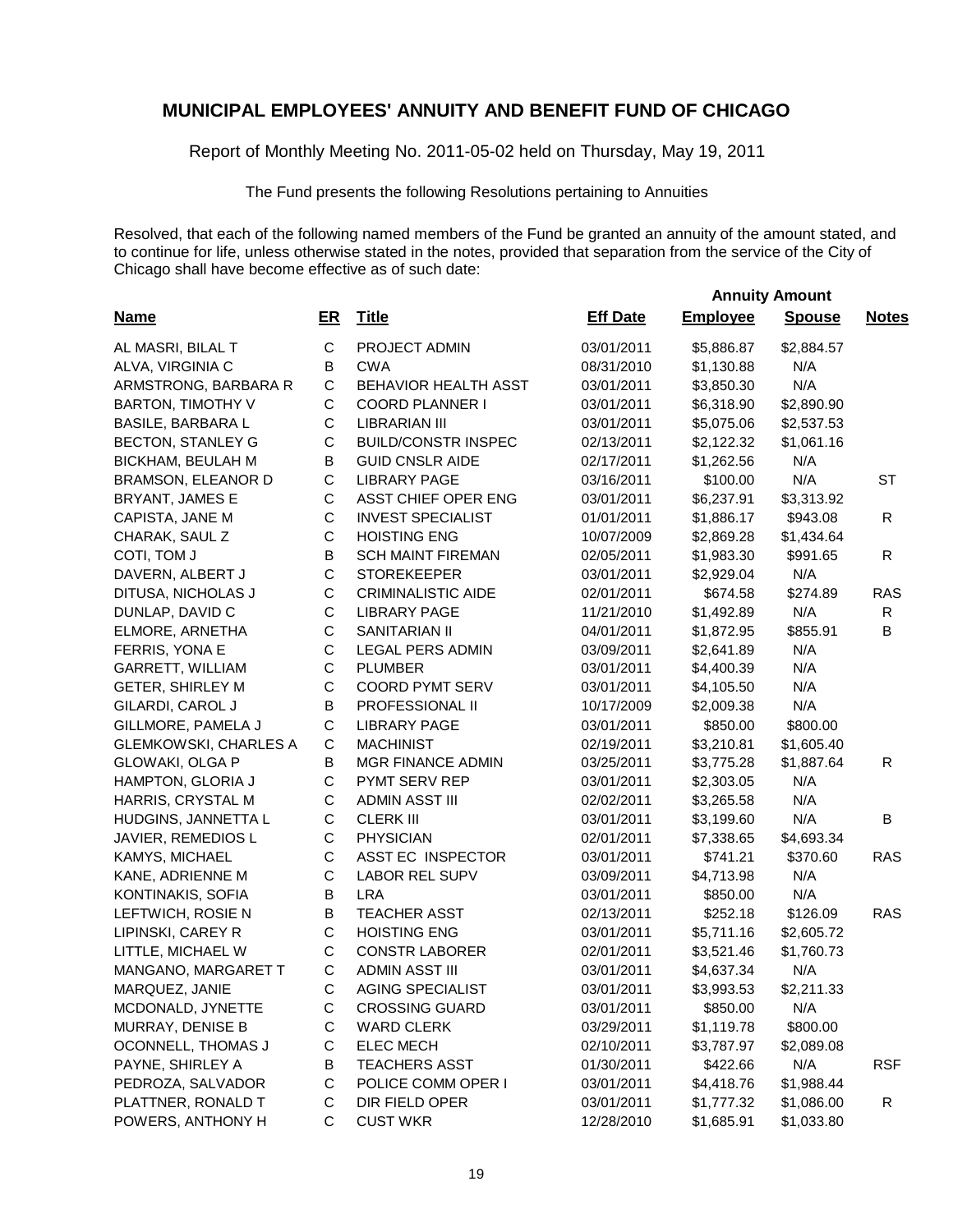Report of Monthly Meeting No. 2011-05-02 held on Thursday, May 19, 2011

The Fund presents the following Resolutions pertaining to Annuities

Resolved, that each of the following named members of the Fund be granted an annuity of the amount stated, and to continue for life, unless otherwise stated in the notes, provided that separation from the service of the City of Chicago shall have become effective as of such date:

| <b>Name</b>                     | ER. | <b>Title</b>                 | <b>Eff Date</b> | <b>Employee</b> | <b>Spouse</b> | <b>Notes</b> |  |
|---------------------------------|-----|------------------------------|-----------------|-----------------|---------------|--------------|--|
| RICHARDSON, DELPHINE            | B   | <b>HEALTH SERV NURSE</b>     | 01/30/2011      | \$1,089.29      | N/A           |              |  |
| SAMSON, THOMAS R                | C   | DIR PROF DEVELOP             | 03/01/2011      | \$7,989.34      | N/A           |              |  |
| SIMMONS, VALERIE                | C   | <b>CONSTR LABORER</b>        | 03/01/2011      | \$3,616.21      | N/A           |              |  |
| SPENCER, JENNIE                 | C   | <b>WATCHMAN</b>              | 03/01/2011      | \$2,431.81      | N/A           | R            |  |
| STARKS, RONNIE                  | C   | CHIEF OPER ENG               | 03/01/2011      | \$5,096.91      | N/A           | B            |  |
| SULAIMAN, SYED M                | C   | <b>CLERK III</b>             | 02/28/2011      | \$1,301.93      | \$800.00      |              |  |
| SULLIVAN, PATRICIA M            | C   | <b>CULT AFFAIRS COORD II</b> | 01/01/2011      | \$1,608.84      | N/A           |              |  |
| TERRY, CAROLYN                  | B   | <b>GUID CNSLR AIDE</b>       | 09/03/2009      | \$1,151.68      | N/A           |              |  |
| VALDOVINOS, FILIBERTA           | B   | <b>TEACHER ASST</b>          | 03/30/2011      | \$778.82        | \$800.00      | S            |  |
| VATCH, RAYMOND                  | C   | LIBRARY PAGE                 | 02/23/2011      | \$544.96        | N/A           | A            |  |
| <b>WELZIEN, JANICE</b>          | C   | <b>HUMAN SERV WKR</b>        | 01/01/2011      | \$922.06        | N/A           | R            |  |
| ZAJAC, JEAN                     | B   | <b>TEACHER ASST</b>          | 03/16/2011      | \$728.68        | \$800.00      | S            |  |
| <b>Total Employee Annuities</b> |     | 54 Case(s)                   |                 | \$148,536.93    |               |              |  |

 **Annuity Amount**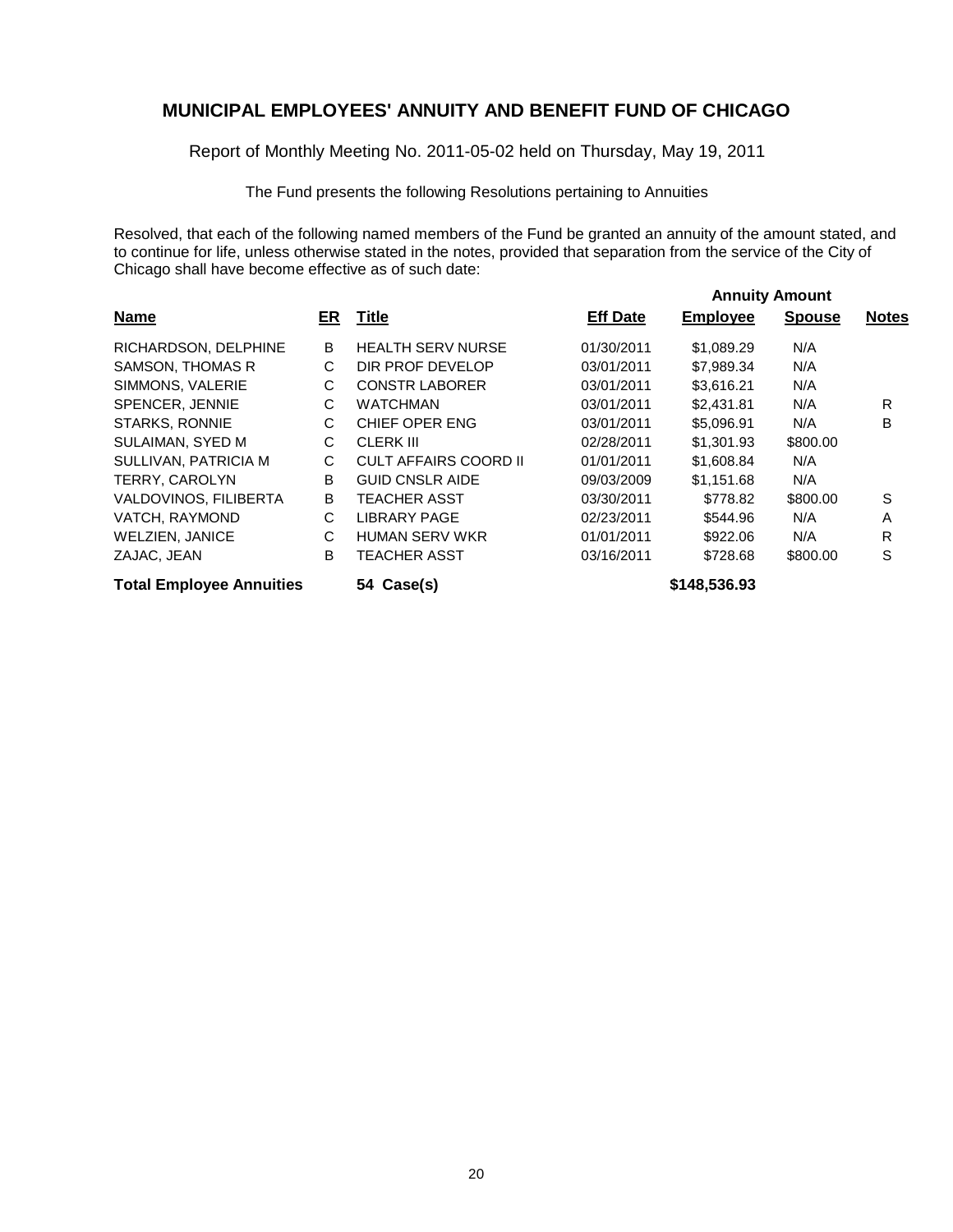Report of Monthly Meeting No. 2011-05-02 held on Thursday, May 19, 2011

The Fund presents the following Resolutions pertaining to Annuities

Resolved, that each of the following widows, widowers, minor children, and certain other relatives of former members of the Fund be granted annuities of the amounts stated, and to continue until the expiration date indicated.

 **Monthly Annuity**

#### **Spouse Annuities**

|                               |              |                          |                 | <b>IVIUIILII</b> y | Alliuly        |              |
|-------------------------------|--------------|--------------------------|-----------------|--------------------|----------------|--------------|
| <b>Former Employee Name</b>   | ER           | <b>Title</b>             | <b>Eff Date</b> | <b>Annuity</b>     | <b>Expires</b> | <b>Notes</b> |
| <b>AUSTIN, SHERMAN</b>        | B            | <b>SCHOOL MAINT ASST</b> | 03/12/2011      | \$996.66           | Death          |              |
| CARVIN, ELOISE                | B            | <b>SCH CLERK I</b>       | 01/08/2011      | \$1,706.28         | Death          |              |
| CITRON, IRVING                | C            | <b>ASST TO DIR</b>       | 01/15/2011      | \$790.57           | Death          | <b>RS</b>    |
| CONLON, WILLIAM               | С            | <b>STEAMFITTER</b>       | 10/22/2009      | \$2,384.56         | Death          | S            |
| <b>CUNNINGHAM, PETER</b>      | C            | <b>ELEC INSPEC</b>       | 02/20/2011      | \$1,071.16         | Death          |              |
| <b>GREEN, PATRICIA</b>        | С            | <b>PROJECTS ADMIN</b>    | 12/22/2010      | \$2,368.06         | Death          |              |
| <b>IOVINO, ARMAND</b>         | C            | <b>SEC FOREMAN</b>       | 01/30/2011      | \$936.35           | Death          |              |
| JENKINS, JOE                  | B            | <b>PORTER</b>            | 01/25/2011      | \$800.00           | Death          |              |
| KUTNICK, ANITA                | R            | PC OPERATOR II           | 03/23/2011      | \$1,171.12         | Death          |              |
| LEHUTA, SCOTT                 | В            | <b>MTD</b>               | 03/05/2011      | \$2,014.70         | Death          |              |
| LENZY, JAMES                  | B            | <b>WATCHMAN</b>          | 02/23/2011      | \$854.70           | Death          |              |
| MATZ, JAMES                   | $\mathsf C$  | <b>HOISTING ENG</b>      | 01/25/2011      | \$1,139.43         | Death          |              |
| MC GUIRE, JOHN                | $\mathsf C$  | <b>HOISTING ENG</b>      | 12/06/2010      | \$1,919.52         | Death          |              |
| MEIER, ROBERT                 | C            | <b>MTD</b>               | 02/01/2011      | \$800.00           | Death          |              |
| MORRIS, LAVERNE               | B            | <b>SCHOOL CLERK I</b>    | 11/23/2010      | \$1,540.47         | Death          |              |
| QUILLIN, FRED                 | $\mathsf{C}$ | <b>CORR OFFICER</b>      | 01/25/2011      | \$800.00           | Death          | R            |
| RAINES, MARK                  | B            | <b>ENG CUST GR V</b>     | 03/11/2011      | \$2,328.62         | Death          |              |
| ROMA, JOSEPH                  | C            | <b>FOREMAN MTD</b>       | 03/05/2011      | \$1,508.20         | Death          |              |
| SALTAN, KARDILIA              | B            | <b>TEACHER ASST II</b>   | 08/17/2010      | \$800.00           | Death          |              |
| SCHACHT, RONALD               | C            | SHEET METAL WKR          | 03/12/2011      | \$1,814.31         | Death          |              |
| SIMON, ROBERT                 | С            | <b>CHIEF ENG</b>         | 02/02/2011      | \$3,311.49         | Death          |              |
| WADE, WILLIAM                 | B            | <b>CUSTODIAN</b>         | 02/22/2011      | \$818.90           | Death          |              |
| <b>Total Spouse Annuities</b> |              | 22 Case(s)               |                 | \$31,875.10        |                |              |
| <b>Child(ren) Annuities</b>   |              |                          |                 |                    |                |              |
|                               |              |                          |                 | <b>Monthly</b>     | <b>Annuity</b> |              |
| Earmar Emplayee Name          | сп           |                          | $Eff$ Data      | A                  | Evelves        | <b>Natas</b> |

| <b>Former Employee Name</b>       | <u>ER</u> | <b>Eff Date</b> | Annuitv    | <b>Expires</b> | <b>Notes</b> |
|-----------------------------------|-----------|-----------------|------------|----------------|--------------|
| <b>BEASLEY, FELICIA</b>           | C         | 10/11/2007      | \$250.00   | 10/2008        |              |
| <b>CUNNINGHAM, PETER</b>          | C         | 02/20/2011      | \$220.00   | 04/2017        |              |
| <b>CUNNINGHAM, PETER</b>          | C         | 02/20/2011      | \$220.00   | 07/2015        |              |
| <b>CUNNINGHAM, PETER</b>          | С         | 02/20/2011      | \$220.00   | 05/2020        |              |
| LEHUTA, SCOTT                     | B         | 03/05/2011      | \$220.00   | 04/2018        |              |
| RAINES, MARK                      | B         | 03/11/2011      | \$220.00   | 10/2017        |              |
| RAINES, MARK                      | B         | 03/11/2011      | \$220.00   | 05/2021        |              |
| <b>Total Child(ren) Annuities</b> | Case(s)   |                 | \$1,570.00 |                |              |

**Reversionary Annuities in Accordance with Section 8-139 of the Law**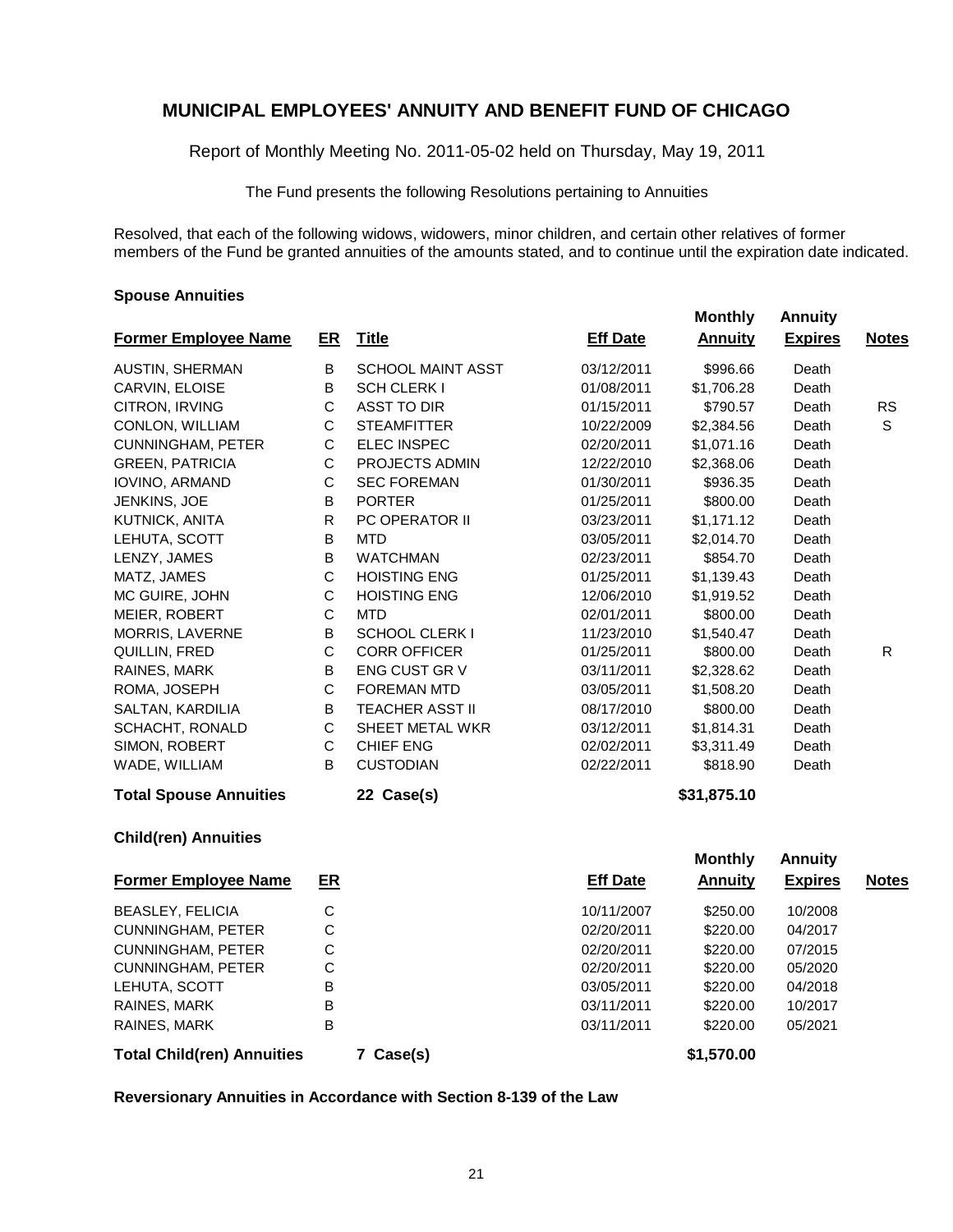Report of Monthly Meeting No. 2011-05-02 held on Thursday, May 19, 2011

The Fund presents the following Resolutions pertaining to Annuities

Resolved, that each of the following widows, widowers, minor children, and certain other relatives of former members of the Fund be granted annuities of the amounts stated, and to continue until the expiration date indicated.

#### **Reversionary Annuities in Accordance with Section 8-139 of the Law**

|                                     |           |           |                 | Monthly  | Annuitv        |              |
|-------------------------------------|-----------|-----------|-----------------|----------|----------------|--------------|
| <b>Former Employee Name</b>         | <u>ER</u> |           | <b>Eff Date</b> | Annuity  | <b>Expires</b> | <b>Notes</b> |
| WRIGHT, VERNELLA                    | в         |           | 02/03/2011      | \$62.50  | Death          |              |
| <b>WRIGHT, VERNELLA</b>             | в         |           | 02/03/2011      | \$139.00 | Death          |              |
| <b>Total Reversionary Annuities</b> |           | 2 Case(s) |                 | \$201.50 |                |              |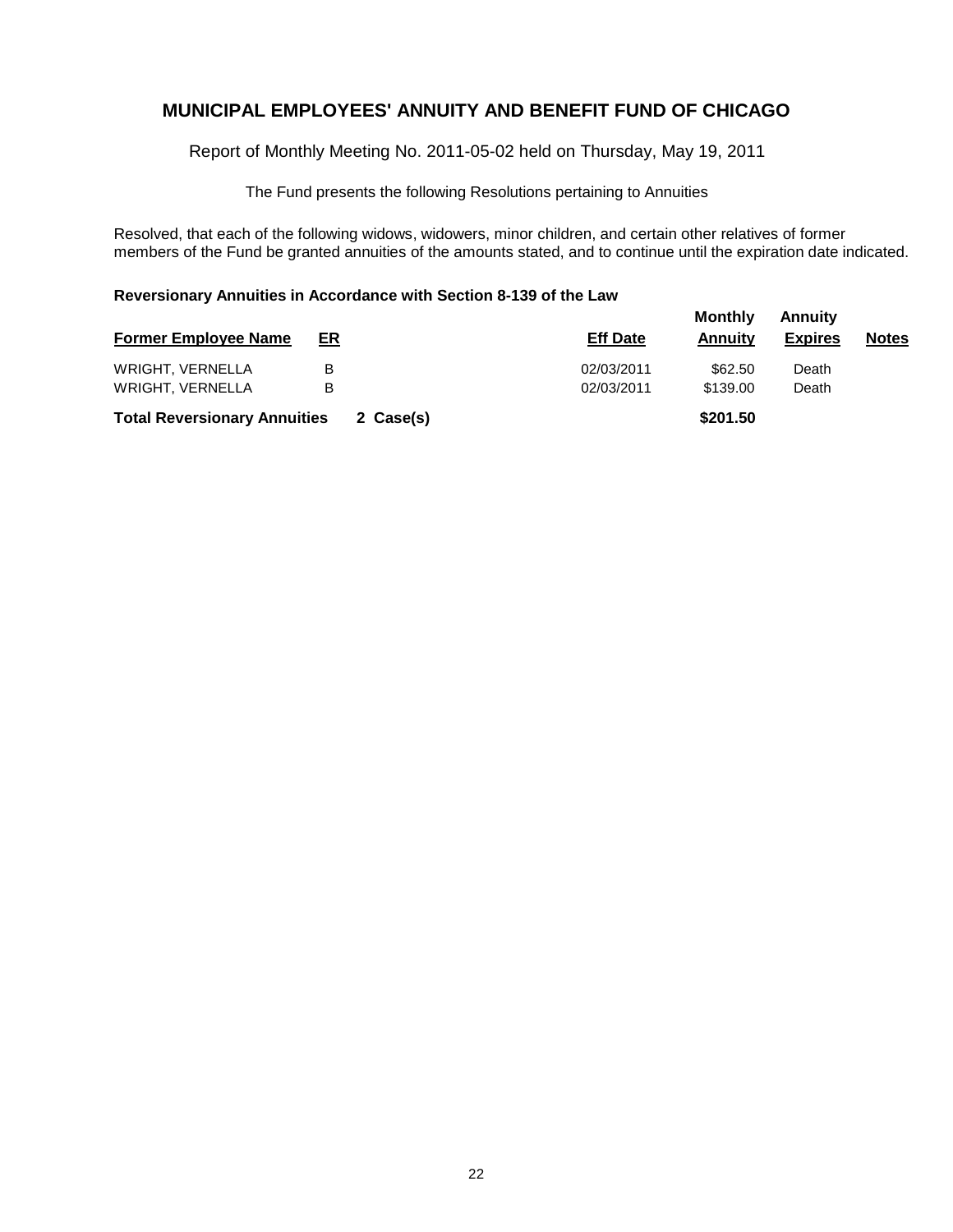Report of Monthly Meeting No. 2011-05-02 held on Thursday, May 19, 2011

The Fund presents the following Resolutions pertaining to Adjusted Annuities

Resolved, that each of the following named members of the Fund, or widows, widowers, or minor children of former members of the Fund be granted an adjusted annuity of the amount stated, and to continue for life, unless otherwise stated.

|                        |    |                             | <b>Annuity Amount</b><br><b>Employee Spouse/Child</b> |                          |                          |            |
|------------------------|----|-----------------------------|-------------------------------------------------------|--------------------------|--------------------------|------------|
| <b>Name</b>            | ER | <b>Reason</b>               | <b>Eff Date</b>                                       |                          |                          |            |
| AMATO, ANTHONY A       | C  | Change in FAS               | 02/01/2010                                            | \$7,185.20<br>\$7,146.50 | \$3,592.60<br>\$3,573.25 | <b>ORG</b> |
|                        |    |                             |                                                       |                          |                          | ADJ        |
| <b>BOYLE, JAMES S</b>  | C  | Increase in Salary          | 10/01/2007                                            | \$214.20<br>\$215.12     | \$107.10<br>\$107.56     | <b>ORG</b> |
|                        |    |                             |                                                       |                          |                          | <b>ADJ</b> |
| DUDA, JOHN S           | C  | <b>Additional Service</b>   | 02/01/2011                                            | \$3,967.85               | N/A<br>N/A               | <b>ORG</b> |
|                        |    |                             |                                                       | \$4,079.98               |                          | <b>ADJ</b> |
| DUNNE, MARGARET B      | C  | Adj. to Max., Sec. 5/20-131 | 02/01/2011                                            | \$3,906.13               | \$1,953.06               | <b>ORG</b> |
|                        |    |                             |                                                       | \$3,953.08               | \$1,976.54               | <b>ADJ</b> |
| ELIZONDO, AGUSTINA     | B  | <b>Additional Service</b>   | 03/23/2009                                            | \$1,179.21               | \$800.00                 | <b>ORG</b> |
|                        |    |                             |                                                       | \$1,370.43               | \$828.11                 | ADJ        |
| <b>SEALS, VERTIS J</b> | B  | Change in FAS               | 09/26/2010                                            | \$581.34                 | N/A                      | <b>ORG</b> |
|                        |    |                             |                                                       | \$617.39                 | N/A                      | ADJ        |
| STEFANEAS, CHRISTINA   | B  | <b>Additional Service</b>   | 02/01/2011                                            | \$312.32                 | \$800.00                 | <b>ORG</b> |
|                        |    |                             |                                                       | \$1,250.93               | \$800.00                 | ADJ        |

**Total Adjusted Annuities 7 Case(s)**

Ms. Neely moved that the resolutions be adopted and that the applicants be granted employee, widow(er), child, reversionary, or adjusted annuities for the period and at the rates stated opposite their respective names. Seconded Mr. Gibson. Carried: Ayes Messrs. Gibson, Guest, Ms. Neely. Noes-None.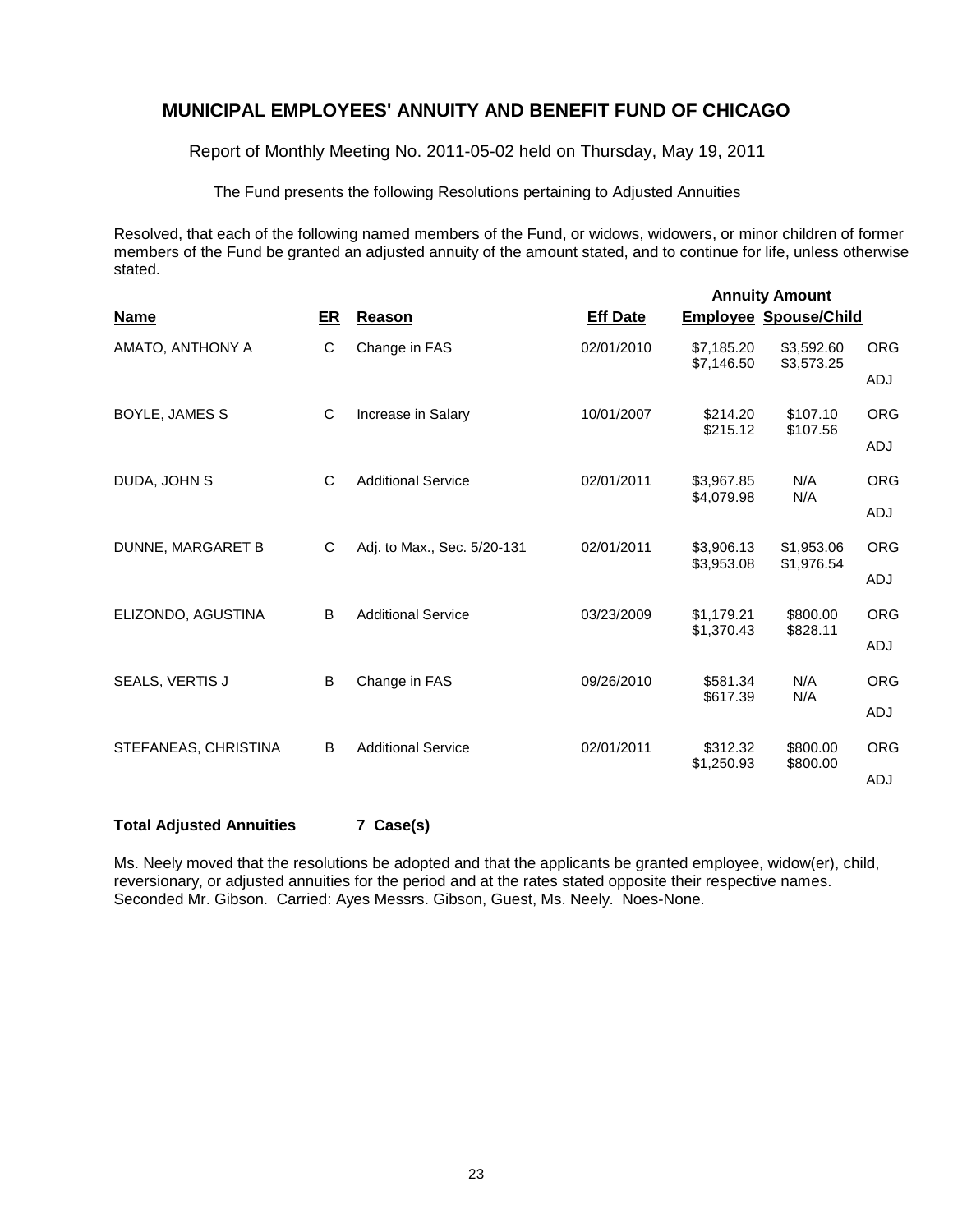Report of Monthly Meeting No. 2011-05-02 held on Thursday, May 19, 2011

The following employees have filed application for Duty Disability Benefits. The applications have been examined by the Medical Examiner for this Fund who recommended the following periods of disability.

#### **DUTY DISABILITY**

| <b>Name</b>                  | <u>Dept</u>     |                           | <b>Eff Date Fol-Up Date</b> | <b>Term Date</b> | <b>Rate</b> | <u>*No. of</u><br>Per Day Children |
|------------------------------|-----------------|---------------------------|-----------------------------|------------------|-------------|------------------------------------|
|                              |                 |                           |                             |                  |             |                                    |
| ARNONE, PAUL S               | <b>AVIATION</b> | 12/19/10                  | 07/01/11                    |                  | \$144.67    | 2                                  |
| <b>BASILE, TOM P</b>         | <b>WATER</b>    | 07/08/10                  | 07/01/11                    |                  | \$169.80    |                                    |
| BRAZIL, ANITA N              | <b>HEALTH</b>   | 03/03/11                  |                             | 03/07/11         | \$108.54    | 1                                  |
| <b>BROWN, LYMELL R</b>       | <b>BE</b>       | 01/31/10                  |                             | 02/06/11         | \$44.70     |                                    |
| FINNEKE, JAMES M             | <b>AVIATION</b> | 10/12/10                  |                             | 12/05/10         | \$144.67    |                                    |
| FONSECA, ARTHUR G            | STS & SAN       | 02/07/11                  | 05/01/11                    |                  | \$129.93    |                                    |
| FRANKLIN, KIMBERLY M         | <b>HEALTH</b>   | 11/19/10                  | 07/01/11                    |                  | \$115.32    | 1                                  |
| GALVIN, JOYCE D              | <b>HEALTH</b>   | 12/01/10                  |                             | 01/02/11         | \$133.91    |                                    |
|                              |                 | (Less 2 days)             |                             |                  |             |                                    |
| GILLUM, JAMES                | <b>WATER</b>    | 01/27/10                  | 06/01/11                    |                  | \$140.83    |                                    |
| <b>GUTEKANST, STEVE M</b>    | <b>TRANS</b>    | 02/18/11                  |                             | 03/25/11         | \$174.59    |                                    |
| <b>HOLMES, MILTON</b>        | <b>WATER</b>    | 11/17/10                  |                             | 12/12/10         | \$144.67    |                                    |
| <b>JAKSICH, VIOLET A</b>     | STS & SAN       | 02/08/11                  | 07/01/11                    |                  | \$135.40    |                                    |
| JONES, JEANETTE              | <b>GEN SERV</b> | 12/01/10                  |                             | 12/08/10         | \$162.41    |                                    |
| <b>KEMP, HARRIETT T</b>      | STS & SAN       | 02/16/11                  | 08/01/11                    |                  | \$144.67    |                                    |
| KWIDZINSKI, THOMAS J         | <b>WATER</b>    | 03/07/11                  | 06/01/11                    |                  | \$153.86    |                                    |
| MC GRATH, MICHAEL W          | STS & SAN       | 11/15/10                  |                             | 02/07/11         | \$192.76    |                                    |
| MORRIS, MYRAL                | <b>TRANS</b>    | 04/08/10                  |                             | 05/18/10         | \$140.83    |                                    |
| NAUGHTON, HUGH J             | <b>GEN SERV</b> | 03/03/11                  | 07/01/11                    |                  | \$178.74    |                                    |
| OKORO, CHARITY N             | <b>HEALTH</b>   | 02/15/11                  |                             | 02/20/11         | \$151.74    |                                    |
| ROCCO, THOMAS D              | <b>TRANS</b>    | 02/23/11                  |                             | 04/03/11         | \$144.67    | 1                                  |
| STEWART, DONALD W            | <b>WATER</b>    | 01/21/11                  |                             | 02/28/11         | \$144.67    |                                    |
| TELLEZ JR, MANUEL A          | STS & SAN       | 02/18/11                  | 05/01/11                    |                  | \$139.33    |                                    |
| THOMAS, CHAKAKHAN            | <b>REV</b>      | 03/02/11                  |                             | 03/02/11         | \$79.62     | $\overline{c}$                     |
| TROTTI, JOSEPH M             | <b>AVIATION</b> | 02/11/11                  |                             | 02/24/11         | \$126.38    | $\overline{c}$                     |
| ZAMEDA, RICHARD C            | STS & SAN       | 02/16/11<br>(Less 1 days) | 05/01/11                    |                  | \$162.41    | 1                                  |
| <b>Total DUTY DISABILITY</b> |                 | 25 Case(s)                |                             |                  | \$3,509.12  |                                    |

\* Based on 40 ILCS 5/8-160, the Employee shall also have a right to receive child's disability benefit of \$10.00 a month on account of each child less than 18 years of age. Rates will be prorated based on days of eligibility.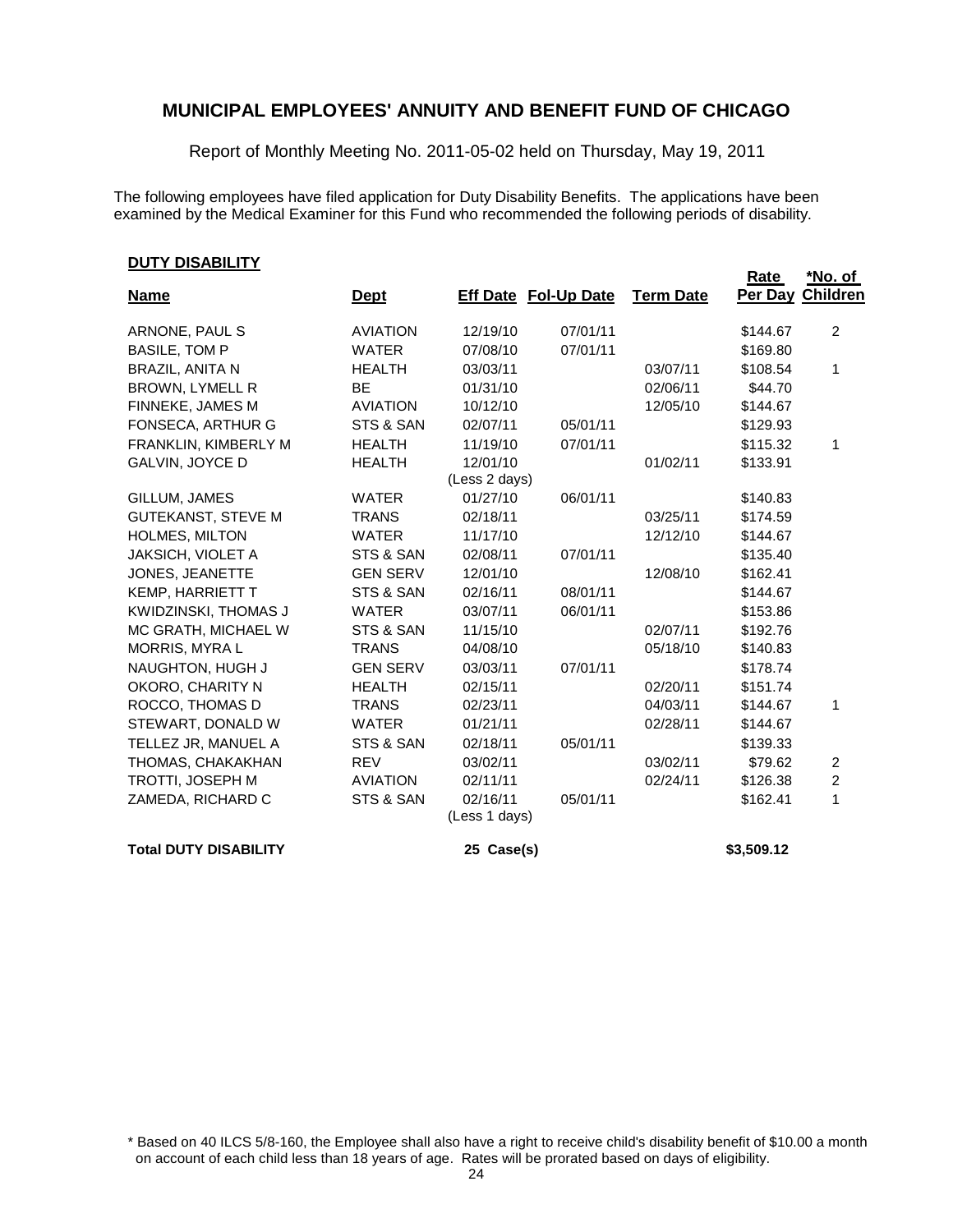Report of Monthly Meeting No. 2011-05-02 held on Thursday, May 19, 2011

The following employees have filed application for Ordinary Disability Benefits. The applications have been examined by the Medical Examiner for this Fund who recommended the following periods of disability.

### **ORDINARY DISABILITY**

| .                             |                   |                |                             |                  | Rate     |
|-------------------------------|-------------------|----------------|-----------------------------|------------------|----------|
| <u>Name</u>                   | <u>Dept</u>       |                | <b>Eff Date Fol-Up Date</b> | <b>Term Date</b> | Per Day  |
| <b>BALLENTINE, ALETA</b>      | BE                | 12/19/10       |                             | 04/11/11         | \$82.06  |
| <b>BARRIOS, RICHARD</b>       | <b>WATER</b>      | 02/20/11       |                             | 03/15/11         | \$96.45  |
| BELL, DARRYL A                | CPL               | 02/16/11       | 02/01/12                    |                  | \$60.66  |
| BENNETT, RUDOLPH M            | <b>WATER</b>      | 04/04/11       | 07/01/11                    |                  | \$113.20 |
| BETANCOURT, JOSE              | <b>BE</b>         | 02/24/11       | 08/01/11                    |                  | \$49.86  |
|                               |                   | (Less 10 days) |                             |                  |          |
| <b>BIBBIANO, MICHELE</b>      | <b>AVIATION</b>   | 02/27/11       |                             | 06/11/11         | \$108.27 |
| CHRISTMAS, YOLANDA            | <b>POL</b>        | 03/28/11       | 07/01/11                    |                  | \$18.77  |
| COMMANDER, EVELYN J           | OEMC              | 04/02/11       | 10/01/11                    |                  | \$69.80  |
| COOPER, KENEITRA L            | <b>CPL</b>        | 02/18/11       |                             | 04/14/11         | \$65.62  |
| CRESPO, CRUCITA               | <b>BE</b>         | 01/17/11       |                             | 03/24/11         | \$23.67  |
| DAVIS, VANESSA                | <b>POL</b>        | 03/18/11       | 07/01/11                    |                  | \$18.77  |
| DONEHUE, RHONDA L             | <b>BE</b>         | 02/26/11       |                             | 03/24/11         | \$46.64  |
| <b>ESKRIDGE, DONTE R</b>      | BE                | 01/07/11       |                             | 02/28/11         | \$118.82 |
|                               |                   | (Less 10 days) |                             |                  |          |
| HALE, DEREX D                 | <b>AVIATION</b>   | 03/13/11       |                             | 08/04/11         | \$96.45  |
| HARRINGTON, JENNIFER Q        | <b>BE</b>         | 03/03/11       |                             | 04/05/11         | \$35.38  |
| JENKINS, SHAWN L              | <b>FIRE</b>       | 02/20/11       |                             | 04/05/11         | \$88.01  |
| JURCAK, JENNIFER A            | <b>OEMC</b>       | 04/01/11       | 10/01/11                    |                  | \$63.91  |
| LIDDELL, JANICE M             | <b>AVIATION</b>   | 02/04/11       |                             | 02/23/11         | \$96.45  |
| MAXWELL-GANT, EUNICE N        | <b>REV</b>        | 04/01/11       | 07/01/11                    |                  | \$61.05  |
| MC HUGH, DENIS E              | <b>WATER</b>      | 01/15/11       |                             | 02/28/11         | \$122.32 |
| MCKNIGHT, ALISON              | <b>HEALTH</b>     | 03/19/11       | 08/01/11                    |                  | \$57.90  |
| MILLER, LISAMARIE J           | <b>CITY CLERK</b> | 03/27/11       | 07/01/11                    |                  | \$104.81 |
| MIRANDA, BERNADETTE           | <b>FIRE</b>       | 01/09/11       | 07/01/11                    |                  | \$96.41  |
| MURILLO, LOUIS J              | <b>TRANS</b>      | 03/25/11       | 10/01/11                    |                  | \$96.45  |
| MURPHY, ANN M                 | <b>BE</b>         | 01/13/11       | 01/01/12                    |                  | \$68.78  |
| <b>NESBITT, RONALD</b>        | <b>TRANS</b>      | 02/17/11       | 08/01/11                    |                  | \$116.39 |
| PALMERIN, RICHARD J           | WATER             | 03/31/11       | 05/01/11                    |                  | \$101.72 |
| PAREDES, LILIA R              | <b>TRES</b>       | 02/01/11       |                             | 03/06/11         | \$92.09  |
| PEREZ, ELAINE C               | OEMC              | 04/10/11       |                             | 04/25/11         | \$116.39 |
| PRATT, WILLIAM F              | WATER             | 12/17/10       | 12/01/11                    |                  | \$115.11 |
| REED, PAMELA                  | <b>WATER</b>      | 01/29/11       | 09/01/11                    |                  | \$109.90 |
| RIVERA, JOSE                  | BE                | 01/31/11       |                             | 03/27/11         | \$103.20 |
|                               |                   | (Less 10 days) |                             |                  |          |
| ROSSI, GUY                    | STS & SAN         | 01/23/11       | 01/01/12                    |                  | \$96.45  |
| SANDERS, SHIRLEY A            | <b>POL</b>        | 03/01/11       | 05/01/11                    |                  | \$18.77  |
| SHALTAPOUR, FLORANCE          | BE                | 03/12/11       | 03/01/12                    |                  | \$25.49  |
| SIMMONS, RENNIE               | WATER             | 04/11/11       | 03/01/12                    |                  | \$101.16 |
| SWIATEK, DAVID R              | STS & SAN         | 03/11/11       | 07/01/11                    |                  | \$96.45  |
| <b>TEWOLDE GABRIEL, KIROS</b> | <b>CPL</b>        | 03/11/11       | 05/01/11                    |                  | \$69.80  |
| WALLS, ELAINE                 | <b>POL</b>        | 03/03/11       |                             | 03/05/11         | \$63.60  |
| WEBB, MELVIN L                | WATER             | 02/04/11       |                             | 02/06/11         | \$96.45  |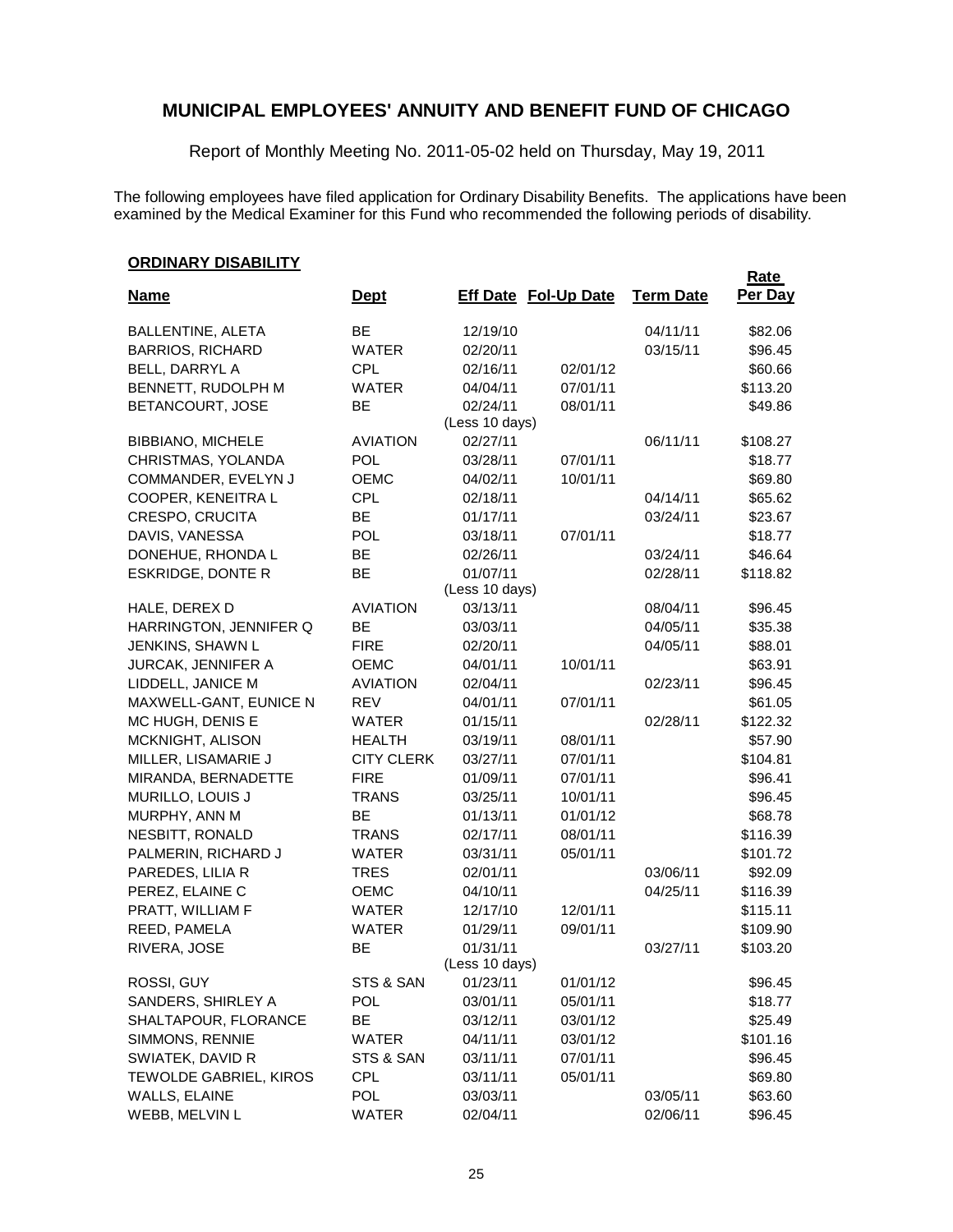Report of Monthly Meeting No. 2011-05-02 held on Thursday, May 19, 2011

The following employees have filed application for Ordinary Disability Benefits. The applications have been examined by the Medical Examiner for this Fund who recommended the following periods of disability.

| <b>ORDINARY DISABILITY</b>       |             |                             |           | <u>Rate</u> |
|----------------------------------|-------------|-----------------------------|-----------|-------------|
| <b>Name</b>                      | <b>Dept</b> | <b>Eff Date Fol-Up Date</b> | Term Date | Per Dav     |
| <b>Total ORDINARY DISABILITY</b> |             | 40 Case(s)                  |           | \$3,183.48  |

Mr. Gibson moved that the applicants for Ordinary and Duty disability benefits be granted such benefits for the period and at the rate shown opposite their respective names. Seconded Ms. Neely. Carried: Ayes Messrs. Gibson, Guest, Ms. Neely. Noes-None.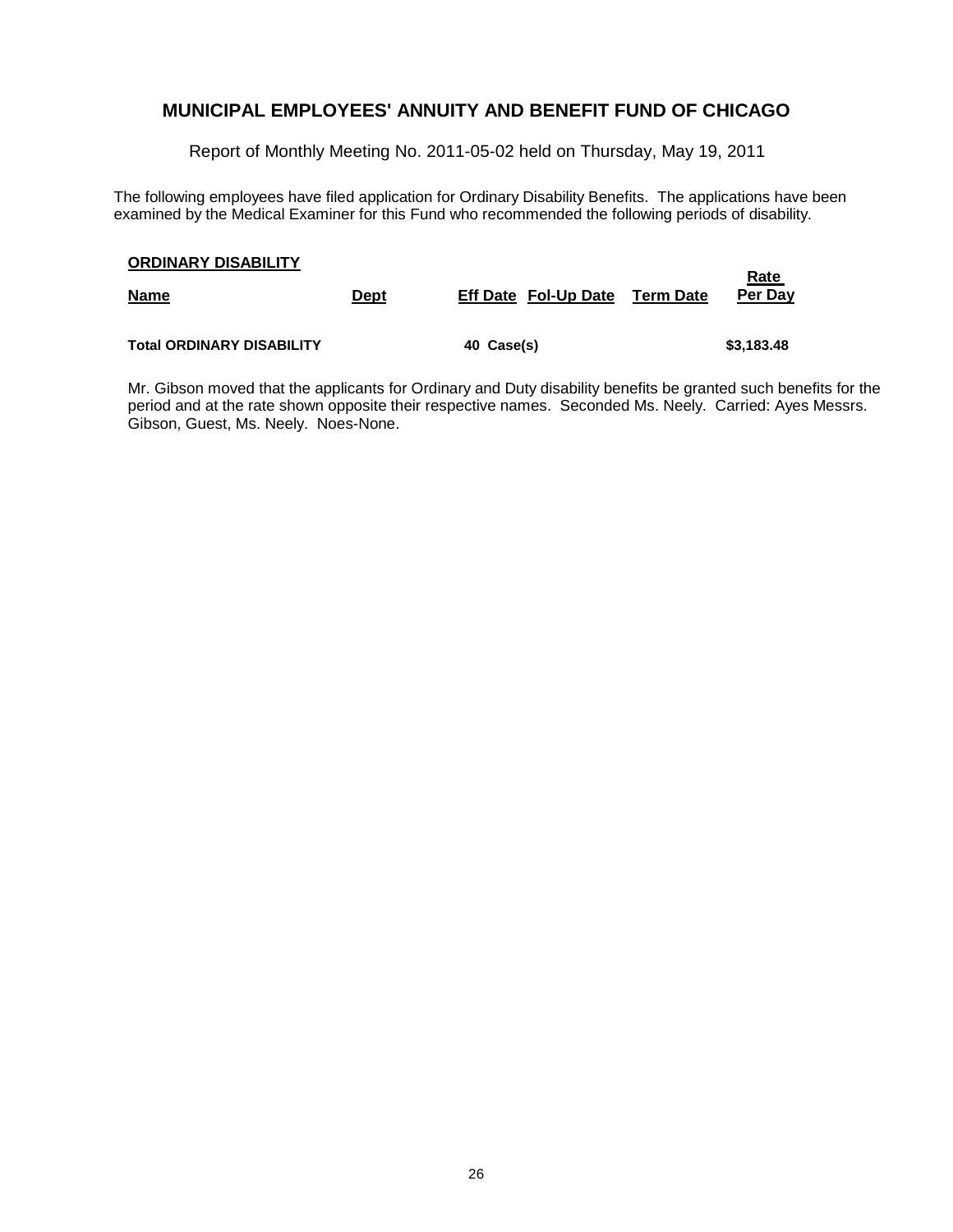Report of Monthly Meeting No. 2011-05-02 held on Thursday, May 19, 2011

The following employees receiving Duty Disability Benefits have applied for extension of such benefits. The applications have been examined by the Medical Examiner for this Fund who recommended the following extensions.

#### **DUTY-EXTENSION OF**

| <b>Name</b>                    | <b>Start Date</b> | <b>Period</b> | <b>Ext Req</b> | Rate       | <u>*No. of</u><br>Per Day Children |
|--------------------------------|-------------------|---------------|----------------|------------|------------------------------------|
| <b>BURTON, CHADDIE M</b>       | 08/13/05          | 03/01/12      | <b>NTE</b>     | \$169.04   |                                    |
| CACCIATO, MICHAEL P            | 06/01/10          | 08/01/11      | <b>NTE</b>     | \$172.92   | $\mathbf{1}$                       |
| <b>COLEMAN, JAMES R</b>        | 01/05/08          | 02/01/12      | <b>NTE</b>     | \$110.27   |                                    |
| CRESPO JR, LOUIS               | 02/01/08          | 03/01/12      | MMI            | \$141.68   |                                    |
| DELCORIO, JOHN F               | 04/07/10          | 09/01/11      | <b>NTE</b>     | \$142.92   |                                    |
| DIAZ, SERGIO                   | 07/21/10          | 08/01/11      | <b>NTE</b>     | \$131.13   | 4                                  |
| DUARTE, JOSE M.                | 01/21/06          | 04/01/12      | MMI            | \$150.96   |                                    |
| <b>ESKRIDGE, HERBERT E</b>     | 12/16/10          | 08/01/11      | <b>NTE</b>     | \$144.67   |                                    |
| GIL, GEORGE L                  | 03/26/09          | 08/01/11      | NTE            | \$164.98   |                                    |
| HAMPTON, BENJAMIN              | 09/05/08          | 06/01/11      | NTE            | \$157.71   |                                    |
| HERNANDEZ, LORRAINE L          | 12/17/09          | 10/01/11      | <b>MED</b>     | \$80.98    |                                    |
| KOZIOL, RONALD J               | 02/25/10          | 08/01/11      | <b>NTE</b>     | \$150.44   |                                    |
| LANGOWSKI, CHRISTOPHER         | 10/05/10          | 08/01/11      | <b>NTE</b>     | \$188.06   | 2                                  |
| LEVATO, JOHN F                 | 12/23/09          | 02/01/12      | MED            | \$140.83   |                                    |
| LOPEZ, OSCAR E                 | 01/21/09          | 09/01/11      | <b>NTE</b>     | \$187.20   |                                    |
| MAZUR, KEITH S                 | 07/21/10          | 03/25/11      | <b>FINAL</b>   | \$144.67   | 1                                  |
| MC NICHOLS, BRIDGET M          | 10/29/10          | 09/01/11      | <b>NTE</b>     | \$100.53   |                                    |
| MCNAMARA, MICHAEL L            | 08/16/09          | 07/01/11      | <b>MED</b>     | \$150.96   | $\overline{2}$                     |
| MELENDEZ, JESSE A              | 10/15/08          | 08/01/11      | <b>MED</b>     | \$127.19   |                                    |
| MENDIOLA, JACQUELIN M          | 01/08/96          | 02/01/12      | <b>MED</b>     | \$48.96    |                                    |
| MILLER, PAUL E                 | 03/05/08          | 03/01/12      | MMI            | \$124.59   |                                    |
| MONACO, ROBERT                 | 10/27/07          | 03/01/12      | MMI            | \$177.59   |                                    |
| MOORE, PIERRE L                | 09/21/10          | 09/01/11      | MED            | \$90.84    |                                    |
| MUELLER, GARRICK M             | 09/01/10          | 08/01/11      | <b>NTE</b>     | \$144.67   |                                    |
| OBED, JUSTICE A                | 03/16/06          | 02/01/12      | MMI            | \$105.40   |                                    |
| OWUSU BEMPAH, NANA K           | 05/05/08          | 09/01/11      | <b>MED</b>     | \$146.79   | 1                                  |
| PARENTE, ANTHONY               | 03/06/09          | 02/01/12      | MMI            | \$118.09   | $\overline{2}$                     |
| RAFALIN, MICHAEL               | 01/23/09          | 11/01/11      | <b>NTE</b>     | \$169.97   |                                    |
| REBOYRAS JR, RAMON             | 07/05/07          | 03/01/12      | MMI            | \$134.84   |                                    |
| REEVE, JAMES G                 | 07/27/91          | 02/01/12      | MED            | \$96.80    |                                    |
| ROBINSON, DOROTHY D            | 02/04/08          | 01/01/12      | <b>MED</b>     | \$72.77    |                                    |
| ROLNIK, JAMES J                | 03/07/07          | 03/01/12      | MMI            | \$147.02   | 1                                  |
| ROSA, MICHAEL T                | 01/03/07          | 02/01/12      | MMI            | \$144.68   | 1                                  |
| SIGALOS, LOUIE                 | 10/07/10          | 09/01/11      | <b>NTE</b>     | \$188.05   |                                    |
| SMITH, JAMES J                 | 12/20/10          | 05/01/11      | <b>FINAL</b>   | \$144.67   | 3                                  |
| SUTTON, THADONIA               | 07/29/10          | 03/18/11      | <b>RW</b>      | \$139.02   | 1                                  |
| WILLIAMS SR, REGINALD B        | 10/07/10          | 07/01/11      | <b>NTE</b>     | \$136.17   |                                    |
| WILLIAMS, TONY L               | 02/04/10          | 10/01/11      | <b>NTE</b>     | \$132.83   |                                    |
| <b>Total DUTY-EXTENSION OF</b> | 38 Case(s)        |               |                | \$5,220.89 |                                    |

<sup>\*</sup> Based on 40 ILCS 5/8-160, the Employee shall also have a right to receive child's disability benefit of \$10.00 a month on account of each child less than 18 years of age. Rates will be prorated based on days of eligibility.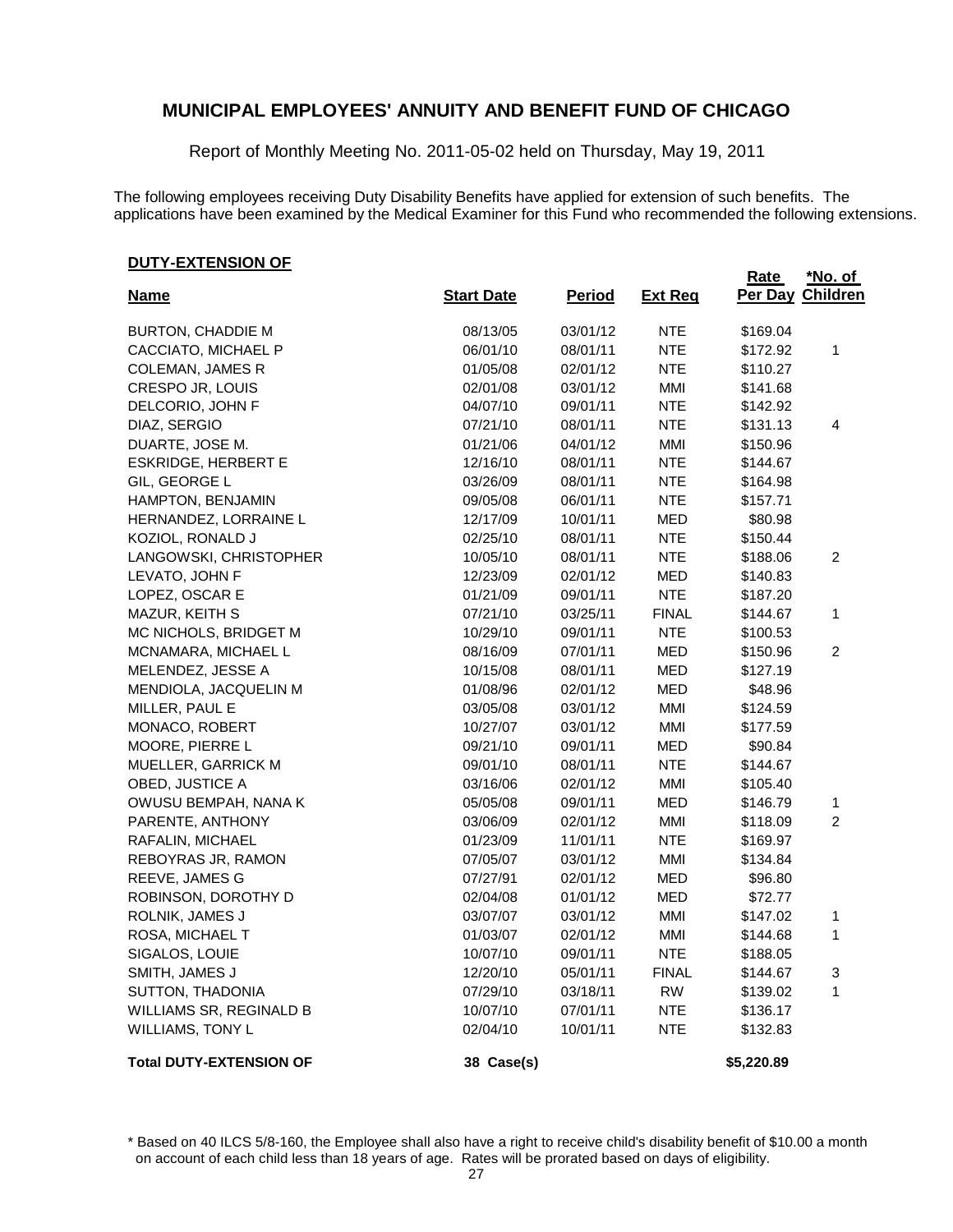Report of Monthly Meeting No. 2011-05-02 held on Thursday, May 19, 2011

The following employees receiving Ordinary Disability Benefits have applied for extension of such benefits. The applications have been examined by the Medical Examiner for this Fund who recommended the following extensions.

**Rate** 

### **ORDINARY-EXTENSION OF**

| <b>Name</b>            | <b>Start Date</b> | <b>Period</b> | <b>Ext Reg</b> | Per Day  |
|------------------------|-------------------|---------------|----------------|----------|
| ADAMS JR, JESSE D      | 04/01/10          | 12/01/11      | <b>MED</b>     | \$88.49  |
| ALCANTAR, DENISE G     | 01/01/11          | 10/01/11      | <b>MED</b>     | \$93.88  |
| BRUMFIELD-LAY, JOYCE E | 09/25/09          | 05/15/11      | CX             | \$78.28  |
| BUCHANAN, TANYA M      | 02/07/11          | 06/01/11      | <b>MED</b>     | \$88.01  |
| CAMACHO, GLADYS        | 11/11/10          | 06/07/11      | <b>REL</b>     | \$57.15  |
| ESQUIVEL, ANTHONY J    | 10/01/10          | 04/01/12      | <b>MED</b>     | \$117.92 |
| GOMEZ, ABEL            | 03/02/08          | 08/23/11      | CX             | \$58.41  |
| GONZALES, MICHAEL A    | 07/22/10          | 07/01/11      | <b>MED</b>     | \$113.56 |
| GREENWOOD, MARC A      | 01/15/11          | 04/01/11      | <b>REL</b>     | \$96.45  |
| GUTIERREZ, HUMBERTO    | 11/24/10          | 06/01/11      | <b>MED</b>     | \$96.45  |
| HAMPTON, ELBERT L      | 06/13/10          | 03/01/12      | <b>MED</b>     | \$55.99  |
| HEARD, DEBRA A         | 02/11/09          | 09/01/11      | <b>MED</b>     | \$64.86  |
| HENNELLY, WILLIAM J    | 01/01/11          | 08/01/11      | <b>MED</b>     | \$115.11 |
| HOLLINS, ANITA L       | 02/22/10          | 04/01/12      | <b>MED</b>     | \$17.11  |
| JACKSON JR, EMANUEL    | 03/29/10          | 03/01/12      | MED            | \$56.71  |
| LEWIS, VARLETTA        | 05/31/10          | 07/01/11      | <b>MED</b>     | \$22.63  |
| LOCKETT, ALBERT        | 01/18/10          | 08/01/11      | <b>MED</b>     | \$29.80  |
| LOPEZ, ALICIA          | 05/28/09          | 11/07/11      | CX             | \$74.36  |
| LUCCHESE, ANTHONY W    | 01/04/09          | 03/01/12      | <b>MED</b>     | \$87.48  |
| LUNA, JOHN A           | 11/04/10          | 04/18/11      | <b>REL</b>     | \$117.92 |
| LYONS, VICTORIA R      | 02/01/11          | 04/18/11      | <b>REL</b>     | \$82.75  |
| NATTER, DIANA L        | 04/12/09          | 03/01/12      | <b>MED</b>     | \$17.16  |
| NOWAK, DONNA C         | 11/21/10          | 03/27/11      | <b>FINAL</b>   | \$23.76  |
| PENA, JUANITA          | 10/16/10          | 11/01/11      | <b>MED</b>     | \$84.89  |
| PORTER, JEAN           | 11/04/07          | 09/01/11      | MED            | \$17.88  |
| RAY, VERNITA           | 02/18/08          | 03/01/12      | <b>MED</b>     | \$74.24  |
| REYNOLDS, TIMMIE       | 09/27/10          | 06/01/11      | <b>MED</b>     | \$101.73 |
| RICHARDSON, KENNETH L  | 02/04/11          | 04/01/11      | <b>REL</b>     | \$96.45  |
| SMITH, ANTANIA M       | 11/25/10          | 07/01/11      | <b>MED</b>     | \$53.08  |
| SMITH, ERAINA M        | 12/12/10          | 07/01/11      | <b>MED</b>     | \$114.10 |
| SOCHA, MICHAEL F       | 10/28/10          | 07/01/11      | <b>MED</b>     | \$115.11 |
| SPAIN, JERVES L        | 10/31/10          | 04/01/11      | <b>REL</b>     | \$61.06  |
| STEEVES, NICOLE R      | 01/19/11          | 04/04/11      | <b>REL</b>     | \$72.39  |
| STOKES, BRENDA S       | 04/24/10          | 02/01/12      | <b>MED</b>     | \$47.14  |
| THOMPSON, VALERIE      | 11/30/10          | 05/01/11      | <b>MED</b>     | \$20.91  |
| WILLIAMS, JOYCE M      | 02/07/09          | 02/01/12      | <b>MED</b>     | \$73.20  |
| WOOTEN, MARY A         | 09/29/10          | 01/01/12      | <b>MED</b>     | \$43.87  |
| YOUNG JR, LEROY        | 07/18/10          | 03/28/11      | <b>RW</b>      | \$77.68  |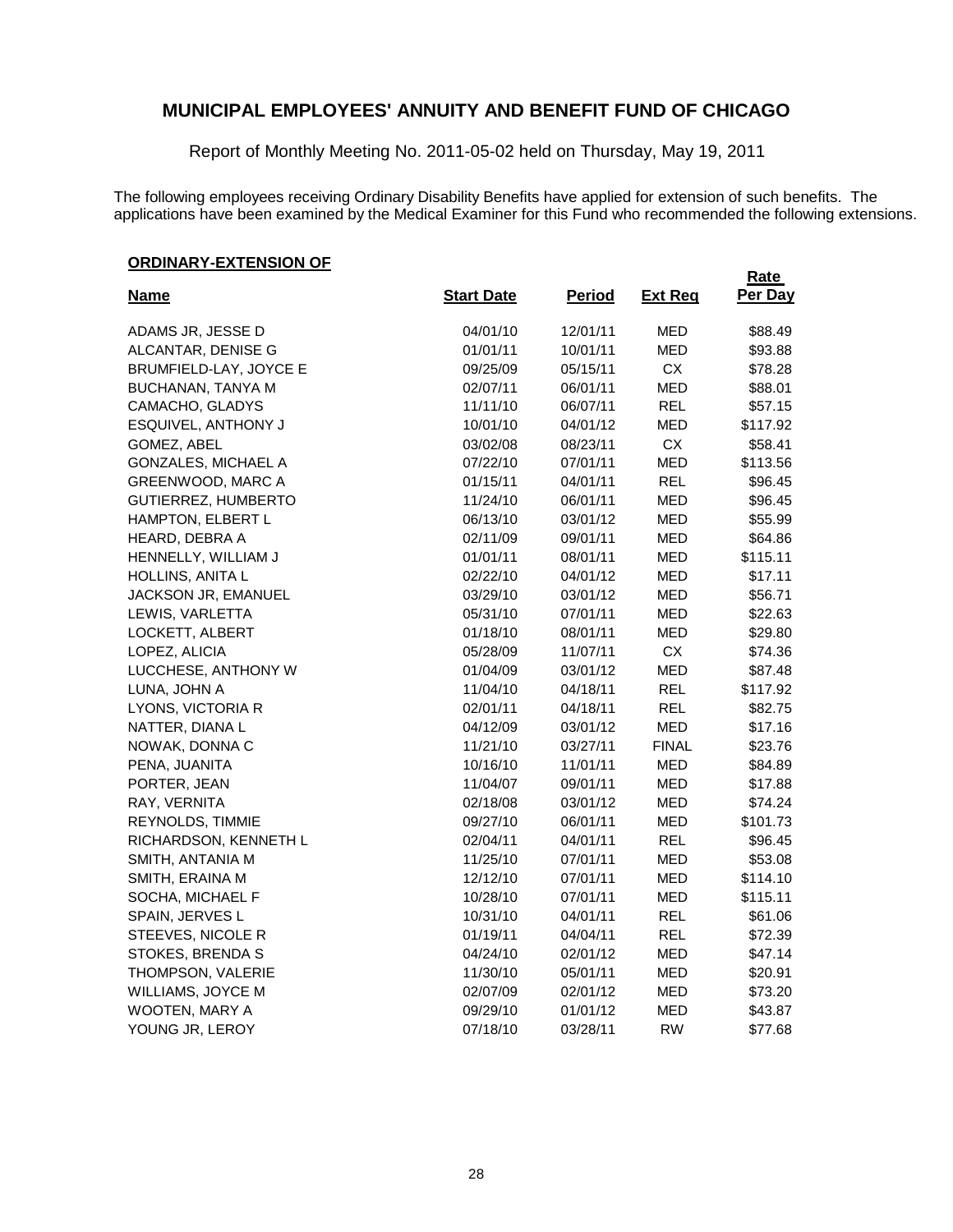Report of Monthly Meeting No. 2011-05-02 held on Thursday, May 19, 2011

The following employees receiving Ordinary Disability Benefits have applied for extension of such benefits. The applications have been examined by the Medical Examiner for this Fund who recommended the following extensions.

| <b>ORDINARY-EXTENSION OF</b><br><b>Name</b> | <b>Start Date</b> | <b>Period</b> | Ext Rea | <u>Rate</u><br>Per Day |
|---------------------------------------------|-------------------|---------------|---------|------------------------|
| <b>Total ORDINARY-EXTENSION OF</b>          | 38 Case(s)        |               |         | \$2,707.97             |

Ms. Neely moved that the applicants for extension of Ordinary and Duty disability benefits shown hereinbefore be granted such extension for the period and at the rate shown opposite their respective names. Seconded Mr. Gibson. Carried: Ayes Messrs. Gibson, Guest, Ms. Neely. Noes-None.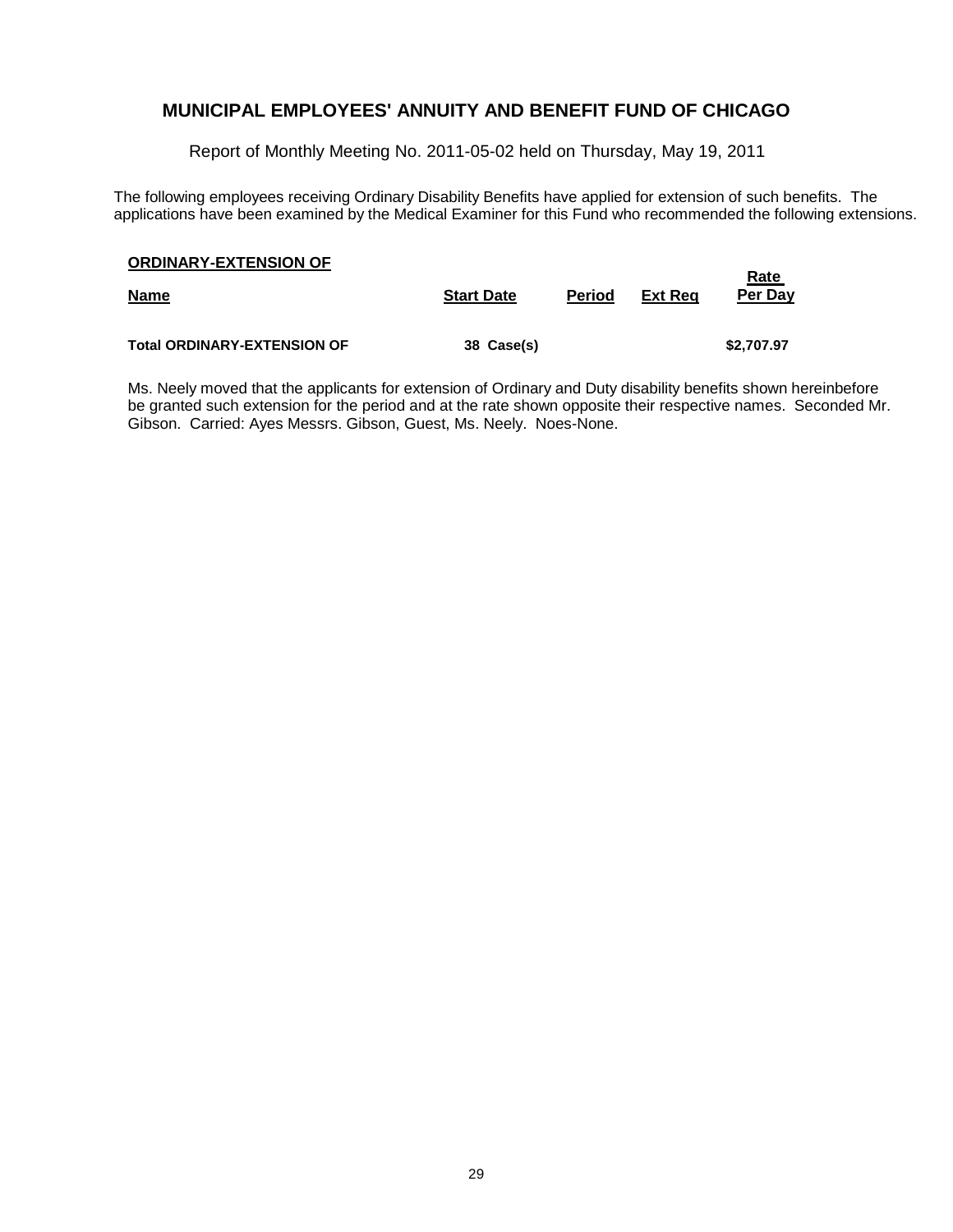Report of Monthly Meeting No. 2011-05-02 held on Thursday, May 19, 2011

### **ADJUSTED DUTY DISABILITY**

|                                       |          |                      |                      | Rate                                |  |
|---------------------------------------|----------|----------------------|----------------------|-------------------------------------|--|
| <b>Name</b>                           | Reason   | <b>Start Date</b>    | <b>To Date</b>       | Per Day                             |  |
| LIPINSKI, CAREY R                     | Rate Chg | 07/17/07<br>07/17/07 | 03/31/08<br>03/31/08 | \$178.92<br>ORG<br>\$181.85<br>ADJ. |  |
| <b>Total ADJUSTED DUTY DISABILITY</b> |          | 1 Case(s)            |                      |                                     |  |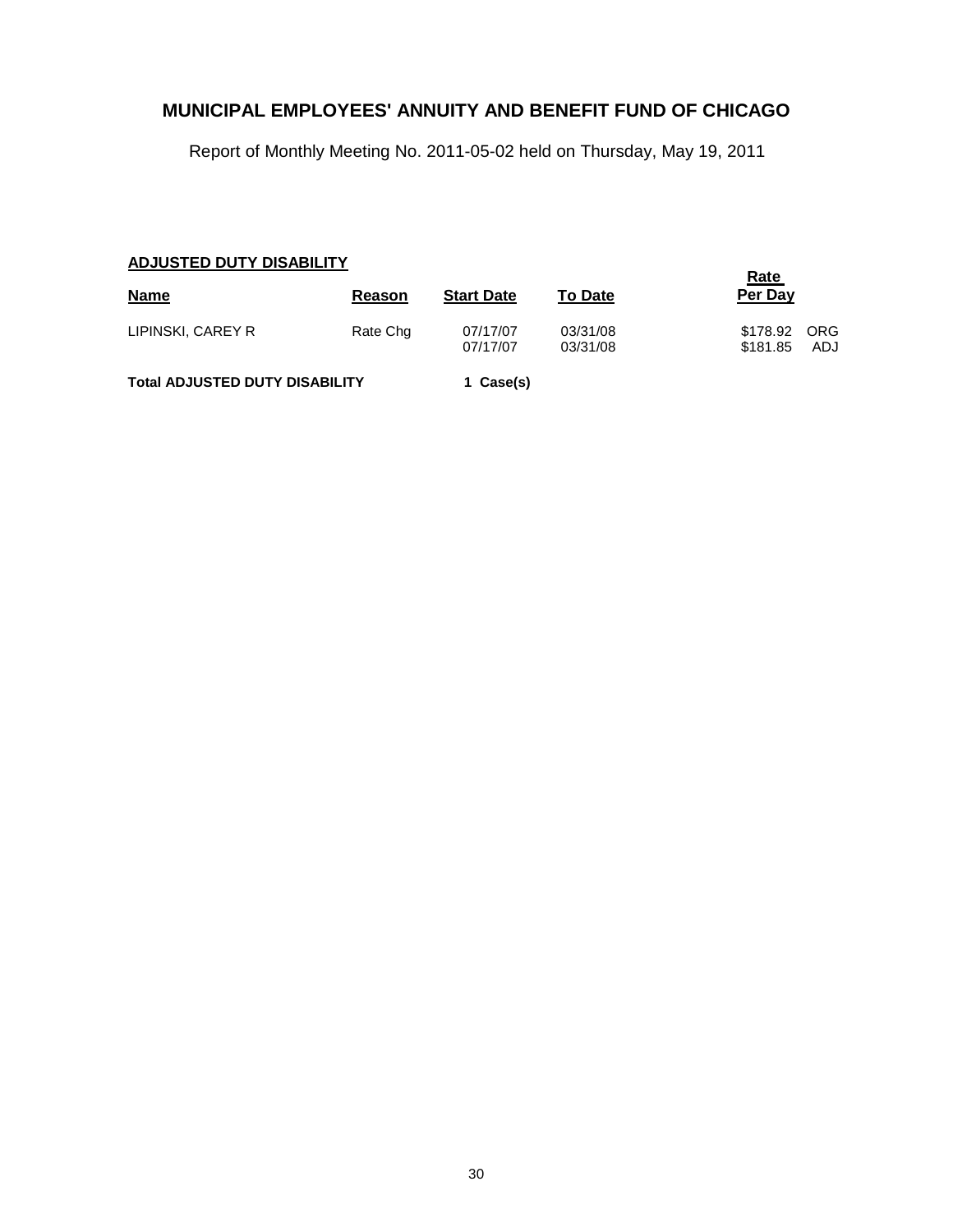Report of Monthly Meeting No. 2011-05-02 held on Thursday, May 19, 2011

#### **ADJUSTED ORDINARY DISABILITY**

|                                           |          |                      | Rate                 |                    |                   |
|-------------------------------------------|----------|----------------------|----------------------|--------------------|-------------------|
| <b>Name</b>                               | Reason   | <b>Start Date</b>    | <b>To Date</b>       | Per Day            |                   |
| PLATZ, JANET P                            | Rate Chg | 09/08/07<br>09/08/07 | 12/02/07<br>12/02/07 | \$74.27<br>\$74.99 | ORG<br>ADJ        |
| VATCH, RAYMOND                            | Rate Chg | 04/03/07<br>04/03/07 | 02/21/11<br>02/21/11 | \$11.30<br>\$12.24 | <b>ORG</b><br>ADJ |
| <b>Total ADJUSTED ORDINARY DISABILITY</b> |          | 2 Case(s)            |                      |                    |                   |

Mr. Gibson moved that the adjusted Ordinary and Duty disability benefits shown hereinbefore be approved for payment for the period and at the rate shown opposite their respective names. Seconded Ms. Neely. Carried: Ayes Messrs. Gibson, Guest, Ms. Neely. Noes-None.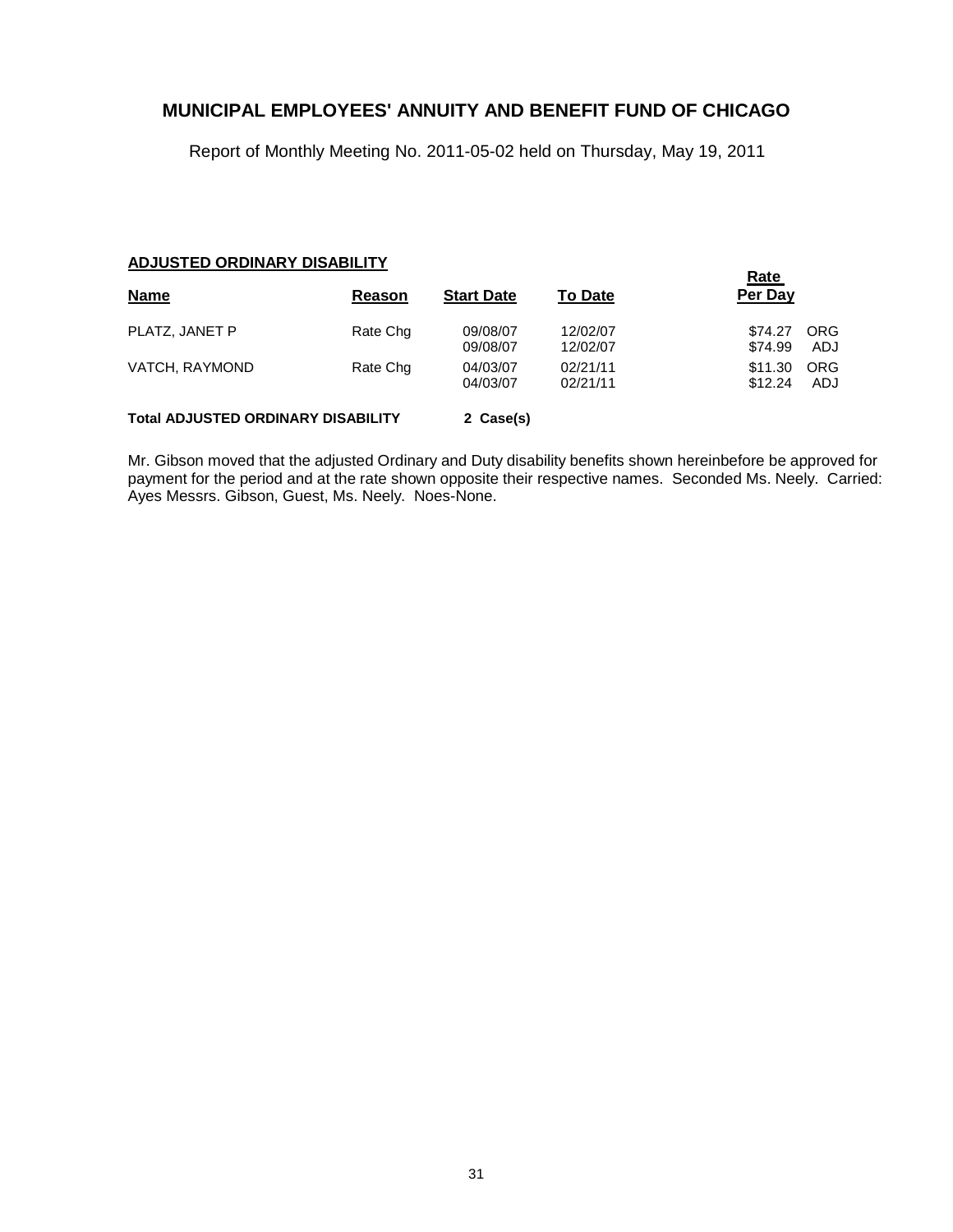Report of Monthly Meeting No. 2011-05-02 held on Thursday, May 19, 2011

#### **APPLICATION FOR MEMBERSHIP**

The following named employees, officers, or officials, required to file written application for membership in the Fund, have filed such application, and the records indicate they qualify for membership by reason of having the necessary service or other requirements.

#### **Name**

**Title Department**

NONE

### **CHANGE OF BIRTHS**

The following named employees have submitted documentation showing a date of birth different from the Fund's records and have requested that the Fund correct its records in accordance with the supporting documentation provided.

| <b>Name</b>     | Date of Birth | <b>Supporting Document</b> |
|-----------------|---------------|----------------------------|
| ELMORE, ARNETHA | From<br>To    | <b>Birth Certificate</b>   |
| TERRY, CAROLYN  | From<br>To    | <b>Birth Certificate</b>   |

Mr. Gibson moved that the records of the Fund shown hereinbefore be corrected to show that each individual was born on the date indicated on the document submitted by the member as proof to this Board. Seconded Ms. Neely. Carried: Ayes Messrs. Gibson, Guest, Ms. Neely. Noes-None.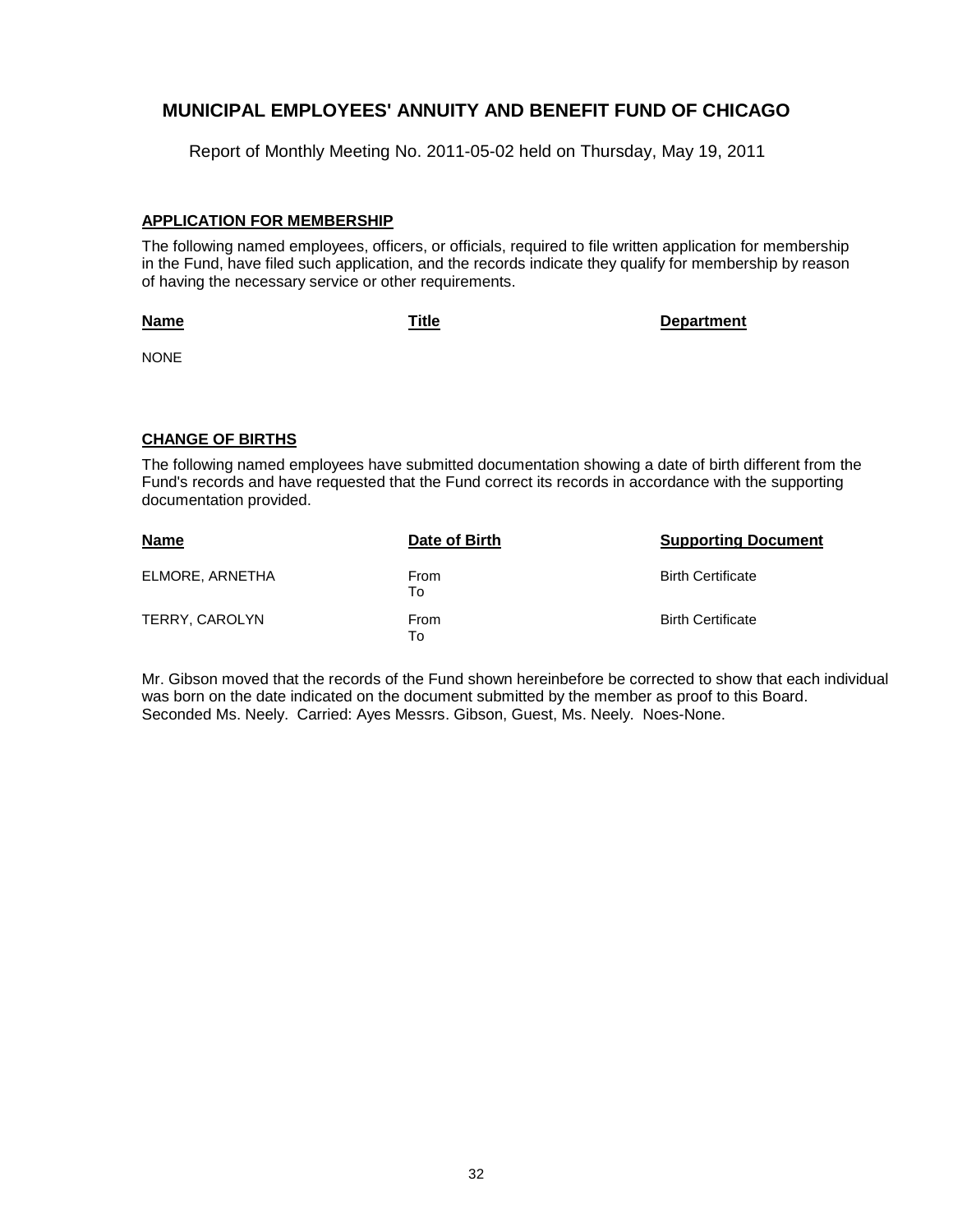Report of Monthly Meeting No. 2011-05-02 held on Thursday, May 19, 2011

| City Treasurer's Statement of Account as of 04/30/2011 |  |
|--------------------------------------------------------|--|
|--------------------------------------------------------|--|

| <b>Cash Balance, City Treasury Account:</b> |                    |                    |
|---------------------------------------------|--------------------|--------------------|
| Opening balance, 03/31/2011                 | \$427,192.59       |                    |
| Receipts to 04/30/2011                      | \$0.00             |                    |
| Interest                                    | \$23.37            |                    |
| Total                                       | \$427,215.96       |                    |
| Disbursements to 04/30/2011                 | \$0.00             |                    |
| Closing balance, 04/30/2011                 |                    | \$427,215.96       |
| <b>Petty Cash Fund:</b>                     |                    | \$400.00           |
| <b>Investments at Market:</b>               |                    |                    |
| City Treasurer's Office, 04/30/2011         | \$1,200,000.00     |                    |
| Northern Trust, 04/30/2011 - Unaudited      | \$5,490,381,901.00 |                    |
| <b>Total Investments</b>                    |                    | \$5,491,581,901.00 |
| <b>Total Cash and Investments</b>           |                    | \$5,492,009,516.96 |
|                                             |                    |                    |

Mr. Gibson moved that the Treasurer's Report be received and placed on file. Seconded Ms. Neely. Carried: Ayes Messrs. Gibson, Guest, Ms. Neely. Noes-None.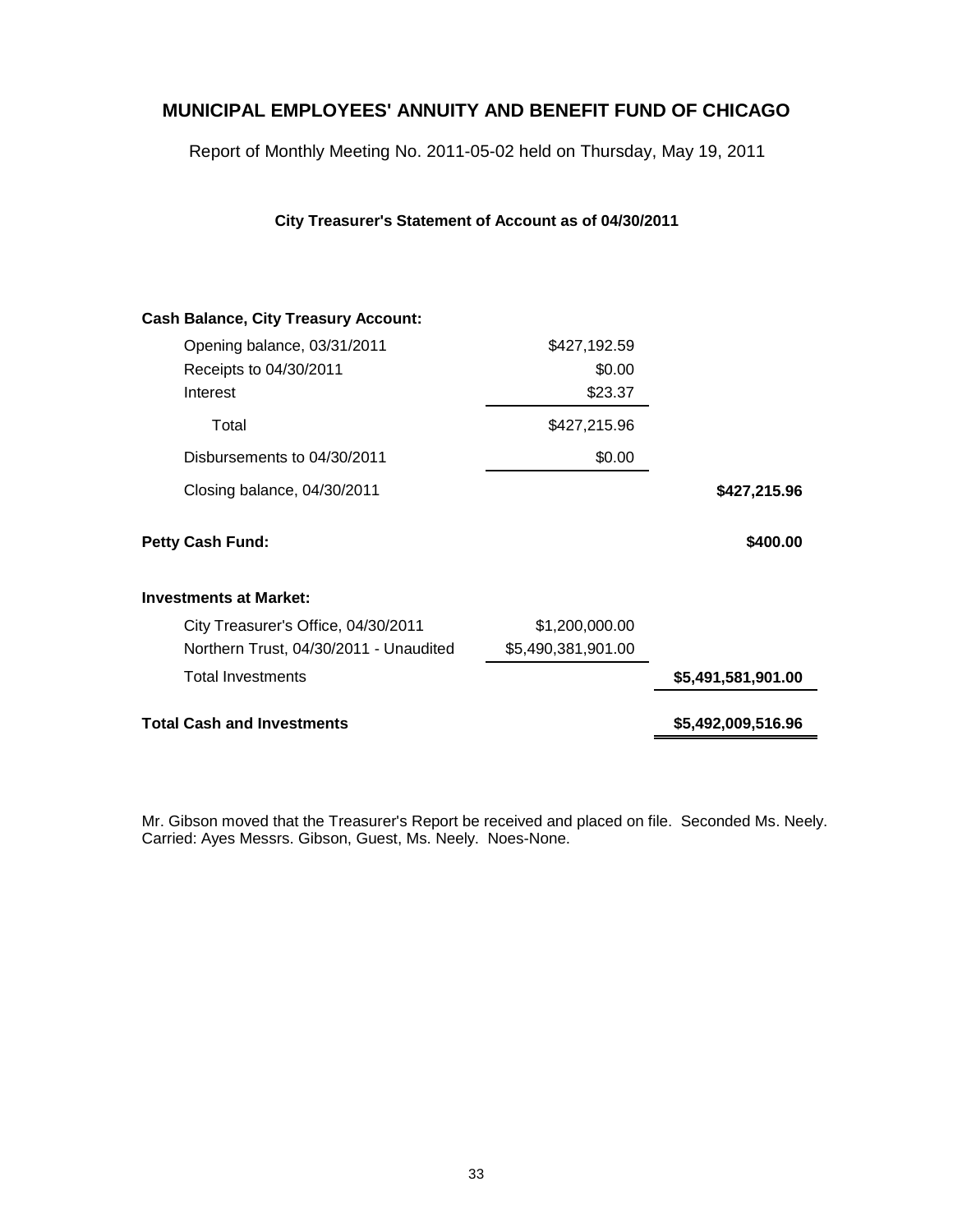Report of Monthly Meeting No. 2011-05-02 held on Thursday, May 19, 2011

### **HEARINGS**

The Matter of George Wiemeler (Annuity Calculation) (continued from April 15, 2011)

Ms. Neely made a motion to continue the matter to June 16, 2011. Second By Mr. Gibson.

Carried: Ayes – Messrs. Gibson, Guest, Ms. Neely. Noes – None.

The Matter of Tommie Talley (Purchase of CTA Service Credits) (continued from February 17, 2011) Ms. Neely made a motion to continue the matter to June 16, 2011. Second By Mr. Gibson.

Carried: Ayes – Messrs. Gibson, Guest, Ms. Neely. Noes – None.

### The Matter of Tim Martin (Pension Credit Purchase)

In attendance was Mr. Tim Martin on his own behalf.

Mr. Heiss presented oral evidence on behalf of the Fund with respect to the law for repaying refunds. Mr. Heiss called Jane Tessaro, Benefits Manager as a witness on behalf of the Fund to explain the procedures followed by MEABF with respect to counseling members about the refund repayments and timeliness. Mr. Heiss introduced Exhibits A, B, C and D (attached for incorporation into the record).

Mr. Martin gave testimony in his defense as to why he did not repay his refund within the required time frame of 90 days.

After Mr. Martin's presentation, Mr. Heiss closed the evidentiary period of the hearing.

The Board moved into closed session at 9:08 a.m. in accordance with ILCS 120/2(c)(4) order to discuss the testimony and evidence presented to the record (Exhibits A, B, C and D) in the Matter of Timothy Martin. Motion by Ms. Neely. Second by Mr. Gibson.

Carried: Ayes – Messrs. Guest, Gibson, Ms. Neely. Noes – None.

The Board moved out of closed session at 9:37 a.m. to reopen the evidentiary portion of the hearing.

The Board called Liz McManmom, who had counseled Mr. Martin with respect to his annuity and the timeline for repaying his refund.

Ms. McManmon was questioned as to what information was given to Mr. Martin including what was discussed, and the standard operating procedures used to counsel individuals who need to repay refunds. Ms. Tessaro was also recalled and questioned about the content of Fund communication provided to new employees upon their entry into the Fund.

At 10:03 a.m., the Board moved back into closed session to discuss the evidence and testimony.

The Board moved out of closed session at 10:44 a.m. Motion by Mr. Gibson. Second by Ms. Neely.

Carried: Messrs. Gibson, Guest, Ms. Neely. Noes – None.

No actions taken.

In open session, Mr. Gibson made a motion to deny Mr. Martin's request to repay his refund past the deadline date. Second by Ms. Neely.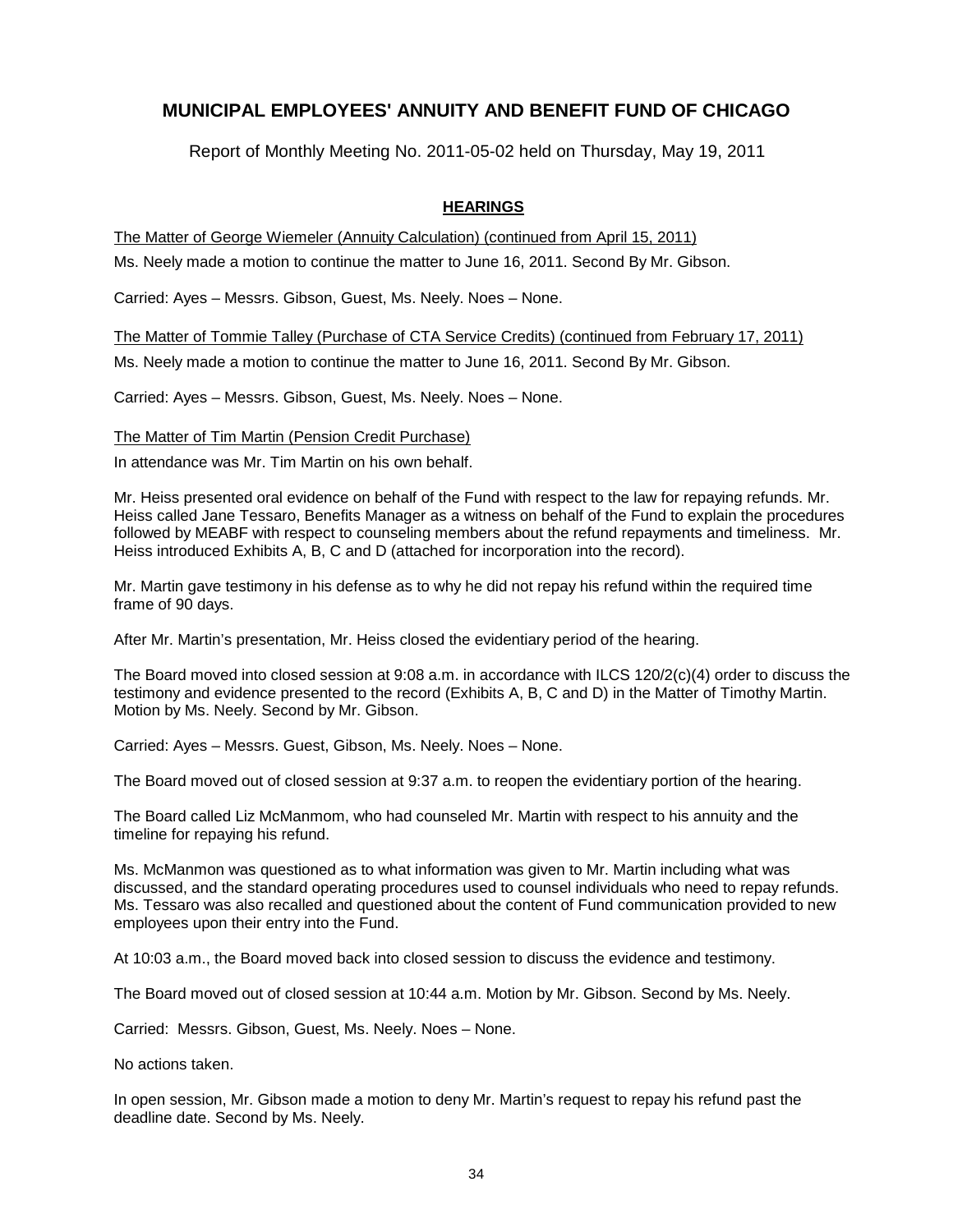Report of Monthly Meeting No. 2011-05-02 held on Thursday, May 19, 2011

Carried: Messrs. Gibson, Guest, Ms. Neely. Noes – None.

(There is a transcript of the oral evidence in this case)

### **LEGISLATION**

#### Legislative Update

Mr. Stefanski updated the Board on legislation currently before the Legislature that may affect the Fund. It was noted that House Bill 1672, The Heroes Act, is in its third reading and affects all Funds.

### **LEGAL**

Legal Update

Mr. Stefanski reported that there were no new issues to discuss.

No actions taken.

### **INVESTMENTS**

### Marquette 1Q Report

Messrs. Wrubel and Wesner gave an overview of the performance report for the first quarter and noted that asset allocation has been the main driver for our strong performance.

#### Watchlist

Mr. Mohler updated the Board on the current status of firms on watch. Ms. Neely made a motion to terminate Wellington Capital for failure to reach Board participation goals regarding broker utilization.

Carried: Messrs. Gibson, Guest, Ms. Neely. Noes – None.

Mr. Gibson made a motion to transition the \$130 million currently with Wellington Capital to a large cap value index account with Rhumbline Advisors. Second Ms. Neely.

Carried: Messrs. Gibson, Guest, Ms. Neely. Noes – None.

#### Flash Report

Mr. Mohler reviewed the flash report for April 2011.

No actions taken.

#### Liquidity Needs

Mr. Mohler reported that sufficient funds were available for June benefit payments.

No actions taken.

#### Real Estate Allocation

Messrs. Wrubel and Wesner reviewed the firms who had responded to the non-core real estate manager